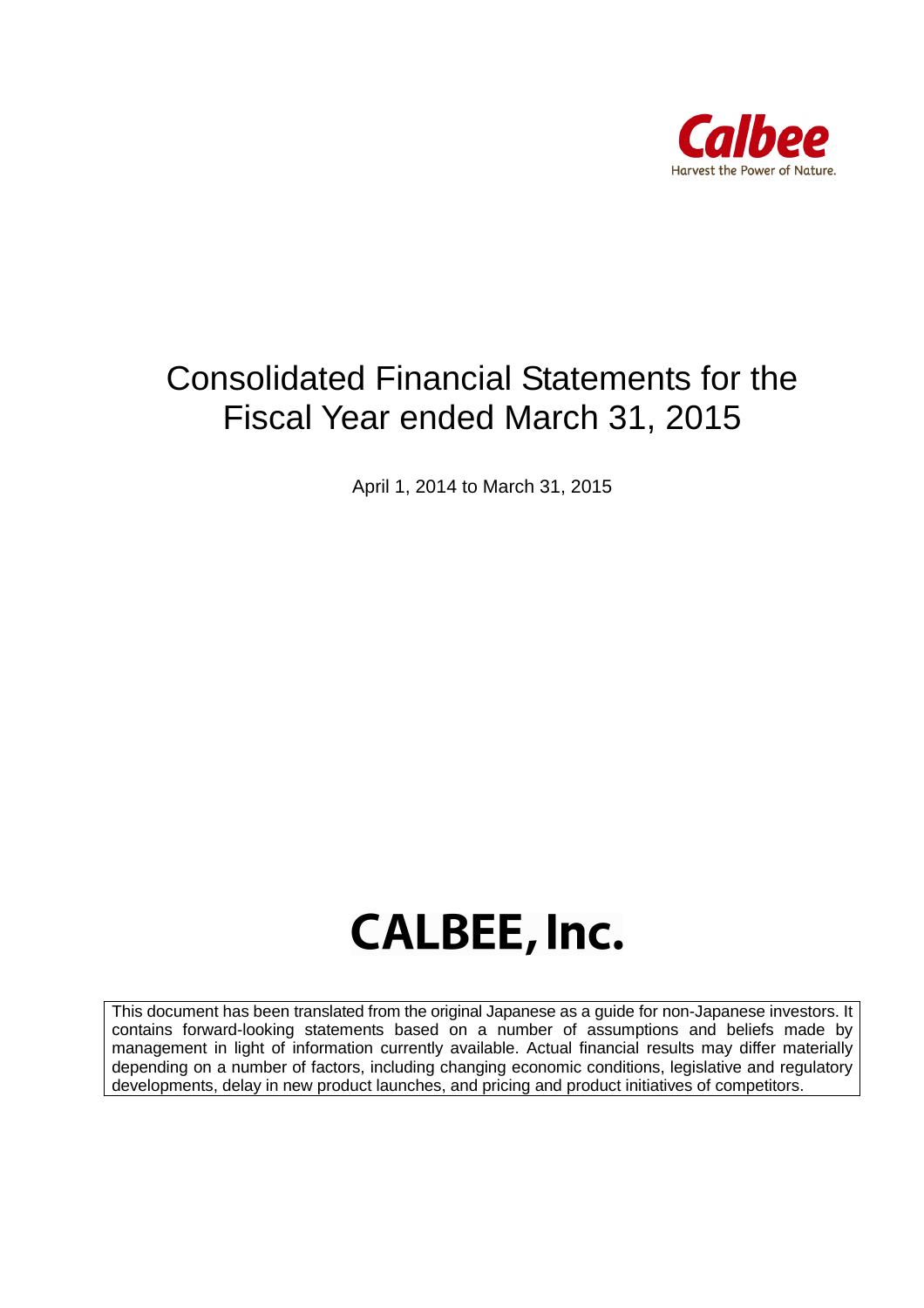#### **SUMMARY OF FINANCIAL STATEMENTS (consolidated)**

Full Year Results for the Fiscal Year Ended March 31, 2015

## **CALBEE, Inc. May 12, 2015**

| Stock exchange listings: Tokyo 1 <sup>st</sup> section, code number 2229 |  |
|--------------------------------------------------------------------------|--|
|                                                                          |  |

| URL: http://www.calbee.com/ | Contact: | Koichi Kikuchi                                     |
|-----------------------------|----------|----------------------------------------------------|
|                             |          | Senior Executive Officer / Chief Financial Officer |
|                             |          | Telephone: +81-3-5220-6222                         |

Representative: Shuji Ito, President & COO, Representative Director Scheduled date for the General Meeting of Shareholders: June 25, 2015 Scheduled date for distribution of dividends: June 26, 2015 Scheduled date for submission of the full year financial report: June 25, 2015 Availability of supplementary explanatory material: Available Results presentation meeting: Yes (for institutional investors and analysts)

#### **1) Consolidated results for the fiscal year ended March 31, 2015 (April 1, 2014 to March 31, 2015)**

| (1) Consolidated Operating Results        |                |          | Millions of yen, rounded down |          |
|-------------------------------------------|----------------|----------|-------------------------------|----------|
|                                           | FY ended       |          | FY ended                      |          |
|                                           | March 31, 2015 |          | March 31, 2014                |          |
|                                           |                | % change |                               | % change |
| Net sales                                 | 222,150        | 11.1     | 199.941                       | 11.4     |
| Operating income                          | 24,183         | 22.6     | 19.717                        | 24.9     |
| Ordinary income                           | 25,615         | 23.3     | 20,782                        | 21.3     |
| Net income                                | 14,114         | 16.8     | 12,086                        | 28.0     |
| Earnings per share $(*)$                  | 105.82         |          | 91.46                         |          |
| Earnings per share (diluted) (¥)          | 105.54         |          | 90.42                         |          |
| Return on equity (%)                      | 13.7           |          | 13.1                          |          |
| Ordinary income to total assets ratio (%) | 16.9           |          | 15.6                          |          |
| Operating income to sales ratio (%)       | 10.9           |          | 9.9                           |          |

Notes: 1. The percentages shown above are a comparison with the same period in the previous fiscal year.

2. Comprehensive income: FY ended March 31, 2015: ¥17,983 million (35.0%)

FY ended March 31, 2014: ¥13,317 million (15.4%)

Reference: Income (loss) from equity method investments:

 $FY$  ended March 31, 2015: ¥- million

FY ended March 31, 2014:  $4 -$  million

(2) Consolidated Financial Position Millions of yen, rounded down

|                                       | <u>MINUS OF VEH. TUUHUGU UUWH</u> |                      |  |  |
|---------------------------------------|-----------------------------------|----------------------|--|--|
|                                       | As of March 31, 2015              | As of March 31, 2014 |  |  |
| Total assets                          | 161.968                           | 140.966              |  |  |
| Net assets                            | 118,800                           | 104.466              |  |  |
| Shareholders' equity/total assets (%) | 67.7                              | 69.1                 |  |  |
| Net assets per share $(*)$            | 821.97                            | 729.93               |  |  |

Shareholders' equity: As of March 31, 2015: ¥109,652 million As of March 31, 2014: ¥97,375 million

(3) Consolidated cash flows  $\frac{1}{2}$ 

| <u>MINIOHS OF YELL TOUHUED QUWIT</u> |                |  |  |
|--------------------------------------|----------------|--|--|
| FY ended                             | FY ended       |  |  |
| March 31, 2015                       | March 31, 2014 |  |  |
| 22,266                               | 23,478         |  |  |
| (9, 422)                             | (17,041)       |  |  |
| (2,878)                              | (383)          |  |  |
| 42.572                               | 31,592         |  |  |
|                                      |                |  |  |

#### **2) Dividends per share**

|                                           | FY ended       | FY ended       | FY ending                 |
|-------------------------------------------|----------------|----------------|---------------------------|
|                                           | March 31, 2014 | March 31, 2015 | March 31, 2016 (forecast) |
| Interim dividend per share $(*)$          | 00.00          | 00.00          | 00.00                     |
| Year-end dividend per share (¥)           | 22.00          | 28.00          | 33.00                     |
| Annual dividend per share $(\frac{4}{3})$ | 22.00          | 28.00          | 33.00                     |
| Total dividend amount (millions of yen)   | 2.937          | 3,741          |                           |
| Dividend payout ratio (consolidated) (%)  | 24.1           | 26.5           | 27.9                      |
| Net assets to dividends ratio (%)         | 3.2            | 3.6            |                           |

Note: Total dividend amounts for FYs ended March 31, 2014 and March 31, 2015 include dividends of ¥2 million and ¥6 million, respectively, for Calbee shares held in trust.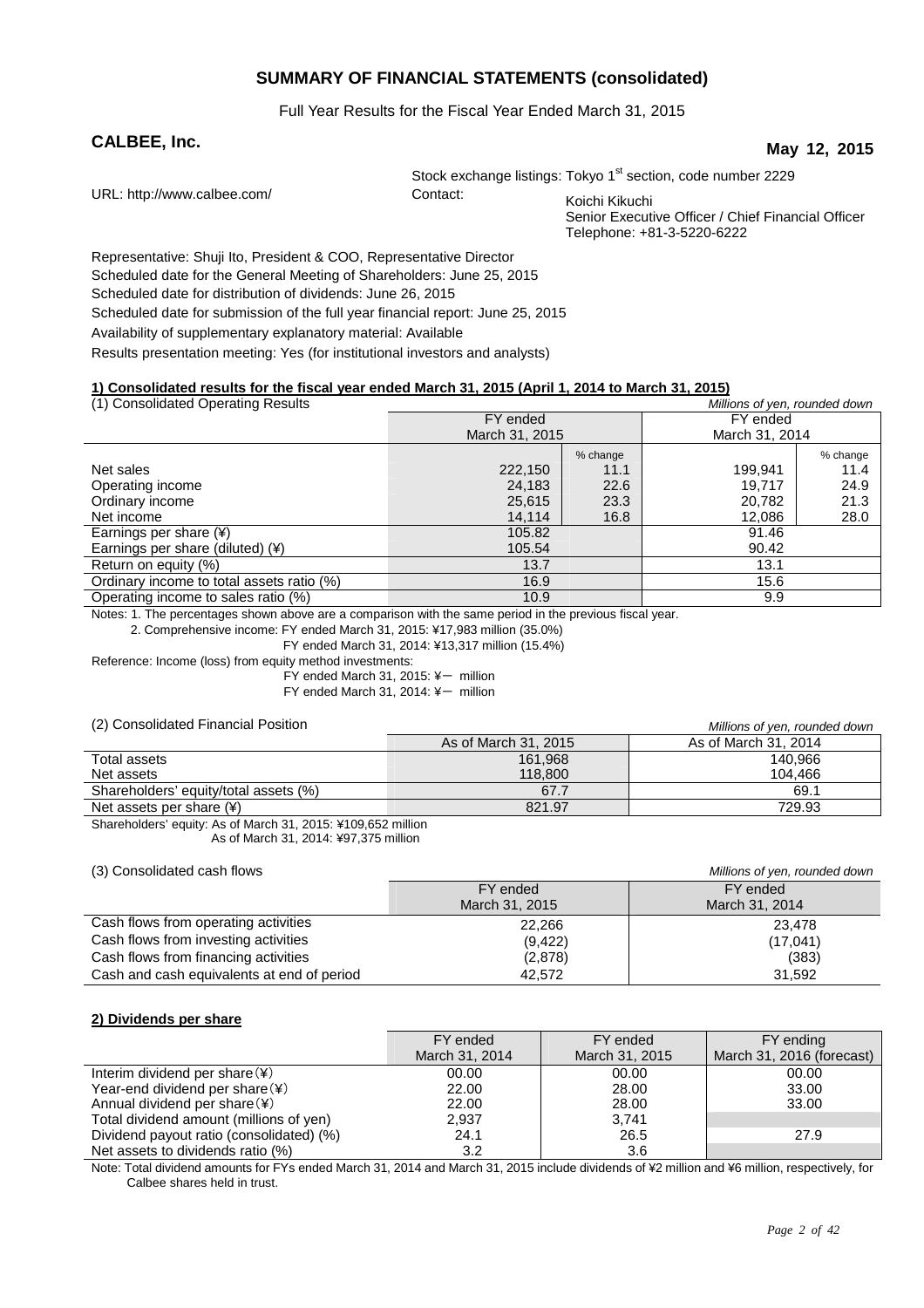#### **3) Consolidated forecasts for the fiscal year ending March 31, 2016 (April 1, 2015 to March 31, 2016)**

|                                         |         | Millions of yen  |
|-----------------------------------------|---------|------------------|
|                                         |         | <b>Full Year</b> |
|                                         |         | % change         |
| Net sales                               | 240,000 | 8.0              |
| Operating income                        | 28,800  | 19.1             |
| Ordinary income                         | 28,000  | 9.3              |
| Profit attributable to owners of parent | 15.800  | 11.9             |
| Earnings per share (¥)                  | 118.44  |                  |

Note: The percentages shown above are a comparison with the full year period of the previous fiscal year.

#### **Notes**

#### **(1) Transfers of important subsidiaries during the period (transfers of specified subsidiaries resulting in changes in the scope of consolidation):** Yes

One company added to scope of consolidation: Calbee-URC, Inc.

Note: For further details, please see Page 23, 5. Consolidated financial statements (5) Notes to consolidated financial statements (Significant items for the preparation of consolidated financial statements)

#### **(2) Changes in accounting policy, changes in accounting estimates, and restatements:**

- 1. Changes in accounting policies following revisions of accounting standards: Yes
- 2. Changes in accounting policies other than 1.: None
- 3. Changes in accounting estimates: None
- 4. Restatements: None
	- Note: From the current consolidated fiscal year we have adopted accounting standards for retirement benefits. For further details, please see page 26, 5. Consolidated financial statements (5) Notes to consolidated financial statements (Changes in accounting policy).

#### **(3) Number of outstanding shares (common stock)**

|                                            | March 31, 2015:    | March 31, 2014:    |
|--------------------------------------------|--------------------|--------------------|
| Number of outstanding shares               | 133,629,800 shares | 133,507,800 shares |
| (including treasury shares)                |                    |                    |
| Number of treasury shares                  | 228,132 shares     | 104,232 shares     |
|                                            | Fiscal year to     | Fiscal year to     |
|                                            | March 31, 2015:    | March 31, 2014:    |
| Average number of shares during the period | 133,392,045 shares | 132,144,134 shares |

Note: Regarding Calbee stock held in trust as treasury stock within shareholders' equity, the number of treasury shares includes 227,300 of these shares as of March 31, 2015 and 103,400 of these shares as of March 31, 2014, and the average number of shares during the year to March 31, 2015 excludes 183,756 treasury shares and 6,232 treasury shares during the year to March 31, 2014.

#### (Reference)

- 1. Non-Consolidated Results for the Fiscal Year Ended March 31, 2015
- 

| (1) Non-Consolidated Operating Results |                         |          | Millions of yen, rounded down |          |
|----------------------------------------|-------------------------|----------|-------------------------------|----------|
|                                        | FY ended March 31, 2015 |          | FY ended March 31, 2014       |          |
|                                        |                         | % change |                               | % change |
| Net sales                              | 167.430                 | 8.0      | 155.037                       | 9.4      |
| Operating income                       | 19.543                  | 18.7     | 16.469                        | 33.7     |
| Ordinary income                        | 21,363                  | 20.0     | 17,800                        | 26.4     |
| Net income                             | 13,003                  | 8.6      | 11.971                        | 49.9     |
| Earnings per share (¥)                 | 97.49                   |          |                               | 90.59    |
| Earnings per share (diluted) (¥)       | 97.23                   |          |                               | 89.55    |

#### (2) Non-consolidated Financial Position Millions of yen, rounded down

|                                       | As of March 31, 2015 | As of March 31, 2014 |
|---------------------------------------|----------------------|----------------------|
| Total assets                          | 132.429              | 118.604              |
| Net assets                            | 99.621               | 89.955               |
| Shareholders' equity/total assets (%) | 75.2                 | 75.8                 |
| Net assets per share $(*)$            | 746.59               | 674.05               |

Shareholders' equity: As of March 31, 2015: ¥99,596 million

As of March 31, 2014: ¥89,920 million

#### Notification regarding the auditing process

This financial report is not within the scope of the auditing process as prescribed by the Financial Instruments and Exchange Act. Therefore, and as of the time of disclosure, the auditing process of this financial report has not been completed.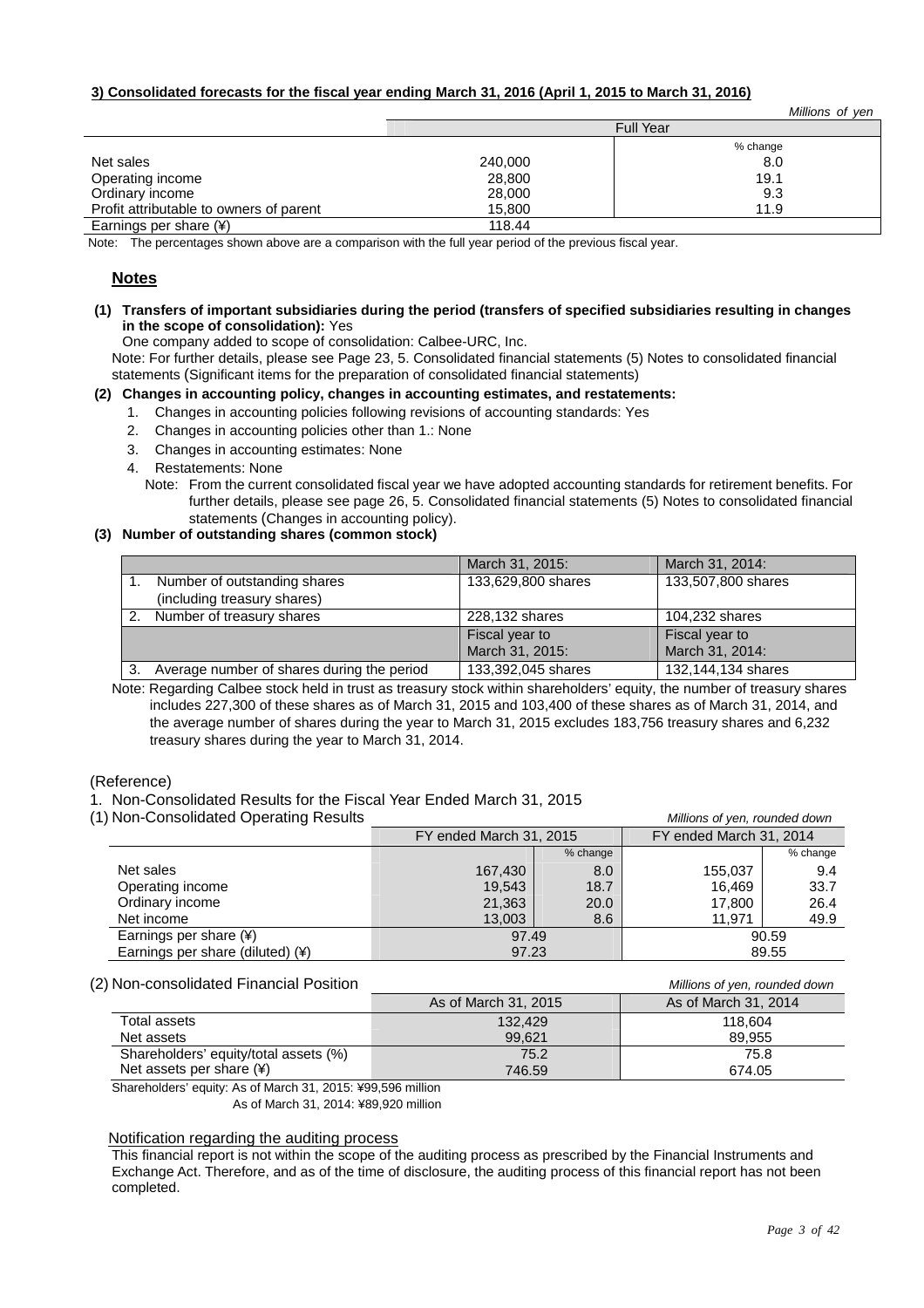Appropriate use of financial forecasts and other items

- 1. Forecasts, etc., recorded in this document include forward-looking statements that are based on management's estimates, assumptions and projections at the time of publication. A number of factors could cause actual results to differ materially from expectations. For further information on assumptions used in forecasts please see Page 6, 1. Operating Results (1) Summary of business performance (consolidated).
- 2. The earnings per share forecast for the fiscal year ending March 31, 2016 is calculated using 133,401,668 shares as the expected average number of shares for the period.
- 3. CALBEE, Inc. has scheduled a conference for institutional investors and analysts for May 12, 2015. A video of the conference will be made available on our Japanese website after the conference.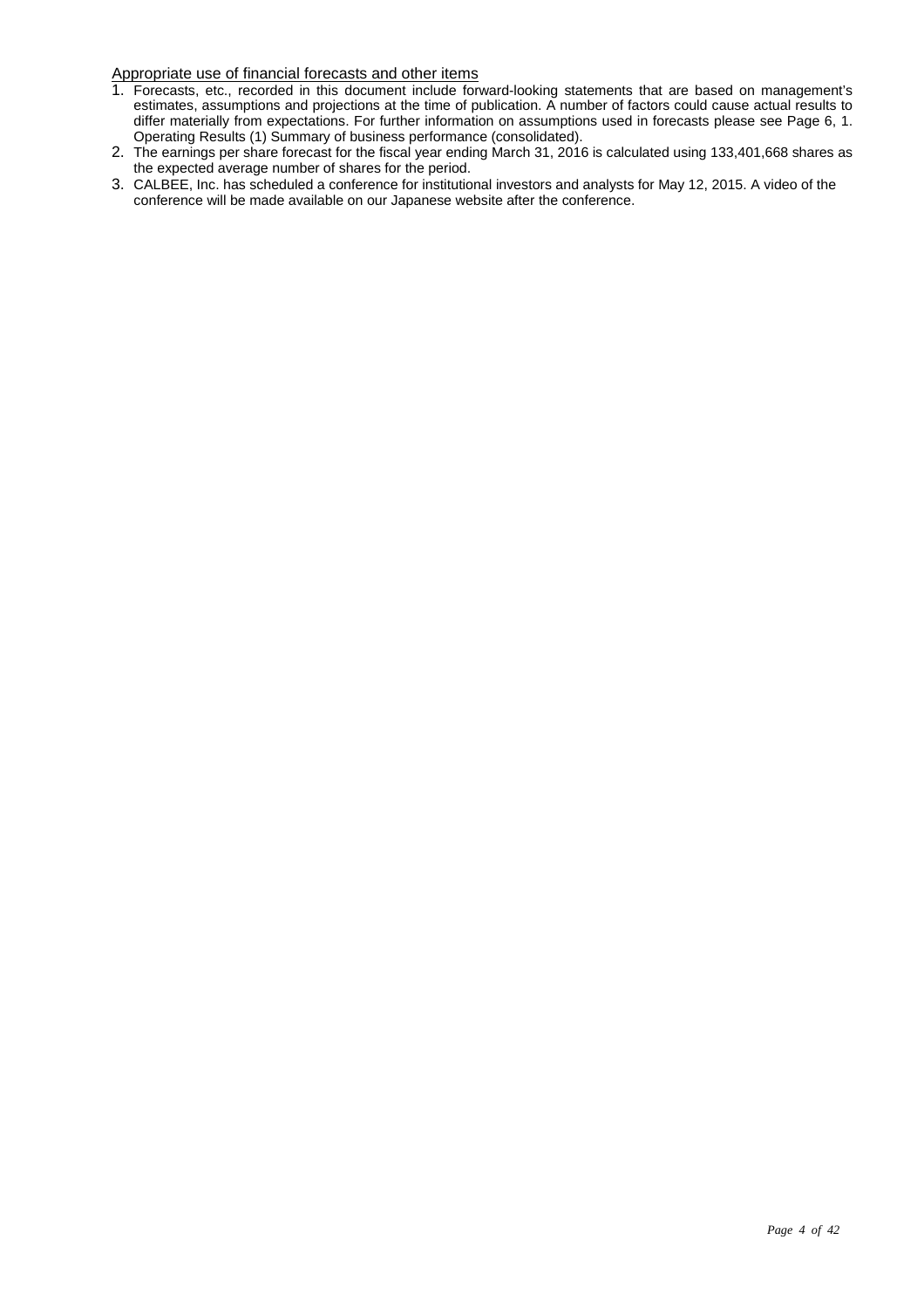## **Contents**

| 1. Operating results                                                       | 6              |
|----------------------------------------------------------------------------|----------------|
| (1) Summary of business performance (consolidated)                         | 6              |
| (2) Analysis of financial position                                         | $\overline{7}$ |
| (3) Basic policy for profit distribution and dividends for fiscal year to  |                |
| March 2015 and 2016                                                        | 8              |
| (4) Business Risks                                                         | 9              |
| 2. Business overview and organization                                      | 11             |
| 3. Management policy                                                       | 13             |
| (1) Management policy                                                      | 13             |
| (2) Management targets and benchmarks                                      | 13             |
| (3) Medium-term management strategy and key topics                         | 13             |
| 4. Basic approach to selection of accounting standards                     | 14             |
| 5. Consolidated financial statements                                       | 15             |
| (1) Consolidated balance sheets                                            | 15             |
| (2) Consolidated statements of income and comprehensive income             | 17             |
| (3) Consolidated statements of changes in shareholders' equity             | 19             |
| (4) Consolidated statements of cash flows                                  | 21             |
| (5) Notes to consolidated financial statements                             | 23             |
| Notes related to going concern assumption                                  | 23             |
| Significant items for the preparation of consolidated financial statements | 23             |
| Changes in accounting policy                                               | 26             |
| Changes in presentation method                                             | 26             |
| Additional information                                                     | 26             |
| Consolidated balance sheet                                                 | 28             |
| Consolidated statements of income                                          | 29             |
| Consolidated statements of comprehensive income                            | 32             |
| Consolidated statements of changes in shareholders' equity                 | 33             |
| Consolidated statements of cash flows                                      | 35             |
| Employee retirement benefits                                               | 35             |
| Deferred tax accounting                                                    | 38             |
| Business combinations and other related matters                            | 39             |
| Segment information and other                                              | 40             |
| Related party information                                                  | 40             |
| Per share information                                                      | 41             |
| Subsequent events                                                          | 41             |
| <b>6. Additional information</b>                                           | 42             |
| Change in officers                                                         | 42             |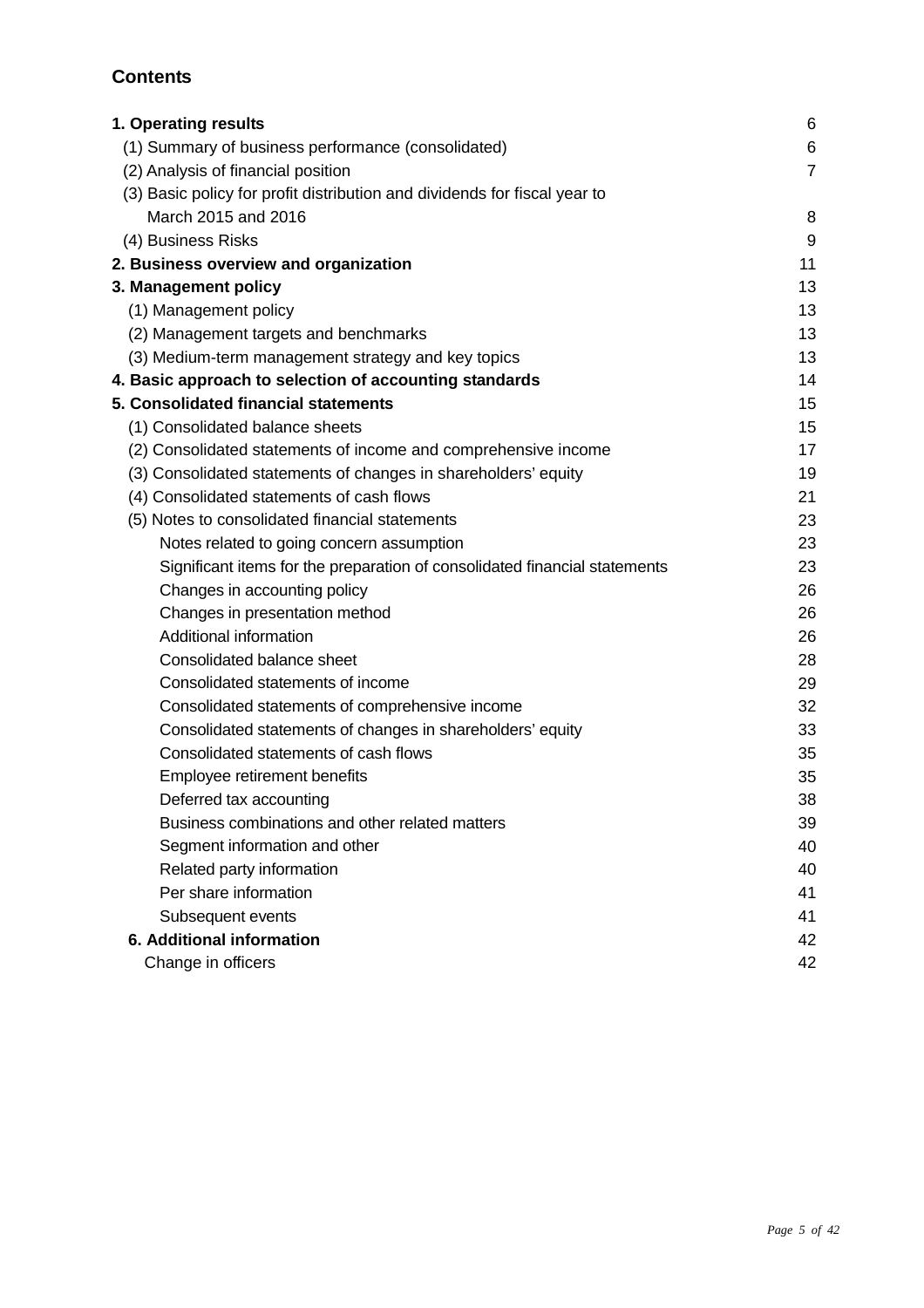## **1. Operating results**

#### **(1) Summary of business performance (consolidated)**

(All comparisons are with the same period of the previous fiscal year, unless stated otherwise.)

#### **Business performance**

During the year under review, the Japanese economy sustained a gentle recovery, supported by the effects of the government's economic and quantitative easing policies. However, there is some uncertainty in the outlook due to a number of factors, including increased raw material import prices due to the weakening yen and long-term concerns about the effects of the consumption tax increase.

In the snack food market, sales were not substantially impacted by the consumption tax increase or the irregular weather, and compared to other industries the overall market was firm.

In this environment, Calbee Group (hereafter "Calbee") continued initiatives to actively promote the twin pillars of innovation (growth strategies) and cost reduction. With regards to innovation, in working to raise our overseas sales ratio to 30%, we achieved strong sales and profit growth by strengthening Harvest Snaps (Snapea Crisps) in North America, the world's largest market, while Honey Butter Chip was a big hit in South Korea. In further expanding our overseas business, we also established a Philippine joint venture with Universal Robina Corporation that began operations in February 2015. In addition, we are also moving forward with our expansion into the United Kingdom, Spain and Indonesia. Domestically, we grew our market share on strong sales of potato-based snacks, corn-based snacks and cereal product Furugura (Fruits Granola).

In cost reduction, we achieved our highest ever operating income ratio by lowering our manufacturing cost ratio through improving factory utilization ratios and production efficiency, and increasing the efficiency of selling, general and administrative expenses.

Consolidated net sales for the year under review increased 11.1% to ¥222,150 million due to strong performance in the production and sale of snacks and other foods business. In terms of profitability, operating income increased 22.6% to ¥24,183 million due to effects from increased revenues and cost reductions. Ordinary income increased 23.3% to ¥25,615 million, including a ¥1,318 million gain from foreign exchange accompanying the weaker yen. Net income increased by 16.8% to ¥14,114 million, and new records were set for both sales and profit despite recording an impairment loss involving fixed assets of Calbee (Hangzhou) Foods Co., Ltd., whose performance continues to be sluggish.

|                |                            |       |                            |       |                           | Millions of yen, rounded down |
|----------------|----------------------------|-------|----------------------------|-------|---------------------------|-------------------------------|
|                | FY ended<br>March 31, 2015 |       | FY ended<br>March 31, 2014 |       | Growth on local<br>Growth |                               |
|                | Amount                     | $\%$  | Amount                     | %     |                           | currency basis                |
| Domestic sales | 199,709                    | 89.9  | 184,148                    | 92.1  | $+8.5%$                   | $+8.5%$                       |
| Overseas sales | 22,441                     | 10.1  | 15,792                     | 7.9   | $+42.1%$                  | $+28.9%$                      |
| Total          | 222,150                    | 100.0 | 199,941                    | 100.0 | $+11.1%$                  | $+10.1%$                      |

#### **Result by business:**

Production and sale of snacks and other foods business

Net sales increased by 11.2% to ¥218,899 million, driven by snack foods and cereals, as well as overseas business.

1. Snack foods:

Snack food sales increased 9.8% to ¥190,069 million due to growth in potato-based snacks, corn-based snacks and overseas business.

#### (1) Potato-based snacks

Net sales increased 6.8% to ¥119.452 million. Potato Chips: Enlarged domestic share as core products (Usushio, Consomme, Norishio) were firm and on factors such as strengthening the product line-up for Kata-Age Potato and growing contract production of private brands for retailers. Jagarico: Increased sales through means including launch of Tarako Butter flavor L size and sale of limited-time products. Jagabee: Sales declined year-on-year, but have been recovering since January due to measures such as strengthening the product line-up.

(2) Flour-based snacks

Net sales increased 0.5% to ¥21,972 million with firm sales of products including Calbee Light! Kappa Ebisen with 25% less oil content.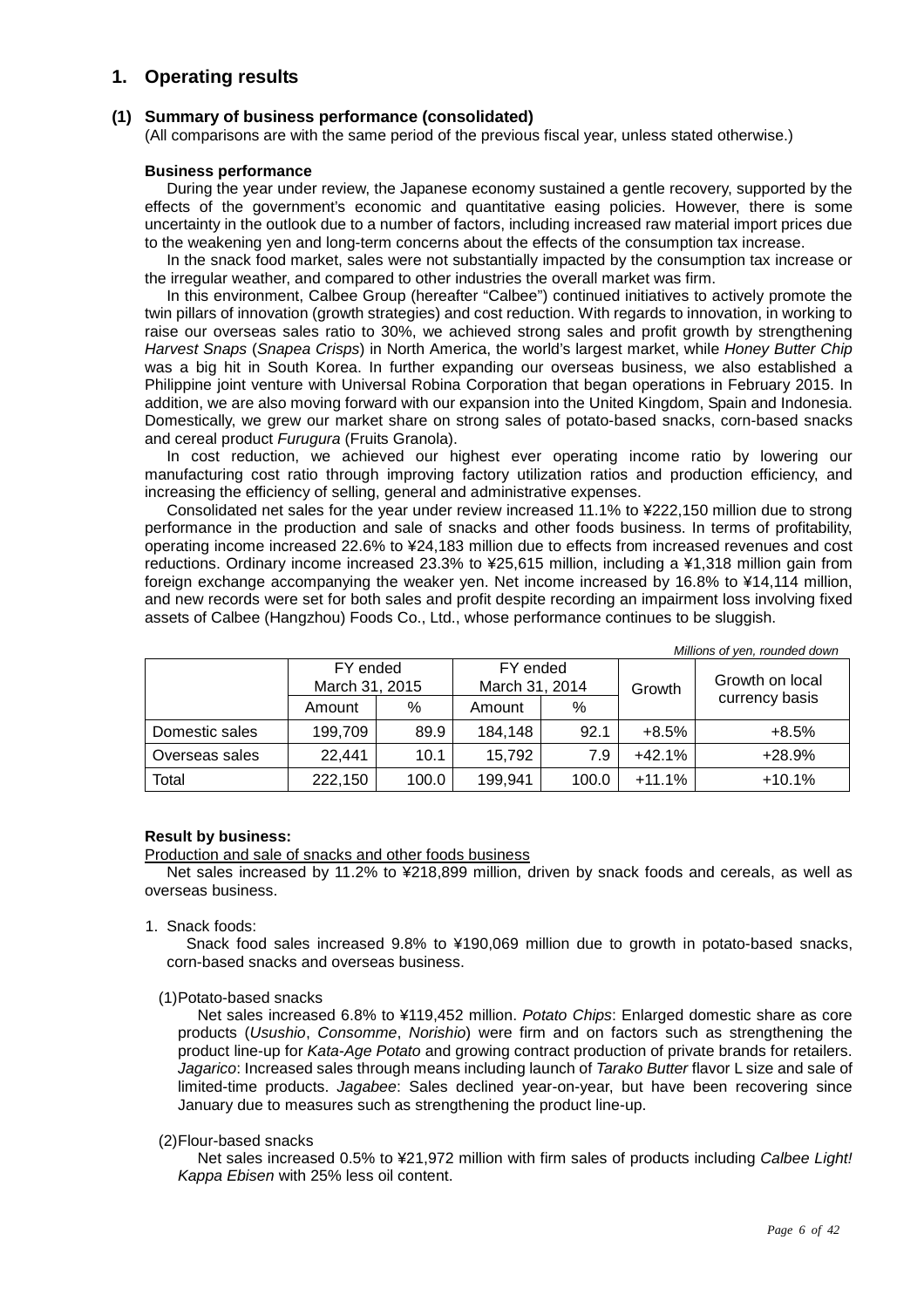#### (3) Corn-based snacks

Net sales increased 21.8% to ¥17,801 million on strong sales of popcorn. Contract production of private brands for retailers grew, and sales of Garrett Popcorn Shops are also trending well.

#### (4) Other snacks-domestic

Net sales decreased 6.5% to ¥8,401 million due to decreased sales from Vegips and other factors.

#### (5) Overseas business

Net sales increased 42.1% to ¥22,441 million on strong sales in the North American and South Korean businesses. Sales of Harvest Snaps (Snapea Crisps) in North America and Honey Butter Chip in South Korea were strong, and we plan to build new factories for both products to respond to demand in excess of our ability to supply.

2. Other food products (Cereals and Processed bread)

Net sales increased 21.3% to ¥28,830 million due to a large increase in sales of *Furugura (Fruits* Granola). Furugura is driving cereals market with a top share and continues to grow strongly.

#### Other businesses

Net sales increased 7.6% to ¥3,250 million on firm sales for the distribution business.

#### **Consolidated forecasts for the fiscal year ending March 31, 2016**

Looking ahead, Calbee aims to further increase revenues and profits through ongoing innovation (our growth strategy) and cost reduction despite anticipating continued uncertainty due to factors including a stagnant consumer mindset and higher imported raw material prices.

In domestic business, we anticipate increased revenues from growth in sales of potato-based snacks and cereals.

In overseas business, in addition to strengthening North America and South Korea we will work on developing the Philippine and UK markets.

As a result, for the consolidated fiscal year ending March 31, 2016, we forecast net sales of ¥240,000 million (up 8.0%). In terms of profits, although we expect the cost of raw ingredients to rise, due to increased revenues and further cost reduction initiatives, we forecast operating income of ¥28,800 million (up 19.1%), ordinary income of ¥28,000 million (up 9.3%) and profit attributable to owners of parent of ¥15,800 million (up 11.9%).

The foreign exchange rates used in calculations for these forecasts are 1 dollar =  $4120.00$ , 1 renminbi =  $\angle 19.35$ , 1 won =  $\angle 40.11$ .

#### **(2) Analysis of financial position**

(All comparisons are with the end of the previous fiscal year, unless stated otherwise.)

#### 1. Assets, liabilities and net assets

Total assets as of March 31, 2015 were ¥161,968 million, an increase of ¥21,001 million. Factors contributing to this outcome included increases in notes and accounts receivable-trade, securities and property, plant and equipment. The increase in notes and accounts receivable-trade was driven by increased sales. The increase in securities resulted from the acquisition of commercial paper and yen-denominated bonds. The increase in property, plant and equipment was driven by the expansion of production lines for strong selling Furugura and for the acquisition of production facilities overseas, including of new factories in North America.

Liabilities increased ¥6,667 million to ¥43,168 million. Factors contributing to this outcome were increases in notes and accounts payable-trade and others.

Net assets increased ¥14,334 million to ¥118,800 million. Factors contributing to this outcome were increases in retained earnings and minority interests.

The equity ratio decreased 1.4 percentage points from the end of the previous fiscal year to 67.7% and net assets per share was ¥821.97.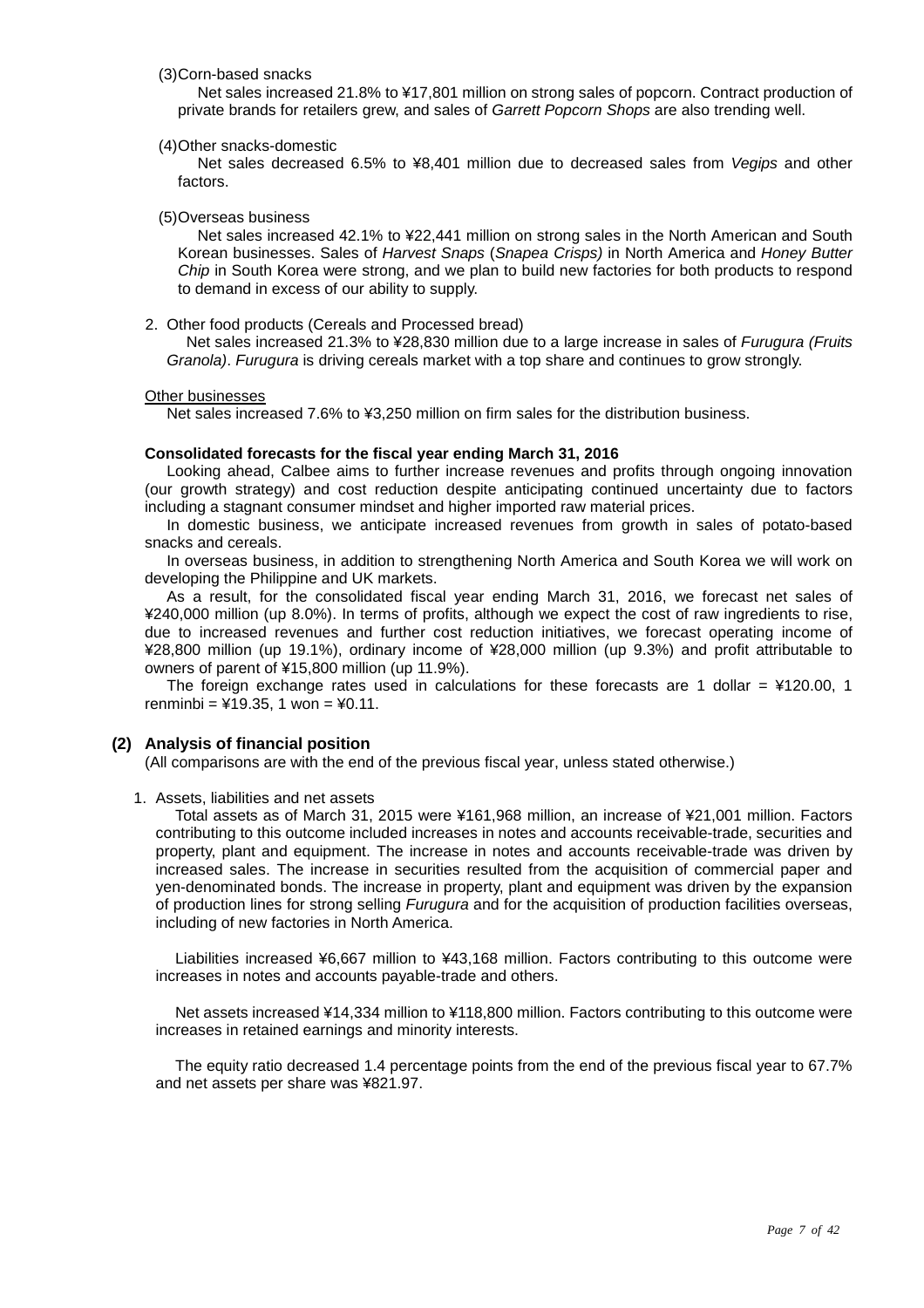#### 2. Cash flow

Cash and cash equivalents as of March 31, 2015 were ¥42,572 million, ¥10,979 million higher than at the end of the previous fiscal year. The main contributing factors are detailed below.

#### Cash flows from operating activities

Operating activities during the period under review resulted in a net cash inflow of ¥22,266 million, compared to an inflow of ¥23,478 million for the previous fiscal year.

Factors contributing to this outcome included an increase in inflows of income before income taxes and minority interests of ¥24,217 million and depreciation of ¥6,232 million, partially offset by an increase in notes and accounts receivable-trade of ¥3,260 million and outflows of income tax payments of ¥9,301 million.

#### Cash flows from investing activities

Investing activities during the period under review resulted in a net cash outflow of ¥9,422 million, compared to an outflow of ¥17,041 million for the previous fiscal year. Outflows of ¥14,318 million in purchase of property, plant and equipment and ¥24,990 million in purchase of securities were partially offset by inflows of ¥5,500 million in proceeds from withdrawal of time deposits and ¥26,000 million in proceeds from redemption of securities.

#### Cash flows from financing activities

Financing activities during the period under review resulted in a net cash outflow of ¥2,878 million due to a ¥3,536 million outflow for cash dividends paid, compared to an outflow of ¥383 million for the previous fiscal year.

#### Reference: Related Cash flow indicators

|                                        | FY ended<br>March 31,<br>2011 | FY ended<br>March 31,<br>2012 | FY ended<br>March 31,<br>2013 | FY ended<br>March 31,<br>2014 | FY ended<br>March 31,<br>2015 |
|----------------------------------------|-------------------------------|-------------------------------|-------------------------------|-------------------------------|-------------------------------|
| Equity ratio (%)                       | 70.7                          | 71.6                          | 70.2                          | 69.1                          | 67.7                          |
| Equity ratio based on market price (%) | 73.9                          | 126.4                         | 201.4                         | 229.9                         | 429.9                         |
| Debt service coverage (%)              | 0.0                           | 0.1                           | 0.0                           | 0.0                           | 0.0                           |
| Interest coverage ratio (times)        | 247.2                         | 1,031.4                       | 6,470.2                       | 1,581.1                       | 18,102.4                      |

Equity ratio: Shareholders' equity /Total assets

Equity ratio based on market price: Market capitalization/Total assets

Debt service coverage: Interest-bearing debt/Operating cash flow

Interest coverage ratio: Operating cash flow/Interest paid

1. Calculations based on consolidated financial results figures for all indices.

2. Market capitalization = market price on last trading day of period x total shares outstanding at end of period (excluding treasury shares (residual Calbee shares held in trust as treasury shares included within shareholders' equity))

Cash flow is the Net Cash Provided from Operating Activities figure in the consolidated statement of cash flows.

4. Interest-bearing debt includes all debt on which interest is paid recorded in the liabilities section of the consolidated balance sheet.

5. Interest paid use the interest expenses paid figure in the consolidated statements of cash flows.

#### **(3) Basic policy for profit distribution and dividends for fiscal year to March 2015 and 2016**

Calbee recognizes that the distribution of profits to shareholders is an important management matter. Our policy is to consistently and actively distribute profits in accordance with our consolidated results while striving to improve our profitability and strengthen our financial position.

We will leverage our internal reserves for capital investment and other measures aimed at raising our corporate value.

On the basis of consistent and active distribution of profits and in consideration of our consolidated results and financial position, we plan to pay an annual dividend of ¥28 per share for the fiscal year ended March 31, 2015. (To be presented at the 66th General Meeting of Shareholders, June 25, 2015.)

As prescribed by Article 454 Clause 5 of the Companies Act, the Articles of Incorporation stipulate that the Company is able to pay interim dividends. However, a dividend will be paid once annually upon review of certain factors including the annual results.

For the fiscal year ending March 31, 2016, we plan to increase the annual dividend by ¥5 to ¥33 per share.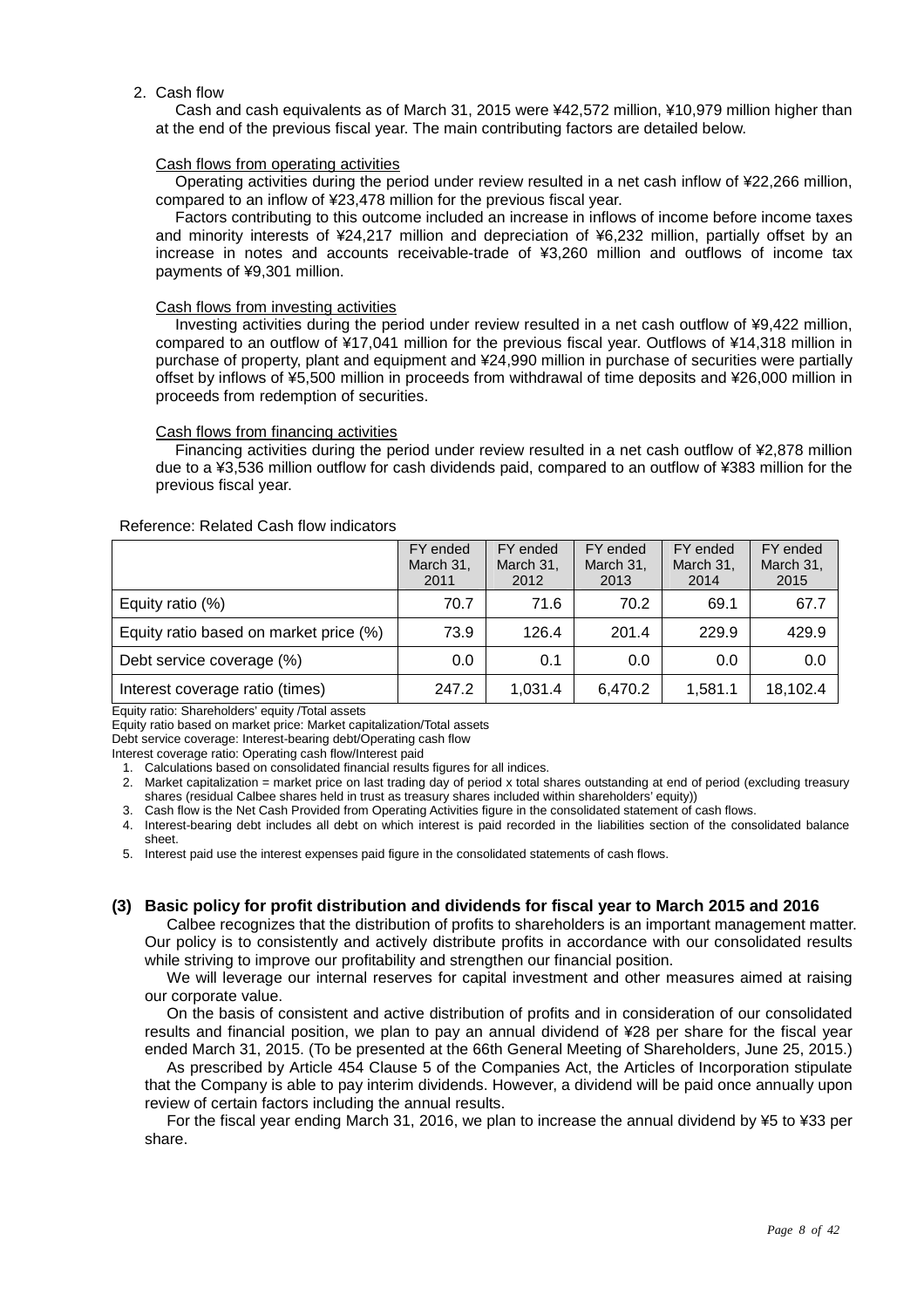#### **(4) Business Risks**

The major risks to which Calbee is exposed in its operations are described below. In the interests of full disclosure, information has also been provided on risks that are not anticipated to necessarily have a major impact on the business but have been deemed important to facilitate a better understanding of Calbee's business activities.

Recognizing the possibility that such risks may materialize, Calbee's policy is to avoid these risks where possible and to mitigate any impact in the event that they materialize. The risks and forward-looking statements described below are based on judgments made by Calbee as of the date of publication of this report.

#### 1. Product Development

Calbee conducts research and development activities to provide customers with unique, value-added products that maximize the nutritional content and flavor of natural ingredients. Meanwhile, there is considerable change underway in Calbee's operating environment owing to diversifying customer tastes, growing health awareness, and Japan's low birthrate and ageing society. The ability to rapidly respond to these changes and develop high value-added products is becoming an increasingly important factor in Calbee's business expansion. As such, Calbee conducts research and development activities in accordance with annual plans in the areas of new product development, existing product improvement, cost reduction, and analysis of ingredients and nutrients. However, there is no guarantee that investment in these development activities will result in the successful launch of new products, and any divergence between research and development themes and market needs could have an impact on Calbee's operating results and financial position.

#### 2. Ingredient Procurement

In principle, imports of raw potatoes, the main ingredient of potato snacks such as Potato Chips, Jagarico and Jagabee, are not permitted into Japan under the Plant Protection Act. In order to secure sufficient supplies of domestically produced high-quality potatoes at a stable price, Calbee has sought to build a procurement system based on ongoing grower contracts concluded since launching its first potato snacks. Although these grower contracts enable stable supplies, harvest conditions could prevent Calbee from securing sufficient supplies of raw potatoes, resulting in sales opportunity losses and increased costs due to emergency procurement that could have an impact on Calbee's operating results and financial position.

 Moreover, changes in demand trends and fluctuations in the price of crude oil and in foreign exchange markets could affect procurement costs for a wide range of raw materials such as edible oils, other ingredients and product packaging, which could also have an impact on Calbee's operating results and financial position.

#### 3. Product Safety

Consumer demands for greater food safety have increased in recent years. In assuming responsibility for responding to these demands, Calbee strictly monitors the quality of ingredients and manufacturing processes and takes all possible precautions to ensure product quality and prevent contamination. However, unforeseen problems related to ingredients and manufacturing processes could have an impact on Calbee's operating results and financial position.

Furthermore, in April 2002, the Swedish government released the results of research showing that grilling or frying foods with high carbohydrate content can generate acrylamide, a carcinogen. Japan's Ministry of Health, Labour and Welfare has said it does not foresee any health impact from this substance for people who consume average amounts of this type of food, and at this point, there has been no impact on Calbee's operating results. Nevertheless, this issue could develop in the future to the point where it has an impact on the entire snack foods industry.

#### 4. Competitive Risk

Calbee has a large and stable share of the domestic snack food market. However, intensifying competition from rival domestic companies, a significant influx of foreign-owned companies into the market, or sector realignment due to M&A deals could have an impact on Calbee's operating results and financial position.

In addition, choosing to lower prices in response to price reductions implemented by competitors could result in lower profit margins and other outcomes, which in turn could have an impact on Calbee's operating results and financial position.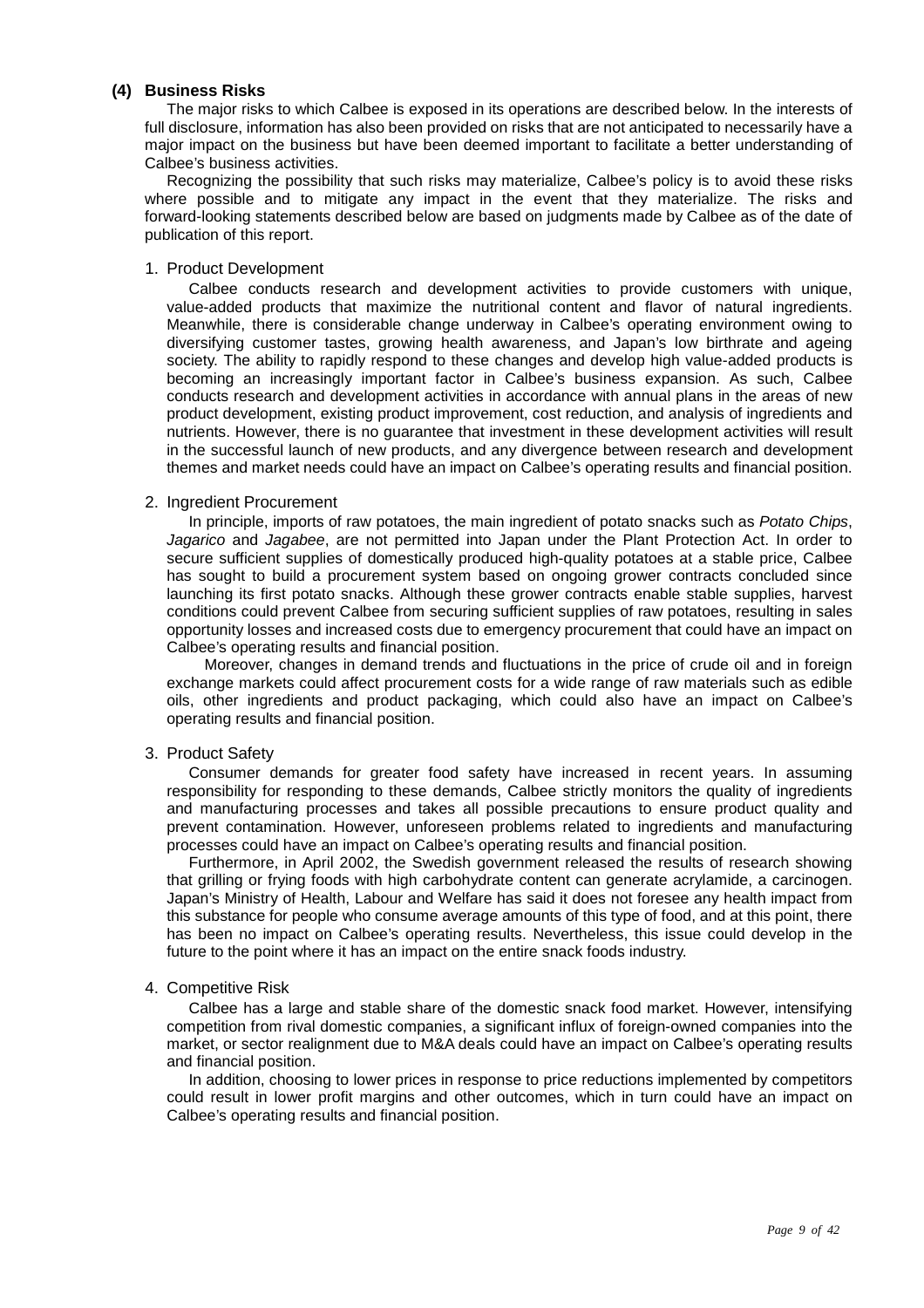#### 5. Global Expansion

Calbee is using subsidiaries overseas to expand its operations outside the Japanese market. Calbee believes it is necessary to strengthen and expand overseas business to deliver growth over the longer term. Going forward, Calbee intends to expand its operations more rapidly and boost its competitiveness. However, if efforts to develop its presence in global markets do not proceed as anticipated it may be necessary for Calbee to review its growth strategy. In addition, as Calbee expands its operations, changes in the political and economic conditions of a variety of countries and regions, as well as fluctuations in foreign exchange markets, could have an impact on Calbee's operating results and financial position.

#### 6. Relationship with Major Shareholder

As of March 31, 2015, Frito-Lay Global Investments B.V. (FLGI), a wholly owned subsidiary of PepsiCo, Inc., (PepsiCo) owned 20.00% of Calbee, Inc. shares (after full dilution) making Calbee (the Company) an equity-method affiliate of PepsiCo. FLGI, which directly owns the shares of the Company, is a wholly owned PepsiCo subsidiary, so PepsiCo effectively makes all decisions regarding the exercise of common share voting rights. PepsiCo is one of the world's largest food and beverage makers and is listed on the New York Stock Exchange. Also, PepsiCo operates globally in the same snack foods field as the Company via group companies, primarily its subsidiary Frito-Lay North America, Inc.

On June 24, 2009, the Company and PepsiCo concluded a strategic alliance agreement, based on the understanding that combining management capabilities to generate synergies was necessary to deliver sustained growth for both companies. In order to reinforce the partnership with PepsiCo, the Company allocated new shares to PepsiCo's wholly owned subsidiary FLGI via a private placement, and at the same time, acquired all the shares of PepsiCo's subsidiary Japan Frito-Lay Ltd.

Under the strategic partnership, PepsiCo has agreed not to operate a snack food business in the Japanese market and therefore does not compete with the Company in Japan. Also, because no restrictions have been placed on overseas business development, the Company believes there are no limits on its management decisions or business development under the agreement.

The Company intends to maintain this strategic partnership and work toward boosting corporate value. However, in the future it may no longer be possible to generate synergies from the partnership in the event that PepsiCo makes changes to its management policy and business strategy. In addition, the PepsiCo Group could become a competitor in the Japanese market in the event that the partnership is dissolved for any reason. Any of these developments could have an impact on Calbee's operating results and financial position.

#### a. Personnel Relationship

Currently, one person from the PepsiCo Group has been invited to sit on the Company's Board of Directors as an outside director. The Company made this invitation in order to benefit from the individual's detailed understanding of the global food industry and her knowledge and experience as a manager of a multinational company.

| Name       | Position at the Company | Position in the PepsiCo Group                               |
|------------|-------------------------|-------------------------------------------------------------|
| Ümran Beba | Director                | Senior Vice President and<br>Chief HR Officer, PepsiCo AMEA |

#### b. Business Relationship

The Company's subsidiary Japan Frito-Lay Ltd. receives imports of snack foods from Frito-Lay, Inc., a PepsiCo Group company. In addition, the Company's subsidiary Calbee North America, LLC sells snack foods to PepsiCo Group's Frito-Lay North America, Inc.

#### c. Capital Relationship

Under the strategic partnership with PepsiCo, the Company and PepsiCo have agreed that from the perspective of maintaining the strategic partnership, PepsiCo shall not own more than 20.00% of the Company's shares. In future, PepsiCo's ownership ratio in the Company may be subject to change, owing to changes in the management policies or business strategies of PepsiCo or the Company, or as a result of other factors such as changes in the Company's business environment.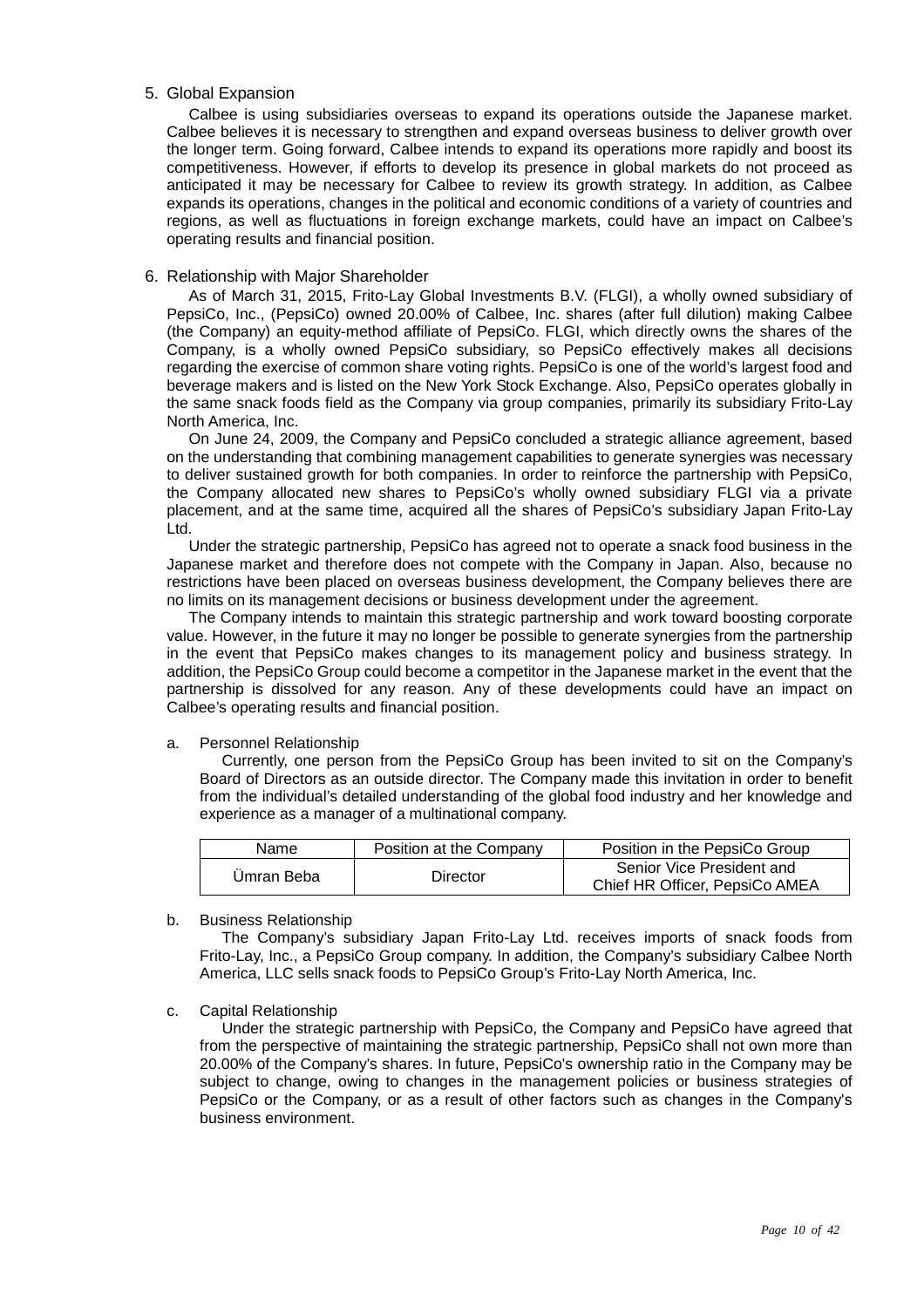#### 7. Legal Regulations

In the course of its business activities, Calbee is subject to a range of legal regulations, including the Food Sanitation Act, Act against Unjustifiable Premiums and Misleading Representations, Measurement Act, Unfair Competition Prevention Act, Plant Protection Act, and Consumer Product Safety Act. Calbee may incur additional costs to respond to revisions to these regulations or their abolishment and the implementation of new regulations, and this could have an impact on Calbee's operating results and financial position.

Calbee has also received a variety of permits and licenses necessary to conduct its business activities. However, Calbee's business activities may be restricted if these permits and licenses are withdrawn due to legal infringements or other reasons, which could have an impact on Calbee's operating results and financial position.

#### 8. Natural Disaster Risk

Calbee conducts necessary periodic inspections of its manufacturing lines to avoid the risk of shutdowns to these lines. It has also built a stable product supply framework by dispersing its manufacturing sites. However, there is no guarantee that manufacturing facilities will not be damaged as a result of a natural disaster or other event. Any such damage to facilities could lead to a drop in sales and an increase in costs, which could have an impact on Calbee's operating results and financial position.

#### **2. Business overview and organization**

Calbee is composed of CALBEE, Inc., 22 subsidiaries (9 domestic, 13 overseas) and 3 affiliate companies engaged in such activities as the manufacture and sale of potato-based, flour-based and corn-based snacks, as well as cereals. Calbee is also an equity method affiliate of US food and beverage maker PepsiCo, Inc.

Calbee provides products and services under our founding philosophy of being committed to harnessing nature's gifts, to brining taste and fun, and to contributing to healthy lifestyles.

The positioning of core companies within Calbee is as follows:

#### **Production and sale of snacks and other foods business**

1. Snack Foods

In Japan, Calbee and Japan Frito-Lay Ltd. are engaged in manufacturing and sales with certain products sold through Calnac Co., Ltd. Certain products are manufactured by Calbee Potato, Inc., and Calbee Eatalk Co., Ltd., and Calbee Potato, Inc. procures ingredients.

Overseas, Calbee North America, LLC in the U.S., Calbee Tanawat Co., Ltd. in Thailand, Calbee Four Seas Co., Ltd. in Hong Kong, CFSS Co. Ltd. and Calbee (Hangzhou) Foods Co., Ltd. in China, Haitai-Calbee Co., Ltd. in Korea, Calbee (Taipei) Foods Co., Ltd. in Taiwan and Calbee-URC, Inc. in the Philippines are engaged in manufacturing and sales. Further, Qingdao Calbee Foods Co., Ltd., Yantai Calbee Co., Ltd. and Calbee North America, LLC procure ingredients and manufacture dough for snacks.

2. Cereal Foods

Calbee manufactures and sells cereal foods.

3. Processed Breads

Garden Bakery, Inc. and Tower Bakery, Inc. manufacture and sell sweet buns and breads for retail customers.

#### **Other businesses**

Our distribution business is run by Snack Food Service Co., Ltd. Production planning and dispatch agency service for sales promotional tools (POP, etc.) is conducted by Calbee.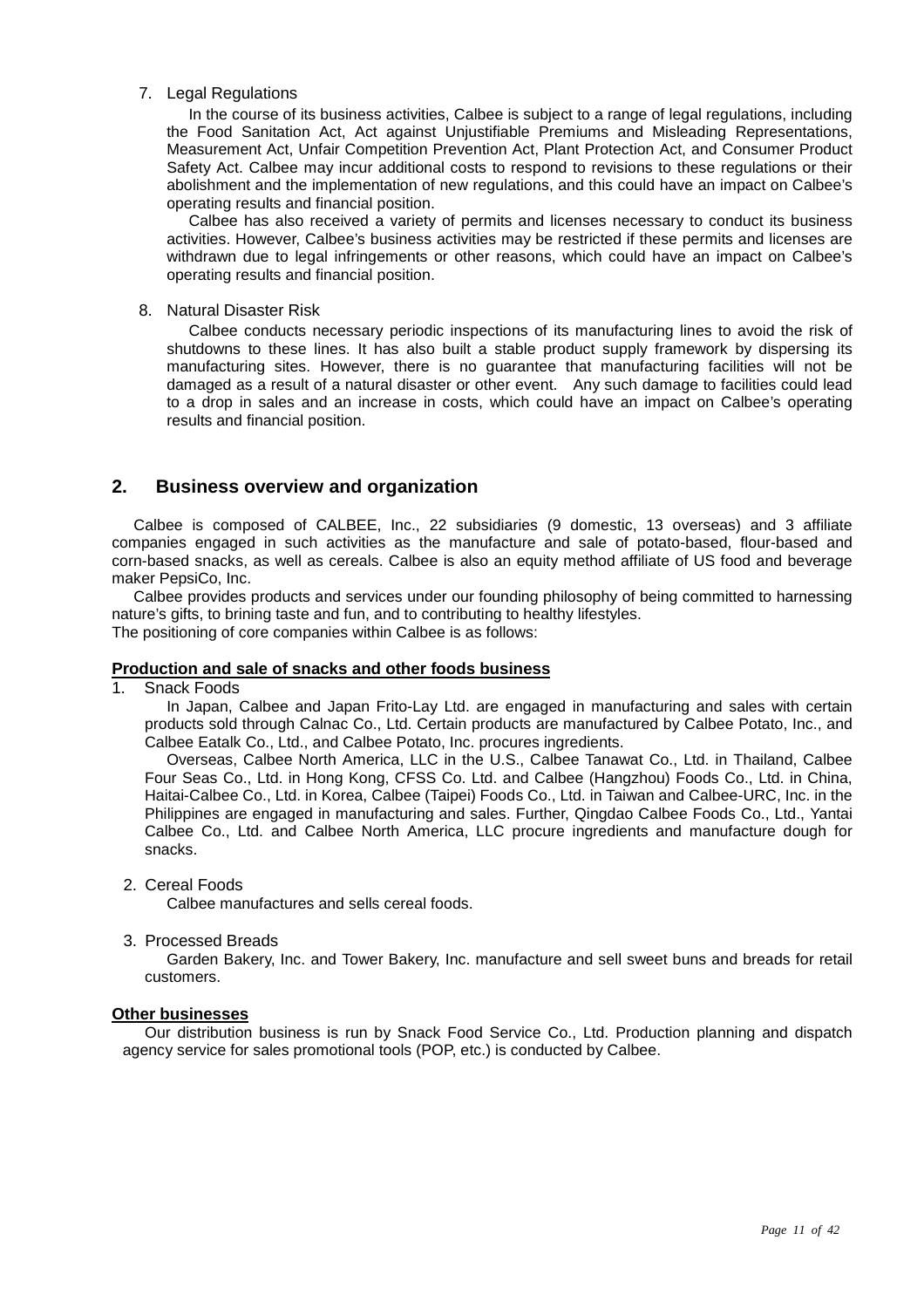#### See following page for image of the organizational structure.

#### **Organizational structure**



\*1. Displays only important transactions

\*2. In June 2009, Calbee concluded strategic partnership agreements with PepsiCo, Inc. (other affiliate companies)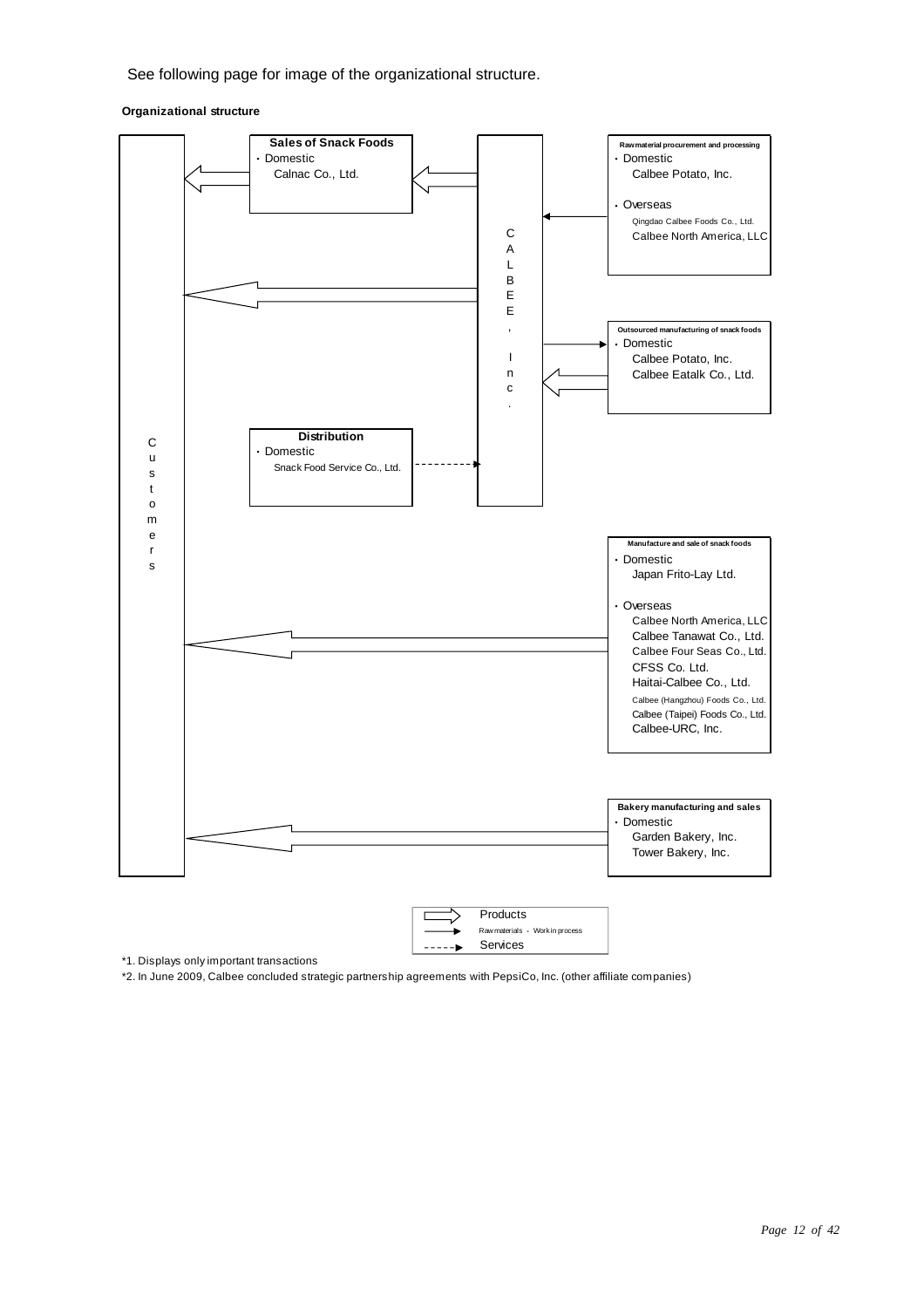## **3. Management policy**

#### (1) Management policy

Calbee conducts its business based on our mission statement "We are committed to harnessing nature's gifts, to bringing taste and fun and to contributing to healthy lifestyles," and as a leading company in the domestic snack foods market with the goal of transforming into a global food products company that is beloved world-wide.

Furthermore, we aim to further increase our corporate value guided by our vision statement "We must become a company to be respected, admired and loved firstly by customers, suppliers and distributors, secondly by our employees and their families, thirdly by communities and finally by stockholders."

#### (2) Management targets and benchmarks

Calbee considers profitability and financial stability as very important. We aim for continuous sales growth and for even greater profit growth. By continuously planning to increase our operating income ratio each year, we aim to achieve operating income to net sales ratio of 15% over the medium term.

#### (3) Medium-term management strategy and key topics

Despite signs of recovery in certain areas of the domestic economy benefiting from the government's economic stimulus and monetary easing policies, due to the enduring impact of the consumption tax increase on consumer spending, as well as the dramatic rise in the price of raw materials due to a weakening of the yen and other factors, we expect the challenging economic environment to continue. In the snack foods market, we expect customers to have increasingly diversified preferences, to have a heightened sensitivity to safety and assurance, and to continue to want low prices, desiring better products more cheaply.

Amidst this environment, Calbee recognizes the need to promote business activities with more speed and competitiveness while aiming to be a global company as an important management issue. Calbee strives for future growth by aiming for ongoing growth and a highly profitable structure based on our two core management pillars of innovation (our growth strategy) and cost reductions.

#### 1. Innovation (growth strategy)

(1) Expanding overseas business

Due to the effects of a low birthrate and other factors, we cannot expect large growth in the Japanese snack foods market. Therefore, we must expand overseas businesses in order for our Group to achieve continuous growth. In the key regions of North America, China, Asia, and Western Europe we will build a stronger business base in existing markets and proactively develop new markets. We are aiming to expand overseas business in each of these regions by providing products at affordable prices and through other initiatives, and have set a medium-term target for contributions from overseas sales of 30% or more.

(2) New product development

We will further accelerate the pace of new product development and promote safety, assurance and the development of unique and valuable products to our customers. We will work to continuously launch new products and to increase the proportion of new products in the sales mix every year.

(3) Expanding domestic market share

We plan to expand the domestic snack foods and cereal markets and increase our share in these markets through promotional activities, new product development and existing product renewal. We aim to have the highest share throughout both the snack foods market and the domestic confectionary market.

(4) Strengthening our alliance with PepsiCo, Inc.

We are creating benefits from the synergy gained by leveraging our management skills with those of our strategic partner, PepsiCo, a major global foods and beverage maker.

(5) Licensing and acquisition

We will pursue licensing or acquisition initiatives when we discover excellent companies or products either in Japan or overseas.

(6) New business development.

Calbee has not significantly diverged from our business areas; however, we do explore various opportunities for new business development. Examples of this include the establishment of Calbee Plus antennae shops, the legendary Garrett Popcorn Shop (founded in Chicago, USA) and directly-managed shops in department stores, GRAND Calbee and grano-ya. We continue to enhance direct communication with customers.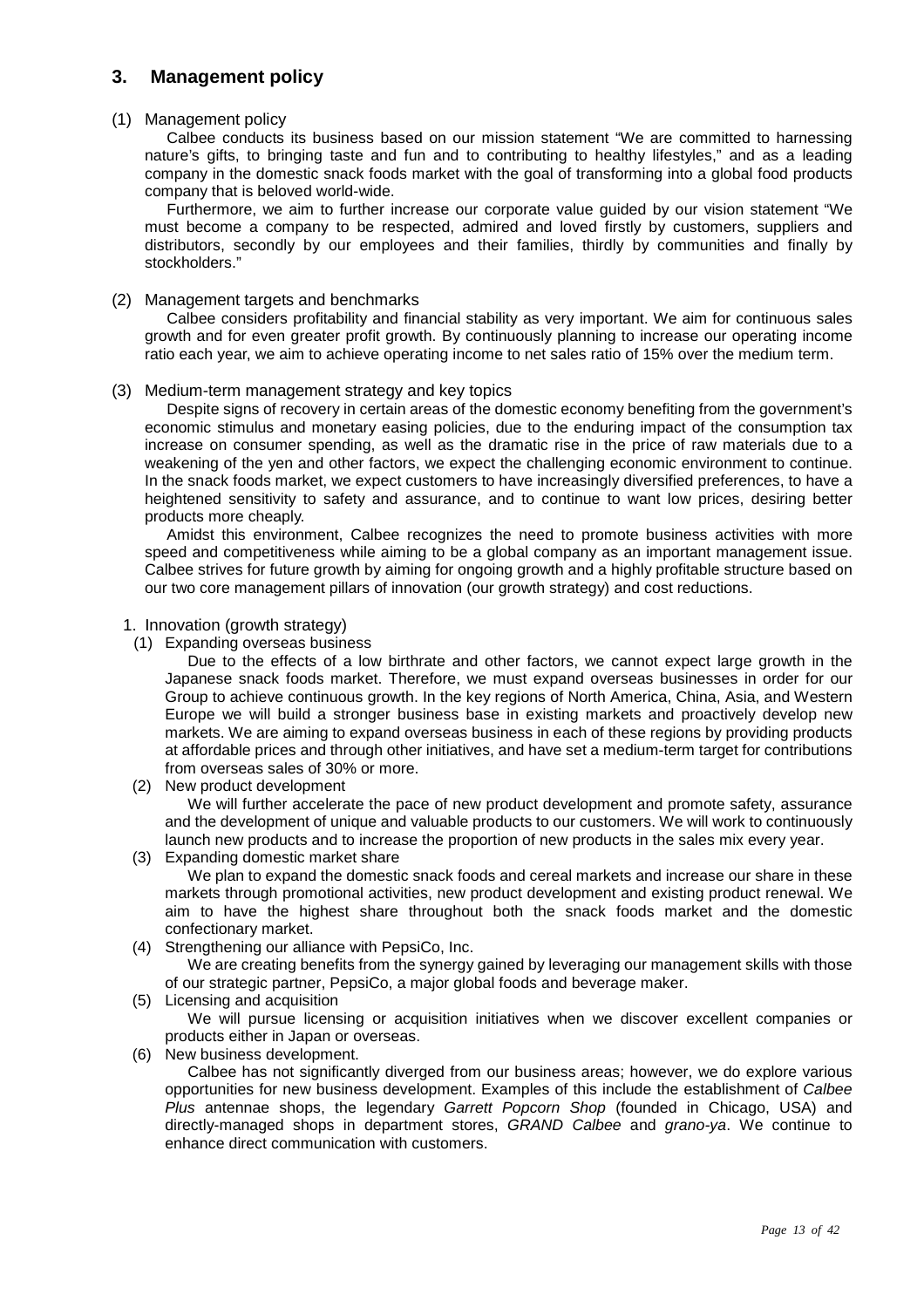2. Cost reductions

Cost reduction initiatives are being implemented in all businesses and areas in order to strengthen our earnings ability and cost competitiveness. We will promote corporate restructuring efforts, and build a strong foundation resistant to changes in the operating environment with our strengths in domestic markets as well as in those overseas.

(1) Lower cost of raw materials

We will strive to further reduce costs through measures including cooperation with suppliers, the diversification of procurement routes and production areas and the promotion of in-house production. Additionally, we will further strengthen the effectiveness of cost reductions by reviewing specifications, primarily those in the R&D Group.

(2) Improve production efficiencies and utilization ratios

We will improve production efficiencies through initiatives including the replacement of production items at each factory, optimization of production personnel and standardization. Further, by better integrating marketing, sales and manufacturing activities we aim to smooth our production and improve utilization ratios at our factories. Calbee strives to provide affordable products and services to all of our customers.

(3) Effective use of selling, general and administrative expenses

We plan to improve the efficiency of selling expenses, which comprise the largest portion of the selling, general and administrative expenses, by increasing the efficiency and effectiveness of promotional activities. Distribution costs will be addressed by measures to optimize and improve the efficiency of distribution centers, and we plan to optimize all general and administrative expenses, including head office expenses.

#### **4. Basic approach to selection of accounting standards**

With the aims of enhancing business management and enabling international comparison of financial data in capital markets through the unification of accounting standards, Calbee is considering applying International Financial Reporting Standards (IFRS).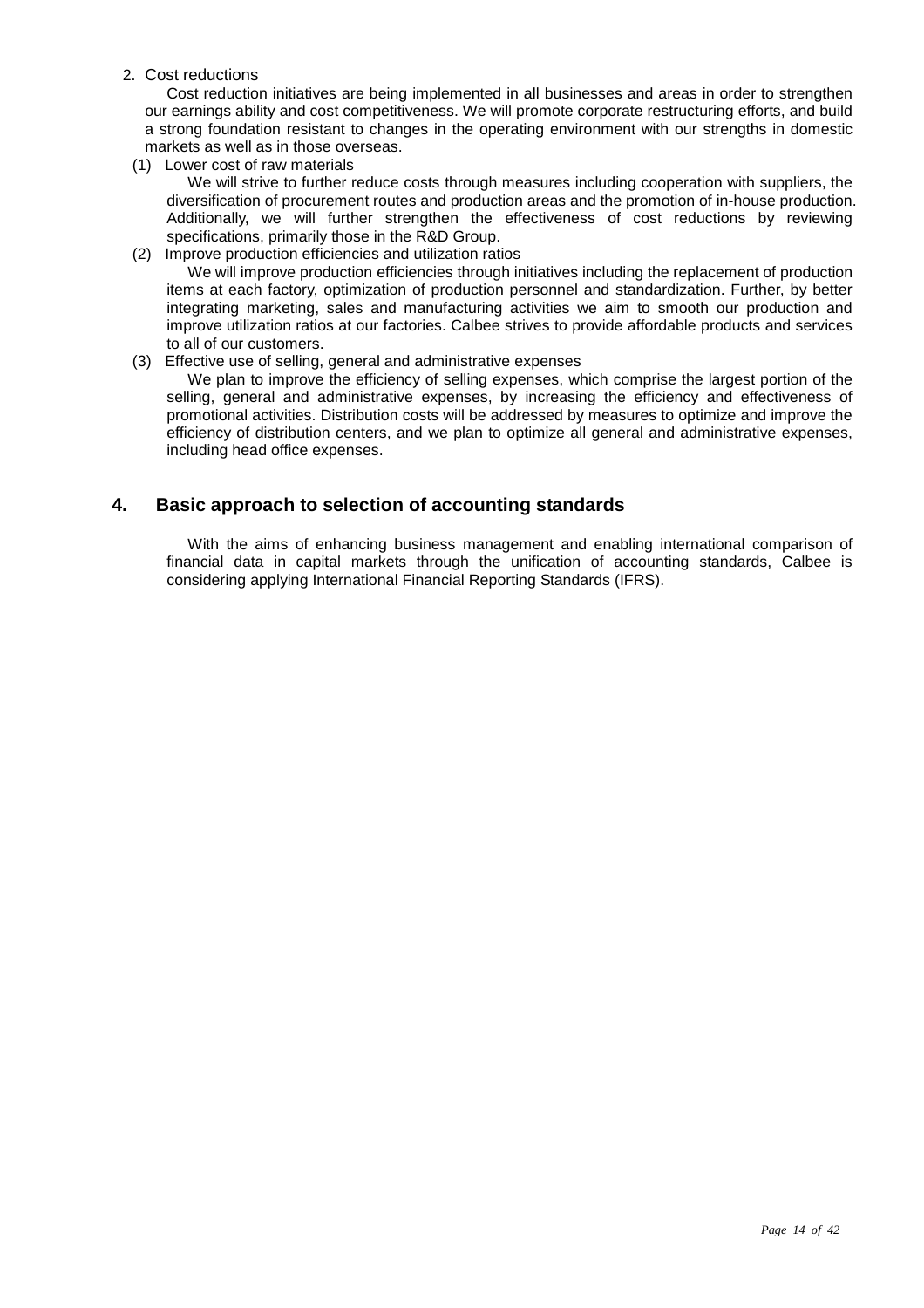## **5. Consolidated financial statements**

## **(1) Consolidated balance sheets**

| As of<br>As of<br>March 31, 2015<br>March 31, 2014<br>Assets<br><b>Current assets</b><br>Cash and deposits<br>18,891<br>18,783<br>Notes and accounts receivable - trade<br>21,119<br>17,392<br><b>Securities</b><br>34,995<br>29,997<br>Inventories (Note 1)<br>8,037<br>6,522<br>Deferred tax assets<br>2,640<br>2,828<br>Other<br>3,312<br>3,861<br>Allowance for doubtful accounts<br>(3)<br>(5) | Millions of yen, rounded down |  |  |  |
|-----------------------------------------------------------------------------------------------------------------------------------------------------------------------------------------------------------------------------------------------------------------------------------------------------------------------------------------------------------------------------------------------------|-------------------------------|--|--|--|
|                                                                                                                                                                                                                                                                                                                                                                                                     |                               |  |  |  |
|                                                                                                                                                                                                                                                                                                                                                                                                     |                               |  |  |  |
|                                                                                                                                                                                                                                                                                                                                                                                                     |                               |  |  |  |
|                                                                                                                                                                                                                                                                                                                                                                                                     |                               |  |  |  |
|                                                                                                                                                                                                                                                                                                                                                                                                     |                               |  |  |  |
|                                                                                                                                                                                                                                                                                                                                                                                                     |                               |  |  |  |
|                                                                                                                                                                                                                                                                                                                                                                                                     |                               |  |  |  |
|                                                                                                                                                                                                                                                                                                                                                                                                     |                               |  |  |  |
|                                                                                                                                                                                                                                                                                                                                                                                                     |                               |  |  |  |
|                                                                                                                                                                                                                                                                                                                                                                                                     |                               |  |  |  |
| Total current assets<br>89,541<br>78,834                                                                                                                                                                                                                                                                                                                                                            |                               |  |  |  |
| Non-current assets                                                                                                                                                                                                                                                                                                                                                                                  |                               |  |  |  |
| Property, plant and equipment                                                                                                                                                                                                                                                                                                                                                                       |                               |  |  |  |
| <b>Buildings and structures</b><br>56,900<br>55,877                                                                                                                                                                                                                                                                                                                                                 |                               |  |  |  |
| Accumulated depreciation<br>(36, 531)<br>(34, 907)                                                                                                                                                                                                                                                                                                                                                  |                               |  |  |  |
| Buildings and structures, net<br>20,369<br>20,970                                                                                                                                                                                                                                                                                                                                                   |                               |  |  |  |
| Machinery, equipment and vehicles<br>81,918<br>78,418                                                                                                                                                                                                                                                                                                                                               |                               |  |  |  |
| Accumulated depreciation<br>(64, 759)<br>(62,018)                                                                                                                                                                                                                                                                                                                                                   |                               |  |  |  |
| Machinery, equipment and vehicles, net<br>16,400<br>17,159                                                                                                                                                                                                                                                                                                                                          |                               |  |  |  |
| Land<br>10,773<br>11,501                                                                                                                                                                                                                                                                                                                                                                            |                               |  |  |  |
| Lease assets<br>246<br>329                                                                                                                                                                                                                                                                                                                                                                          |                               |  |  |  |
| Accumulated depreciation<br>(145)<br>(221)                                                                                                                                                                                                                                                                                                                                                          |                               |  |  |  |
| Lease assets, net<br>101<br>108                                                                                                                                                                                                                                                                                                                                                                     |                               |  |  |  |
| 9,387<br>1,009<br>Construction in progress                                                                                                                                                                                                                                                                                                                                                          |                               |  |  |  |
| Other<br>4,637<br>4,095                                                                                                                                                                                                                                                                                                                                                                             |                               |  |  |  |
| Accumulated depreciation<br>(3, 191)<br>(3, 402)                                                                                                                                                                                                                                                                                                                                                    |                               |  |  |  |
| Other, net<br>1,235<br>903                                                                                                                                                                                                                                                                                                                                                                          |                               |  |  |  |
| Total property, plant and equipment<br>59,754<br>50,166                                                                                                                                                                                                                                                                                                                                             |                               |  |  |  |
| Intangible assets                                                                                                                                                                                                                                                                                                                                                                                   |                               |  |  |  |
| Goodwill<br>2,719<br>3,347                                                                                                                                                                                                                                                                                                                                                                          |                               |  |  |  |
| Other<br>1,835<br>1,265                                                                                                                                                                                                                                                                                                                                                                             |                               |  |  |  |
| Total intangible assets<br>4,613<br>4,555                                                                                                                                                                                                                                                                                                                                                           |                               |  |  |  |
| Investments and other assets                                                                                                                                                                                                                                                                                                                                                                        |                               |  |  |  |
| Investment securities (Note 2)<br>2,111<br>1,526                                                                                                                                                                                                                                                                                                                                                    |                               |  |  |  |
| Long-term loans receivable<br>229<br>93                                                                                                                                                                                                                                                                                                                                                             |                               |  |  |  |
| Deferred tax assets<br>1,347<br>1,453                                                                                                                                                                                                                                                                                                                                                               |                               |  |  |  |
| Net defined benefit asset<br>2,066<br>1,891                                                                                                                                                                                                                                                                                                                                                         |                               |  |  |  |
| Other (Note 2)<br>2,577<br>2,344                                                                                                                                                                                                                                                                                                                                                                    |                               |  |  |  |
| Allowance for doubtful accounts<br>(92)<br>(79)                                                                                                                                                                                                                                                                                                                                                     |                               |  |  |  |
| Total investments and other assets<br>8,117<br>7,353                                                                                                                                                                                                                                                                                                                                                |                               |  |  |  |
| Total non-current assets<br>72,427<br>62,132                                                                                                                                                                                                                                                                                                                                                        |                               |  |  |  |
| <b>Total assets</b><br>161,968<br>140,966                                                                                                                                                                                                                                                                                                                                                           |                               |  |  |  |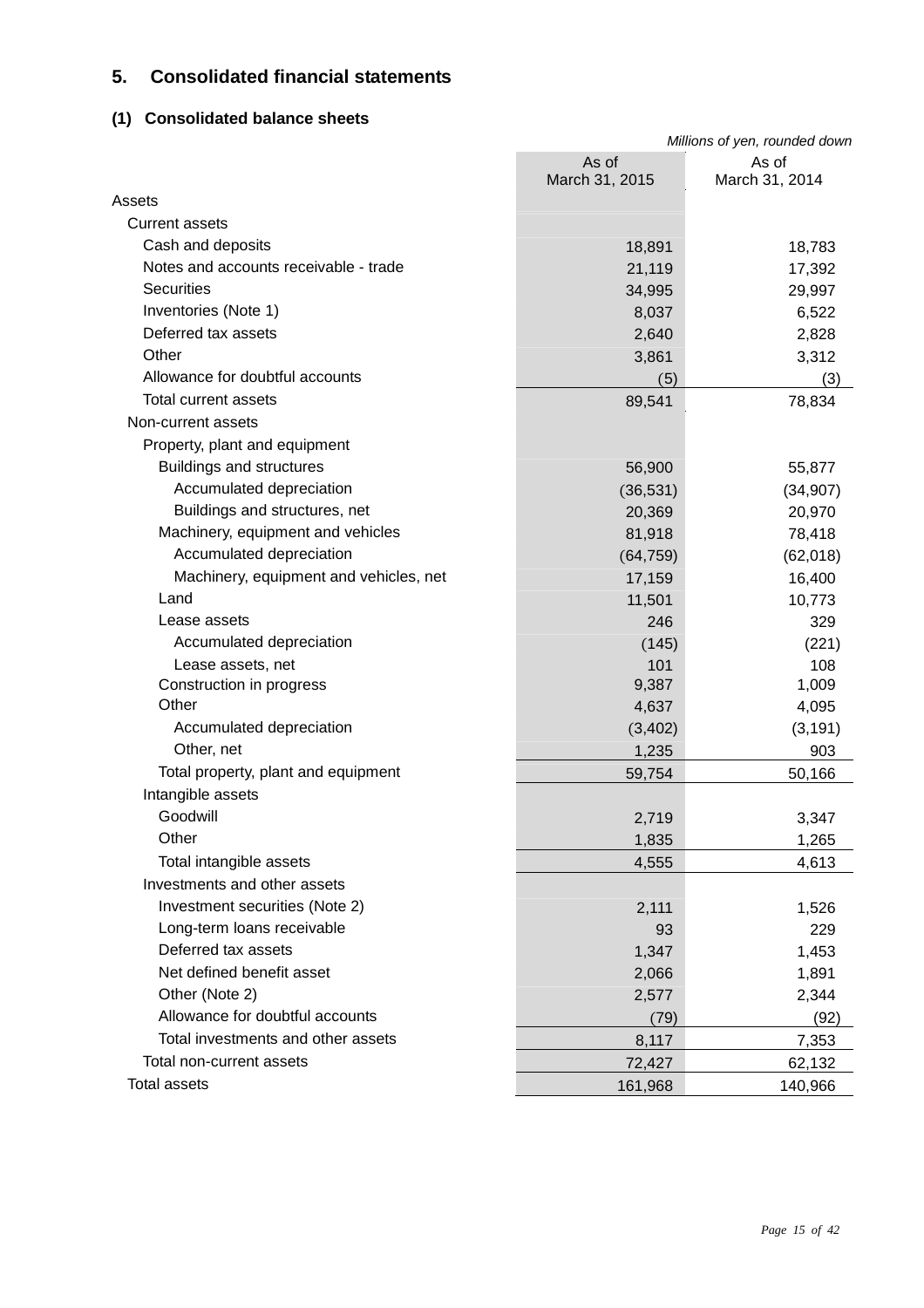## **Consolidated balance sheets, continued**

|                                                       |                         | Millions of yen, rounded down |
|-------------------------------------------------------|-------------------------|-------------------------------|
|                                                       | As of<br>March 31, 2015 | As of<br>March 31, 2014       |
| Liabilities                                           |                         |                               |
| <b>Current liabilities</b>                            |                         |                               |
| Notes and accounts payable - trade                    | 9,387                   | 7,897                         |
| Short-term loans payable                              | 402                     |                               |
| Lease obligations                                     | 52                      | 63                            |
| Accounts payable - other                              | 5,165                   | 3,739                         |
| Income taxes payable                                  | 5,174                   | 5,324                         |
| Deferred tax liabilities                              |                         | 126                           |
| Provision for bonuses                                 | 3,775                   | 3,573                         |
| Provision for directors' bonuses                      | 198                     | 217                           |
| Provision for stocks payment                          | 83                      | 13                            |
| Other                                                 | 9,988                   | 7,717                         |
| <b>Total current liabilities</b>                      | 34,227                  | 28,673                        |
| Non-current liabilities                               |                         |                               |
| Lease obligations                                     | 76                      | 83                            |
| Deferred tax liabilities                              | 373                     | 292                           |
| Provision for directors' retirement benefits          | 573                     | 591                           |
| Provision for management board incentive plan trust   | 132                     |                               |
| Net defined benefit liability                         | 7,076                   | 6,134                         |
| Asset retirement obligations                          | 637                     | 639                           |
| Other                                                 | 70                      | 85                            |
| Total non-current liabilities                         | 8,940                   | 7,827                         |
| <b>Total liabilities</b>                              | 43,168                  | 36,500                        |
| Net assets                                            |                         |                               |
| Shareholders' equity                                  |                         |                               |
| Capital stock                                         | 11,975                  | 11,946                        |
| Capital surplus                                       | 11,543                  | 11,514                        |
| Retained earnings                                     | 84,956                  | 74,259                        |
| <b>Treasury shares</b>                                | (699)                   | (262)                         |
| Total shareholders' equity                            | 107,774                 | 97,458                        |
| Accumulated other comprehensive income                |                         |                               |
| Valuation difference on available-for-sale securities | 617                     | 210                           |
| Foreign currency translation adjustment               | 2,377                   | 973                           |
| Remeasurements of defined benefit plans               | (1, 116)                | (1,266)                       |
| Total accumulated other comprehensive income          | 1,877                   | (82)                          |
| Subscription rights to shares                         | 25                      | 34                            |
| Minority interests                                    | 9,122                   | 7,055                         |
| Total net assets                                      | 118,800                 | 104,466                       |
| Total liabilities and net assets                      | 161,968                 | 140,966                       |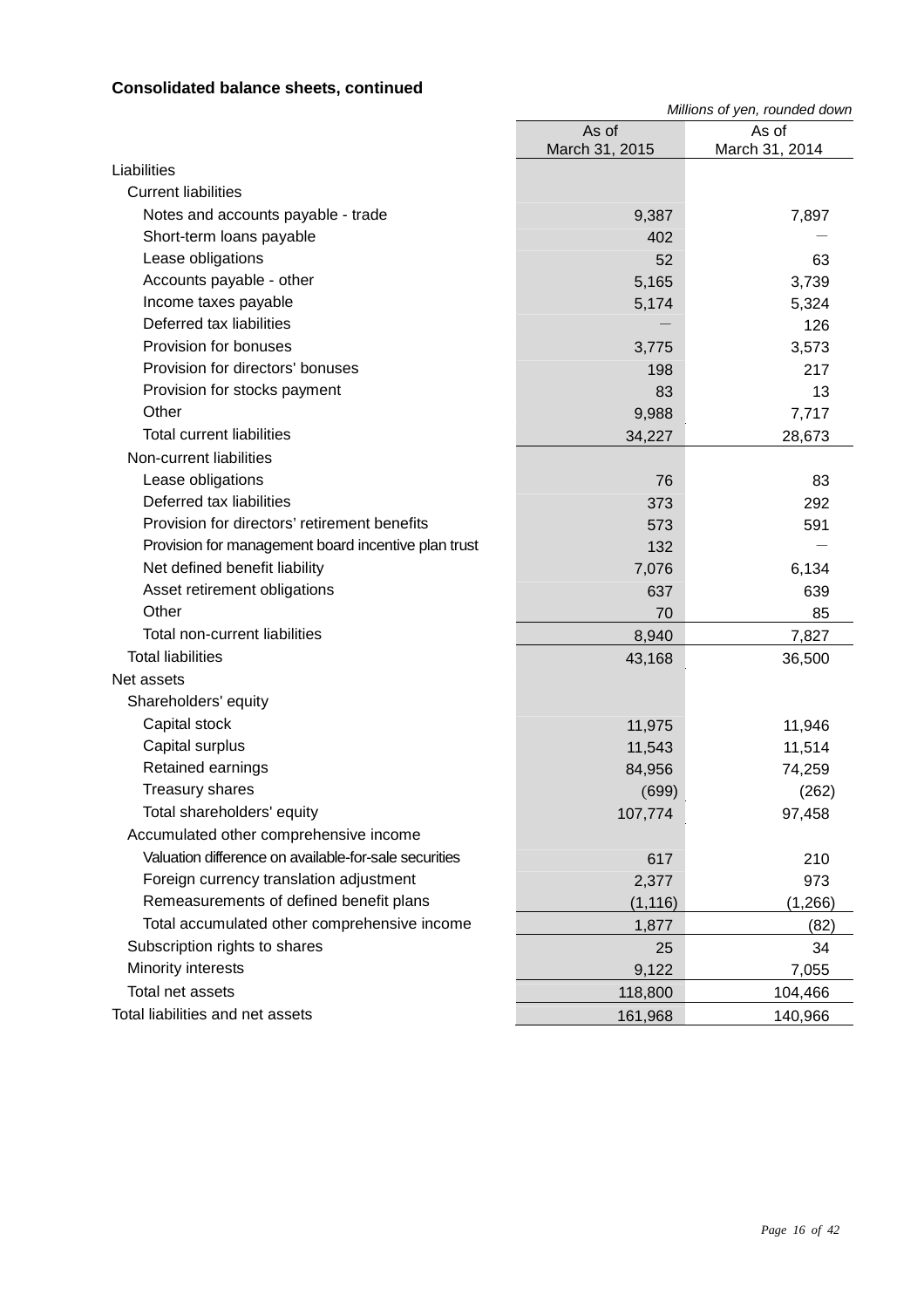## **(2) Consolidated statements of income and comprehensive income**

| <b>Consolidated statements of income</b>                  | Millions of yen, rounded down |                  |  |
|-----------------------------------------------------------|-------------------------------|------------------|--|
|                                                           | April 1, 2014 to              | April 1, 2013 to |  |
|                                                           | March 31, 2015                | March 31, 2014   |  |
| Net sales                                                 | 222,150                       | 199,941          |  |
| Cost of sales (Notes 1, 3)                                | 124,588                       | 112,731          |  |
| Gross profit                                              | 97,561                        | 87,209           |  |
| Selling, general and administrative expenses (Notes 2, 3) | 73,378                        | 67,492           |  |
| Operating income                                          | 24,183                        | 19,717           |  |
| Non-operating income                                      |                               |                  |  |
| Interest income                                           | 266                           | 70               |  |
| Dividend income                                           | 35                            | 26               |  |
| Real estate income                                        | 76                            | 61               |  |
| Foreign exchange gains                                    | 1,318                         | 772              |  |
| Other                                                     | 242                           | 220              |  |
| Total non-operating income                                | 1,939                         | 1,151            |  |
| Non-operating expenses                                    |                               |                  |  |
| Interest expenses                                         | 5                             | 5                |  |
| Cost of real estate                                       | 33                            | 13               |  |
| Depreciation                                              | 16                            | 7                |  |
| Business commencement expenses                            | 368                           | 9                |  |
| Other                                                     | 82                            | 49               |  |
| Total non-operating expenses                              | 507                           | 86               |  |
| Ordinary income                                           | 25,615                        | 20,782           |  |
| Extraordinary income                                      |                               |                  |  |
| Gain on sales of non-current assets (Note 4)              | $\overline{7}$                | 50               |  |
| Gain on sales of investment securities                    | 10                            | 375              |  |
| Total extraordinary income                                | 18                            | 426              |  |
| <b>Extraordinary losses</b>                               |                               |                  |  |
| Loss on sales of non-current assets (Note 5)              | 229                           | 11               |  |
| Loss on retirement of non-current assets (Note 6)         | 300                           | 138              |  |
| Impairment loss (Note 7)                                  | 836                           | 185              |  |
| Product recall related costs                              | 46                            | 69               |  |
| Loss on cancellation of outsourcing agreement             |                               | 252              |  |
| Other                                                     | 3                             | 15               |  |
| Total extraordinary losses                                | 1,416                         | 672              |  |
| Income before income taxes and minority interests         | 24,217                        | 20,536           |  |
| Income taxes-current                                      | 9,190                         | 8,501            |  |
| Income taxes-deferred                                     | 121                           | (270)            |  |
| Total income taxes                                        | 9,311                         | 8,231            |  |
| Income before minority interests                          | 14,906                        | 12,304           |  |
| Minority interests in income                              | 791                           | 218              |  |
| Net income                                                | 14,114                        | 12,086           |  |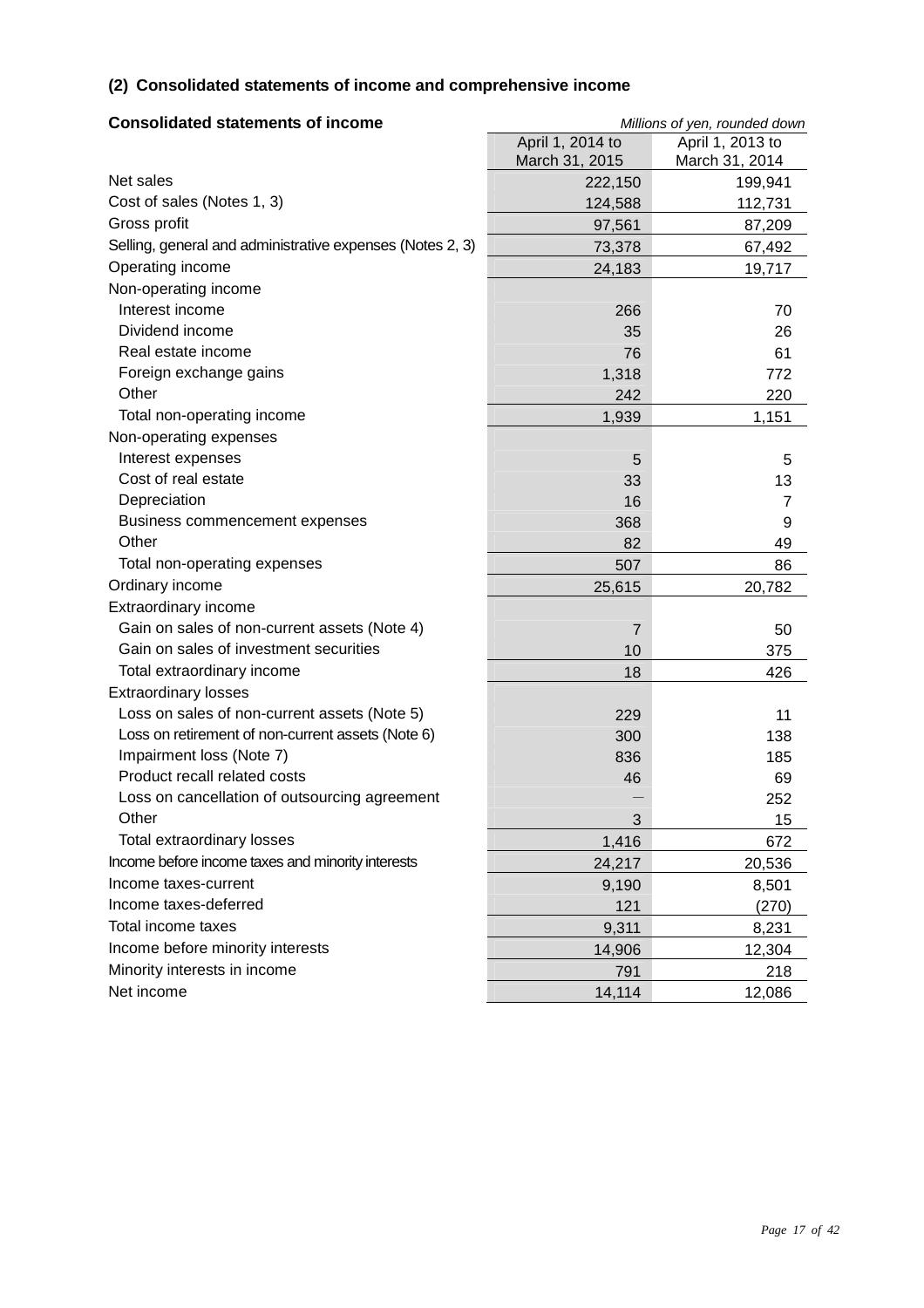## **Consolidated statements of comprehensive income**

|                                                          | Millions of yen, rounded down      |                                    |  |
|----------------------------------------------------------|------------------------------------|------------------------------------|--|
|                                                          | April 1, 2014 to<br>March 31, 2015 | April 1, 2013 to<br>March 31, 2014 |  |
| Income before minority interests                         | 14,906                             | 12,304                             |  |
| Other comprehensive income                               |                                    |                                    |  |
| Valuation difference on available-for-sale securities    | 406                                | 112                                |  |
| Foreign currency translation adjustment                  | 2,521                              | 899                                |  |
| Remeasurements of defined benefit plans, net of tax      | 149                                |                                    |  |
| Total other comprehensive income (Note 1)                | 3,076                              | 1,012                              |  |
| Comprehensive income                                     | 17,983                             | 13,317                             |  |
| Comprehensive income attributable to:                    |                                    |                                    |  |
| Comprehensive income attributable to owners<br>of parent | 16,074                             | 12,672                             |  |
| Comprehensive income attributable to minority interests  | 1.908                              | 645                                |  |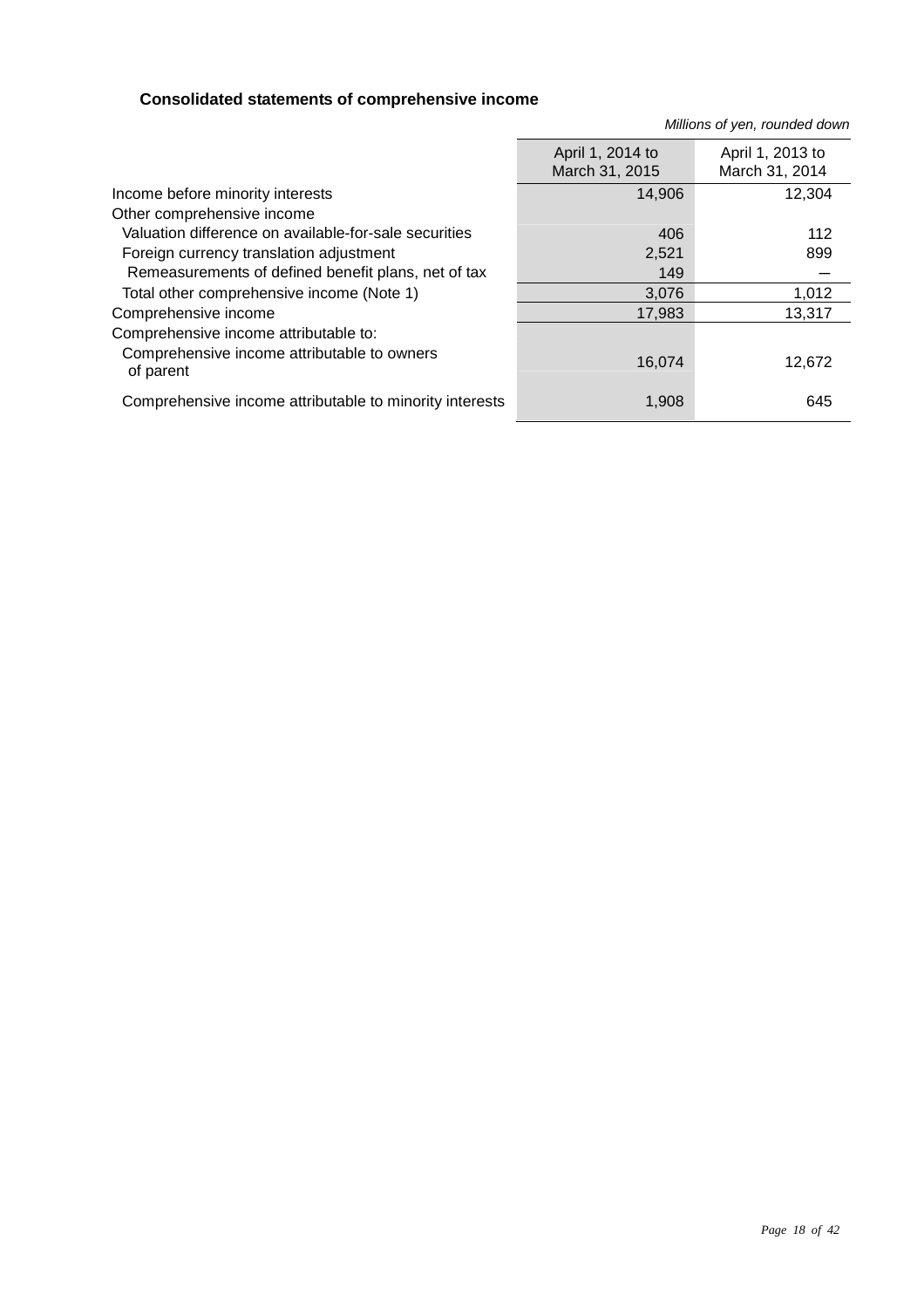#### **(3) Consolidated statements of changes in shareholders' equity**

April 1, 2014 to March 31, 2015

Millions of yen, rounded down

|                                        | Capital | Capital | Retained | Treasury | Total shareholders' |  |
|----------------------------------------|---------|---------|----------|----------|---------------------|--|
|                                        | stock   | surplus | earnings | shares   | equity              |  |
| Balance at beginning of current period | 11,946  | 11,514  | 74,259   | (262)    | 97,458              |  |
| Cumulative effects of changes in       |         |         |          |          |                     |  |
| accounting policies                    |         |         | (481)    |          | (481                |  |
| <b>Restated balance</b>                | 11,946  | 11,514  | 73,778   | (262)    | 96,976              |  |
| Changes of items during period         |         |         |          |          |                     |  |
| Issuance of new shares - exercise      |         |         |          |          |                     |  |
| of subscription rights to shares       | 28      | 28      |          |          | 57                  |  |
| Dividends of surplus                   |         |         | (2,937)  |          | (2,937)             |  |
| Net income                             |         |         | 14,114   |          | 14,114              |  |
| Purchase of treasury shares            |         |         |          | (449)    | (449)               |  |
| Disposal of treasury shares            |         |         |          | 12       | 12                  |  |
| Net changes of items other than        |         |         |          |          |                     |  |
| shareholders' equity                   |         |         |          |          |                     |  |
| Total changes of items during period   | 28      | 28      | 11,177   | (437)    | 10,798              |  |
| Balance at end of current period       | 11,975  | 11,543  | 84,956   | (699)    | 107,774             |  |

|                                                                       | Valuation<br>difference on<br>available-for-sale<br>securities | Foreign<br>currency<br>translation<br>adjustment | Remeasurements<br>of defined benefit<br>plans | Total<br>accumulated<br>other<br>comprehensive<br>income |
|-----------------------------------------------------------------------|----------------------------------------------------------------|--------------------------------------------------|-----------------------------------------------|----------------------------------------------------------|
| Balance at beginning of current period                                | 210                                                            | 973                                              | (1,266)                                       | (82)                                                     |
| Cumulative effects of changes in<br>accounting policies               |                                                                |                                                  |                                               |                                                          |
| Restated balance                                                      | 210                                                            | 973                                              | (1,266)                                       | (82)                                                     |
| Changes of items during period                                        |                                                                |                                                  |                                               |                                                          |
| Issuance of new shares - exercise<br>of subscription rights to shares |                                                                |                                                  |                                               |                                                          |
| Dividends of surplus                                                  |                                                                |                                                  |                                               |                                                          |
| Net income                                                            |                                                                |                                                  |                                               |                                                          |
| Purchase of treasury shares                                           |                                                                |                                                  |                                               |                                                          |
| Disposal of treasury shares                                           |                                                                |                                                  |                                               |                                                          |
| Net changes of items other than                                       |                                                                |                                                  |                                               |                                                          |
| shareholders' equity                                                  | 406                                                            | 1,404                                            | 149                                           | 1,959                                                    |
| Total changes of items during period                                  | 406                                                            | 1,404                                            | 149                                           | 1,959                                                    |
| Balance at end of current period                                      | 617                                                            | 2,377                                            | (1,116)                                       | 1,877                                                    |

|                                        | Subscription<br>rights to shares | Minority<br>interests | Total net<br>assets |
|----------------------------------------|----------------------------------|-----------------------|---------------------|
| Balance at beginning of current period | 34                               | 7,055                 | 104,466             |
| Cumulative effects of changes in       |                                  |                       |                     |
| accounting policies                    |                                  |                       | (481)               |
| Restated balance                       | 34                               | 7,055                 | 103,984             |
| Changes of items during period         |                                  |                       |                     |
| Issuance of new shares - exercise      |                                  |                       |                     |
| of subscription rights to shares       | 9)                               |                       | 48                  |
| Dividends of surplus                   |                                  |                       | (2,937)             |
| Net income                             |                                  |                       | 14,114              |
| Purchase of treasury shares            |                                  |                       | (449)               |
| Disposal of treasury shares            |                                  |                       | 12                  |
| Net changes of items other than        |                                  |                       |                     |
| shareholders' equity                   |                                  | 2,066                 | 4,026               |
| Total changes of items during period   | 9)                               | 2,066                 | 14,815              |
| Balance at end of current period       | 25                               | 9,122                 | 118,800             |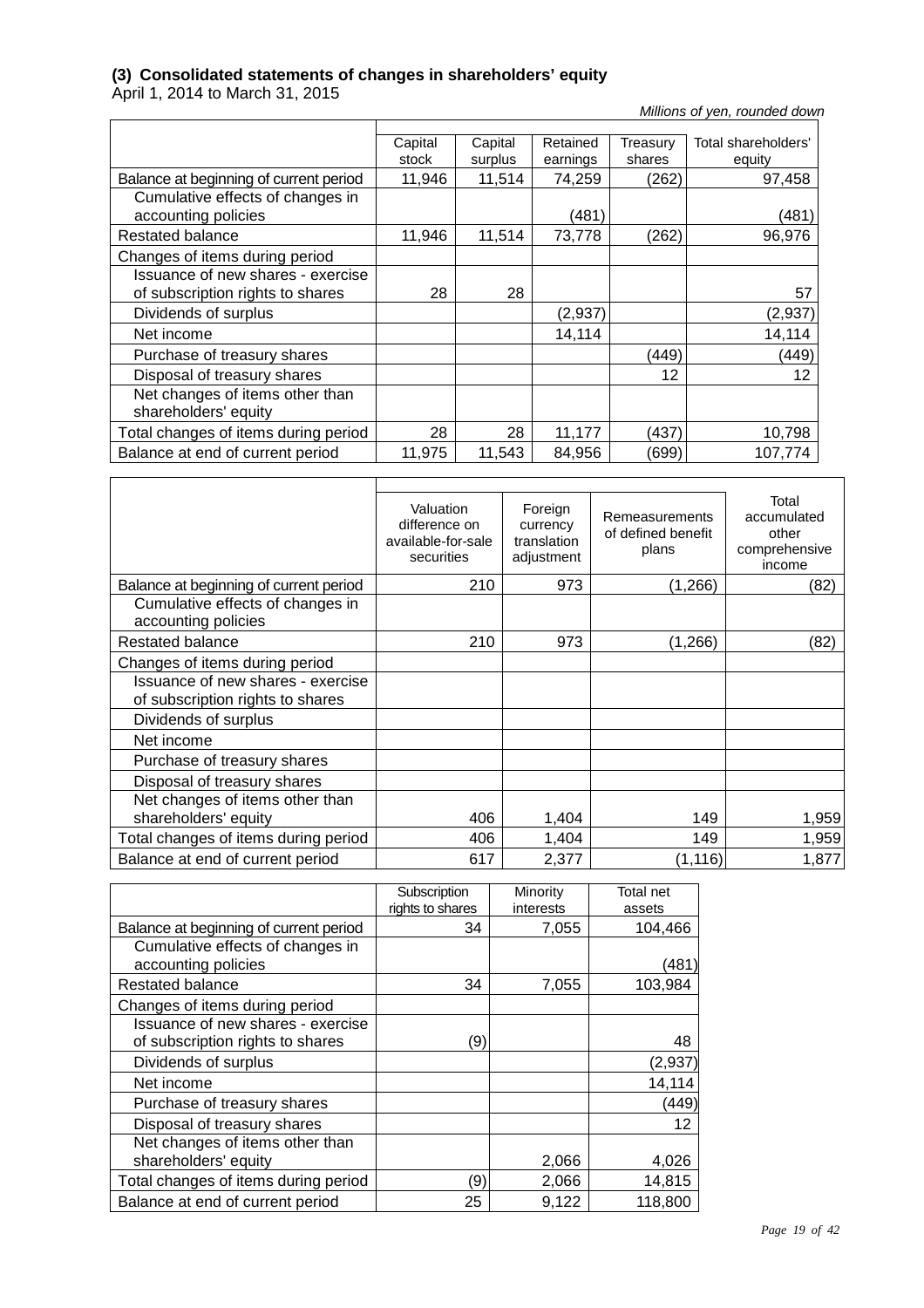## **Consolidated statements of changes in shareholders' equity, continued**

## April 1, 2013 to March 31, 2014

| Millions of yen, rounded down |  |  |
|-------------------------------|--|--|
|                               |  |  |

|                                        |         |         |          |          | <u><u>Nillions</u> of year, rounded down</u> |
|----------------------------------------|---------|---------|----------|----------|----------------------------------------------|
|                                        |         |         |          |          |                                              |
|                                        | Capital | Capital | Retained | Treasury | Total shareholders'                          |
|                                        | stock   | surplus | earnings | shares   | equity                                       |
| Balance at beginning of current period | 11,586  | 11,154  | 64,215   |          | 86,956                                       |
| Cumulative effects of changes in       |         |         |          |          |                                              |
| accounting policies                    |         |         |          |          |                                              |
| Restated balance                       | 11,586  | 11,154  | 64,215   |          | 86,956                                       |
| Changes of items during period         |         |         |          |          |                                              |
| Issuance of new shares - exercise      |         |         |          |          |                                              |
| of subscription rights to shares       | 359     | 359     |          |          | 719                                          |
| Dividends of surplus                   |         |         | (2,042)  |          | (2,042)                                      |
| Net income                             |         |         | 12,086   |          | 12,086                                       |
| Purchase of treasury shares            |         |         |          | (262)    | (262)                                        |
| Disposal of treasury shares            |         |         |          |          |                                              |
| Net changes of items other than        |         |         |          |          |                                              |
| shareholders' equity                   |         |         |          |          |                                              |
| Total changes of items during period   | 359     | 359     | 10,044   | (262)    | 10,501                                       |
| Balance at end of current period       | 11,946  | 11,514  | 74,259   | (262)    | 97,458                                       |

|                                                                       | Valuation<br>difference on<br>available-for-sale<br>securities | Foreign<br>currency<br>translation<br>adjustment | <b>Remeasurements</b><br>of defined benefit<br>plans | Total<br>accumulated<br>other<br>comprehensive<br>income |
|-----------------------------------------------------------------------|----------------------------------------------------------------|--------------------------------------------------|------------------------------------------------------|----------------------------------------------------------|
| Balance at beginning of current period                                | 98                                                             | 500                                              |                                                      | 598                                                      |
| Cumulative effects of changes in<br>accounting policies               |                                                                |                                                  |                                                      |                                                          |
| <b>Restated balance</b>                                               | 98                                                             | 500                                              |                                                      | 598                                                      |
| Changes of items during period                                        |                                                                |                                                  |                                                      |                                                          |
| Issuance of new shares - exercise<br>of subscription rights to shares |                                                                |                                                  |                                                      |                                                          |
| Dividends of surplus                                                  |                                                                |                                                  |                                                      |                                                          |
| Net income                                                            |                                                                |                                                  |                                                      |                                                          |
| Purchase of treasury shares                                           |                                                                |                                                  |                                                      |                                                          |
| Disposal of treasury shares                                           |                                                                |                                                  |                                                      |                                                          |
| Net changes of items other than                                       |                                                                |                                                  |                                                      |                                                          |
| shareholders' equity                                                  | 112                                                            | 473                                              | (1,266)                                              | (680)                                                    |
| Total changes of items during period                                  | 112                                                            | 473                                              | (1,266)                                              | (680)                                                    |
| Balance at end of current period                                      | 210                                                            | 973                                              | (1,266)                                              | (82)                                                     |

|                                        | Subscription     | Minority  | Total net |
|----------------------------------------|------------------|-----------|-----------|
|                                        | rights to shares | interests | assets    |
| Balance at beginning of current period | 50               | 5,079     | 92,685    |
| Cumulative effects of changes in       |                  |           |           |
| accounting policies                    |                  |           |           |
| Restated balance                       | 50               | 5,079     | 92,685    |
| Changes of items during period         |                  |           |           |
| Issuance of new shares - exercise      |                  |           |           |
| of subscription rights to shares       | ั15)             |           | 703       |
| Dividends of surplus                   |                  |           | (2,042)   |
| Net income                             |                  |           | 12,086    |
| Purchase of treasury shares            |                  |           | 262)      |
| Disposal of treasury shares            |                  |           |           |
| Net changes of items other than        |                  |           |           |
| shareholders' equity                   |                  | 1,975     | 1,295     |
| Total changes of items during period   | 15)              | 1,975     | 11,781    |
| Balance at end of current period       | 34               | 7,055     | 104,466   |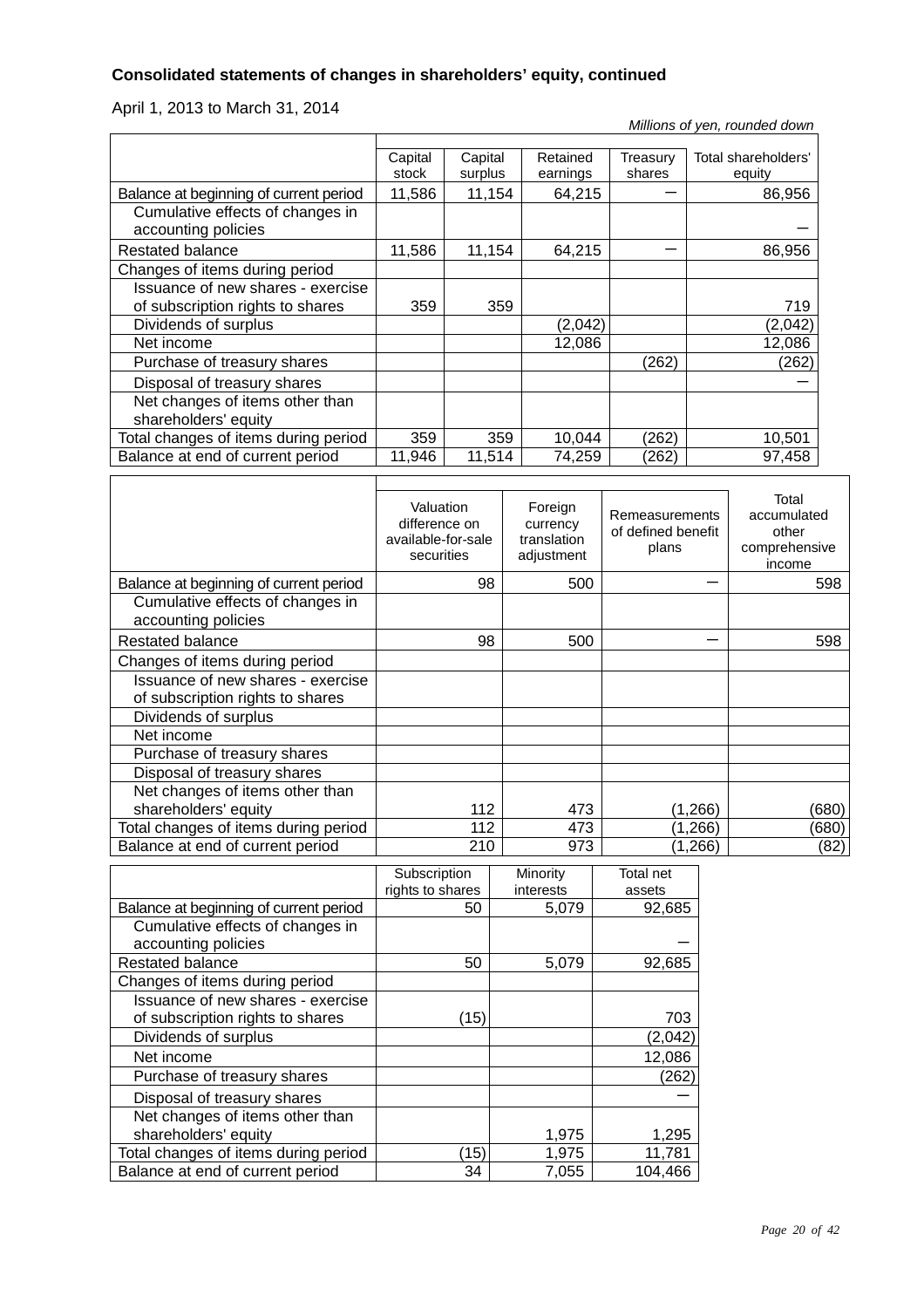## **(4) Consolidated statements of cash flows**

Millions of yen, rounded down

|                                                                                  | April 1, 2014 to<br>March 31, 2015 | April 1, 2013 to<br>March 31, 2014 |
|----------------------------------------------------------------------------------|------------------------------------|------------------------------------|
| Cash flows from operating activities                                             |                                    |                                    |
| Income before income taxes and minority interests                                | 24,217                             | 20,536                             |
| Depreciation                                                                     | 6,232                              | 5,960                              |
| Impairment loss                                                                  | 836                                | 185                                |
| Amortization of goodwill                                                         | 647                                | 637                                |
| Increase (decrease) in allowance for doubtful accounts                           | (11)                               | (10)                               |
| Increase (decrease) in provision for bonuses                                     | 193                                | (73)                               |
| Increase (decrease) in provision for directors' bonuses                          | (18)                               | 25                                 |
| Increase (decrease) in provision for stocks payment                              | 69                                 | 13                                 |
| Increase (decrease) in provision for management<br>board<br>incentive plan trust | 132                                |                                    |
| Increase (decrease) in net defined benefit liability                             | 331                                | 517                                |
| Decrease (increase) in net defined benefit assets                                | (18)                               | 65                                 |
| Increase (decrease) in provision for directors' retirement benefits              | (18)                               | 64                                 |
| Interest and dividend income                                                     | (301)                              | (96)                               |
| Interest expenses                                                                | 5                                  | 5                                  |
| Foreign exchange losses (gains)                                                  | (842)                              | (254)                              |
| Loss (gain) on sales of investment securities                                    | (10)                               | (375)                              |
| Loss (gain) on valuation of investment securities                                |                                    | 14                                 |
| Loss (gain) on sales of non-current assets                                       | 222                                | (39)                               |
| Loss on retirement of non-current assets                                         | 300                                | 138                                |
| Decrease (increase) in notes and accounts receivable - trade                     | (3,260)                            | 2,606                              |
| Decrease (increase) in inventories                                               | (1,300)                            | (775)                              |
| Increase (decrease) in notes and accounts payable - trade                        | 1,304                              | 1,134                              |
| Decrease (increase) in accounts receivable - other                               | 140                                | 69                                 |
| Increase (decrease) in accounts payable - other                                  | 490                                | (54)                               |
| Increase (decrease) in accrued consumption taxes                                 | 1,584                              | (24)                               |
| Other, net                                                                       | 350                                | 1,491                              |
| Subtotal                                                                         | 31,274                             | 31,763                             |
| Interest and dividend income received                                            | 294                                | 82                                 |
| Interest expenses paid                                                           | (1)                                | (14)                               |
| Income taxes paid                                                                | (9, 301)                           | (8, 352)                           |
| Net cash provided by (used in) operating activities                              | 22,266                             | 23,478                             |
| Cash flows from investing activities                                             |                                    |                                    |
| Purchase of property, plant and equipment                                        | (14, 318)                          | (6,024)                            |
| Proceeds from sales of property, plant and equipment                             | 19                                 | 265                                |
| Purchase of intangible assets                                                    | (971)                              | (368)                              |
| Purchase of securities                                                           | (24,990)                           | (11, 995)                          |
| Proceeds from redemption of securities                                           | 26,000                             | 3,000                              |
| Purchase of investment securities                                                | (14)                               | (17)                               |
| Proceeds from sales of investment securities                                     | 18                                 | 381                                |
| Payments of loans receivable                                                     | (60)                               | (2)                                |
| Collection of loans receivable                                                   | 98                                 | 45                                 |
| Payments into time deposits                                                      | (517)                              | (6, 123)                           |
| Proceeds from withdrawal of time deposits                                        | 5,500                              | 3,862                              |
| Payments for guarantee deposits                                                  | (275)                              | (285)                              |
| Proceeds from collection of guarantee deposits<br>Other, net                     | 92<br>(2)                          | 247<br>(26)                        |
| Net cash provided by (used in) investing activities                              | (9, 422)                           | (17, 041)                          |
|                                                                                  |                                    |                                    |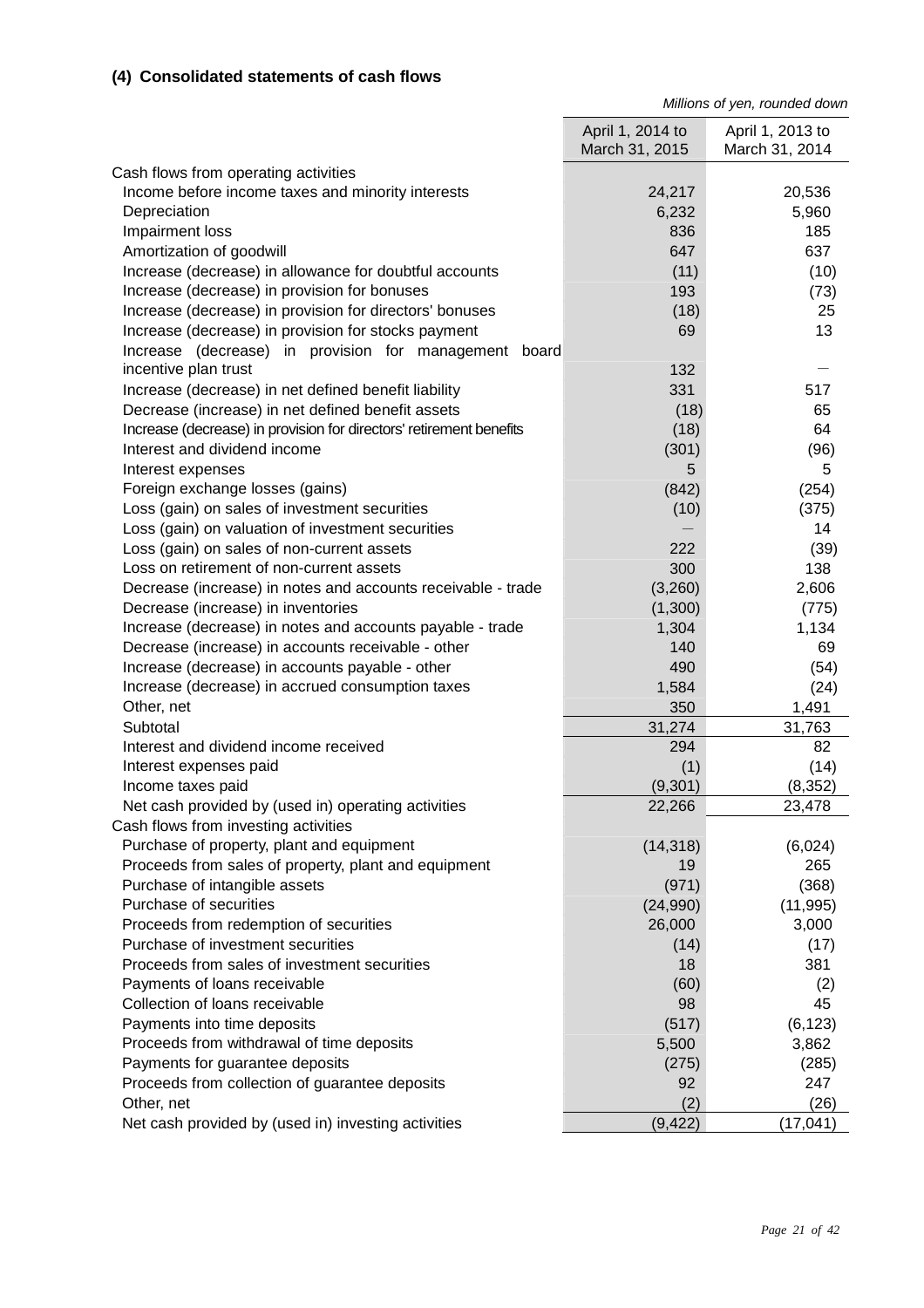## **Consolidated statements of cash flows, continued**

Millions of yen, rounded down

|                                                             | April 1, 2014 to<br>March 31, 2015 | April 1, 2013 to<br>March 31, 2014 |
|-------------------------------------------------------------|------------------------------------|------------------------------------|
| Cash flows from financing activities                        |                                    |                                    |
| Net increase (decrease) in short-term loans payable         | 368                                |                                    |
| Repayments of long-term loans payable                       |                                    | (7)                                |
| Purchase of treasury shares                                 | (449)                              | (262)                              |
| Proceeds from exercise of stock options                     | 48                                 | 703                                |
| Repayments of lease obligations                             | (66)                               | (105)                              |
| Cash dividends paid                                         | (2,937)                            | (2,042)                            |
| Proceeds from share issuance to minority shareholders       | 757                                | 1,603                              |
| Cash dividends paid to minority shareholders                | (599)                              | (272)                              |
| Net cash provided by (used in) financing activities         | (2,878)                            | (383)                              |
| Effect of exchange rate change on cash and cash equivalents | 1,013                              | 206                                |
| Net increase (decrease) in cash and cash equivalents        | 10,979                             | 6,260                              |
| Cash and cash equivalents at beginning of period            | 31,592                             | 25,331                             |
| Cash and cash equivalents at end of period (Note 1)         | 42,572                             | 31,592                             |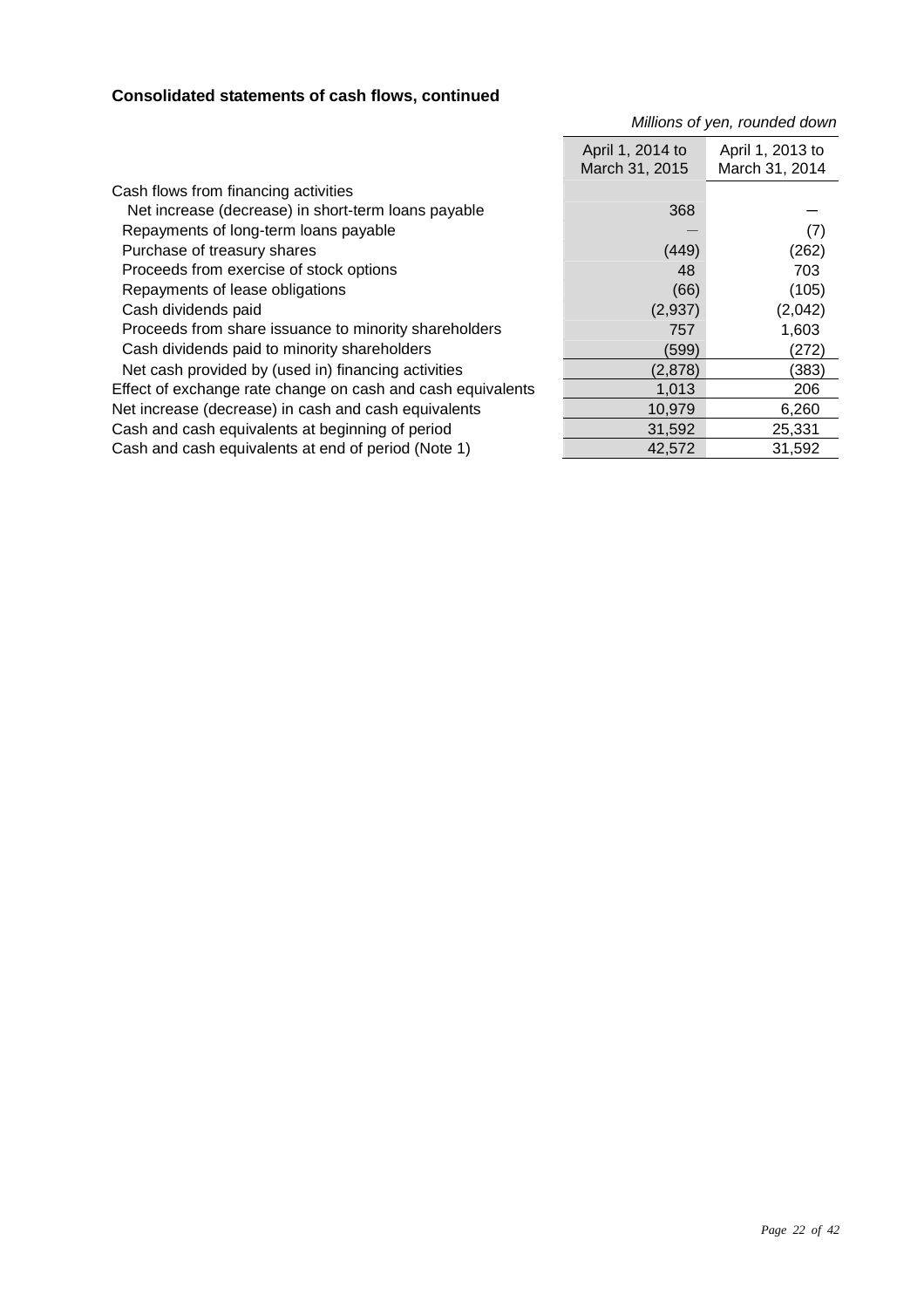#### **(5) Notes to consolidated financial statements**

#### **Notes related to going concern assumption**

No applicable items

#### **Significant items for the preparation of consolidated financial statements**

- 1. Scope of Consolidation
	- (1) Number of consolidated subsidiaries: 22

(Name of consolidated subsidiaries) Calbee Potato, Inc. Snack Food Service Co., Ltd. Garden Bakery, Inc. Tower Bakery, Inc. Star Bakery, Inc. Calnac Co., Ltd. Calbee Eatalk Co., Ltd. Japan Frito-Lay Ltd. ICS Investment Co., Ltd. Calbee America, Inc. Calbee North America, LLC Qingdao Calbee Foods Co., Ltd. Yantai Calbee Co., Ltd. CFSS Co. Ltd. Calbee (Hangzhou) Foods Co., Ltd. Calbee Four Seas Co., Ltd. Calbee (Taipei) Foods Co., Ltd. Haitai-Calbee Co., Ltd. Calbee Tanawat Co., Ltd. PT. Calbee-Wings Food Calbee-URC, Inc. Calbee (UK) Ltd

(Changes to the scope of consolidation)

Under Calbee's global strategy, Calbee established the joint venture company Calbee-URC, Inc. in April 2014 with the aim to introduce the Company's products to the Philippines and expand market shares for these products. The company was included in the scope of consolidation during the current consolidated fiscal year.

In addition, Calbee Shokuhin Co., Ltd., which was included in the scope of consolidation in the previous fiscal year, was excluded from the scope of consolidation. This is because an absorption-type merger was conducted on July 1, 2014, with Calbee as the surviving entity and Calbee Shokuhin Co., Ltd. as the non-surviving entity.

(2) Name of non-consolidated subsidiaries: No applicable items

#### 2. Application of the Equity Method

(1) Names of non-consolidated companies and affiliate companies accounted for by the equity method:

No applicable items

(2) Names of non-consolidated companies and affiliate companies excluded from accounting under the equity method:

Potato Foods Co., Ltd. Hiroshima Agricultural Produce Distributors Cooperative Socio Kobo Co., Ltd.

Reasons for exclusion from equity method accounting:

Companies excluded from equity method accounting do not have a material effect on items such as net income and retained earnings, and lack overall significance. Therefore they are excluded from equity method accounting.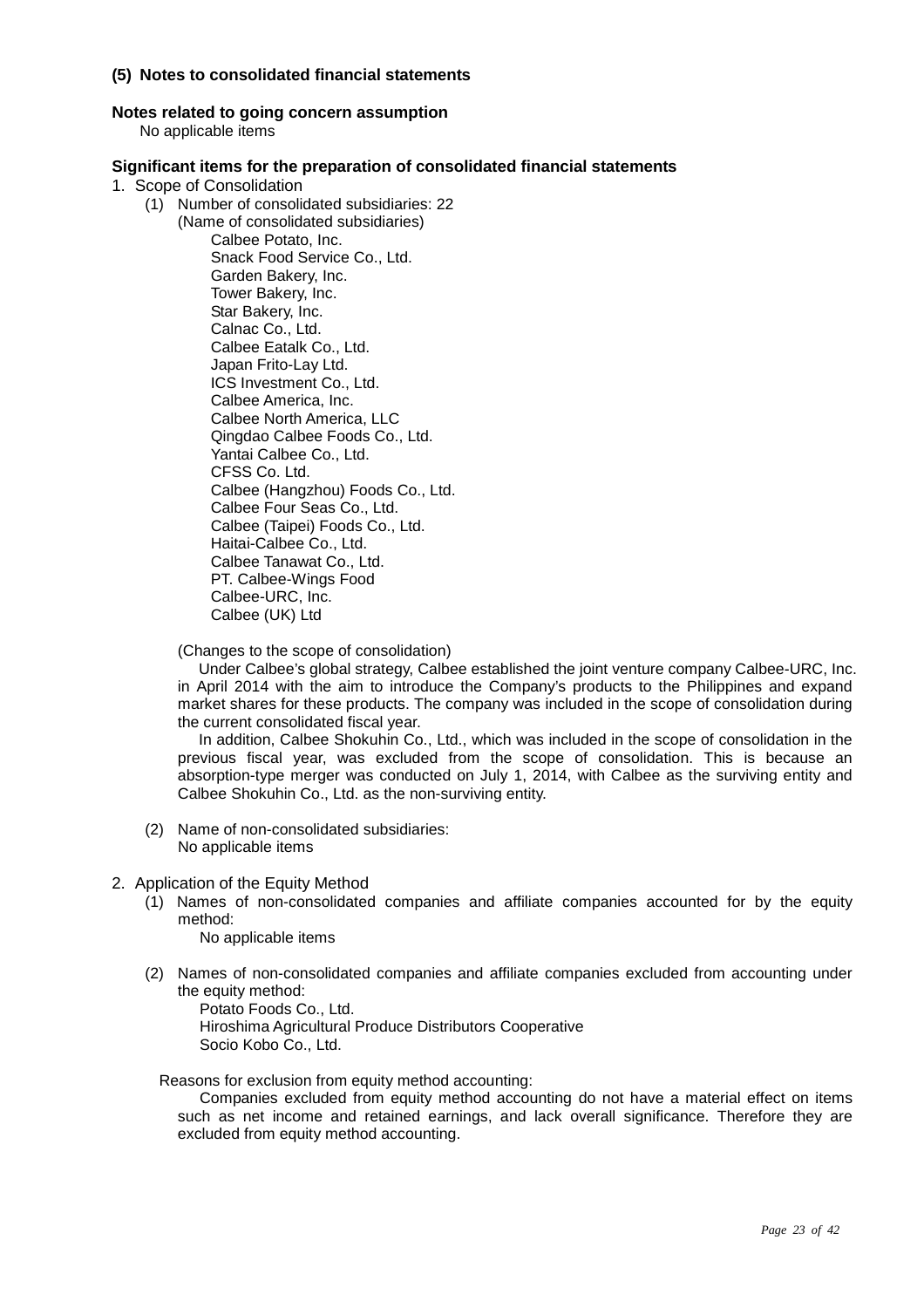3. Fiscal Year-End of Consolidated Subsidiaries

Among consolidated subsidiaries, the following have a fiscal year closing date of 31 December: ICS Investment Co., Ltd., Calbee America, Inc., Calbee North America, LLC, Qingdao Calbee Foods Co., Ltd., Yantai Calbee Co., Ltd., CFSS Co. Ltd., Calbee (Hangzhou) Foods Co.,Ltd., Calbee (Taipei) Foods Co., Ltd., Haitai-Calbee Co., Ltd., Calbee Tanawat Co., Ltd., PT. Calbee-Wings Food, Calbee-URC, Inc., and Calbee (UK) Ltd.

For the above-mentioned companies, provisional financial results as of 31 March are used in the preparation of these consolidated financial statements. The fiscal year closing date of other consolidated subsidiaries is March 31.

- 4. Accounting Standards
- (1) Basis and method for valuation of major assets
	- 1. Marketable securities:
		- a) Bonds held to maturity

Amortized cost method (straight-line method)

- b) Other marketable securities
	- Securities with market price value

Fair value method based on market prices on the closing date of the consolidated fiscal year (unrealized gains and losses are reported as a separate component of shareholders' equity and cost of securities sold is calculated by the moving average method.)

Securities without market price

Accounted at cost by the moving average method

2. Inventories

Inventories held for regular sales:

Values calculated by acquisition cost method (Reduction in book value method used in cases of decline in profitability)

- a) Finished goods and work in process
	- Calculated by the average method
- b) Commercial goods, materials and stored goods:

Calculated by the moving average method

- (2) Depreciation of Non-current Assets
	- 1. Tangible non-current assets (not including leased assets):

Calculated primarily by the declining balance method. However, buildings acquired after April 1, 1998 (excluding structures accompanying those buildings) are calculated by the straight-line method.

- The estimated useful lives for such assets are as follows:
	- Buildings: 15 31 years

Machinery and equipment: 10 years

Assets acquired prior to March 31, 2007 will be fully depreciated over 5 years by the straight-line method starting from the year following the year in which they had been depreciated to their allowable limit.

2. Intangible non-current assets (not including leased assets):

Calculated using the straight-line method. However, software intended for internal use is amortized by the straight-line method over its estimated useful life (five years).

3. Lease assets:

Finance lease assets that do not transfer ownership of the property to the lessee are depreciated using the straight-line method over the lease term with no residual value, except for those leased prior to March 31, 2008, which are accounted for in a similar manner to operating lease transaction.

- (3) Accounting standards for important provisions reserves
	- 1. Allowance for doubtful accounts

The reserve for possible loan losses in respect of general claims is provided in the amount deemed necessary based on the historical loan-loss ratios, and in respect of doubtful claims in the amount deemed uncollectible based on assessment of each claim.

2. Provision for bonuses

To prepare for future bonus payments to employees, the Company makes provisions in the amount accrued based on the total estimated payment attributable to the consolidated fiscal period.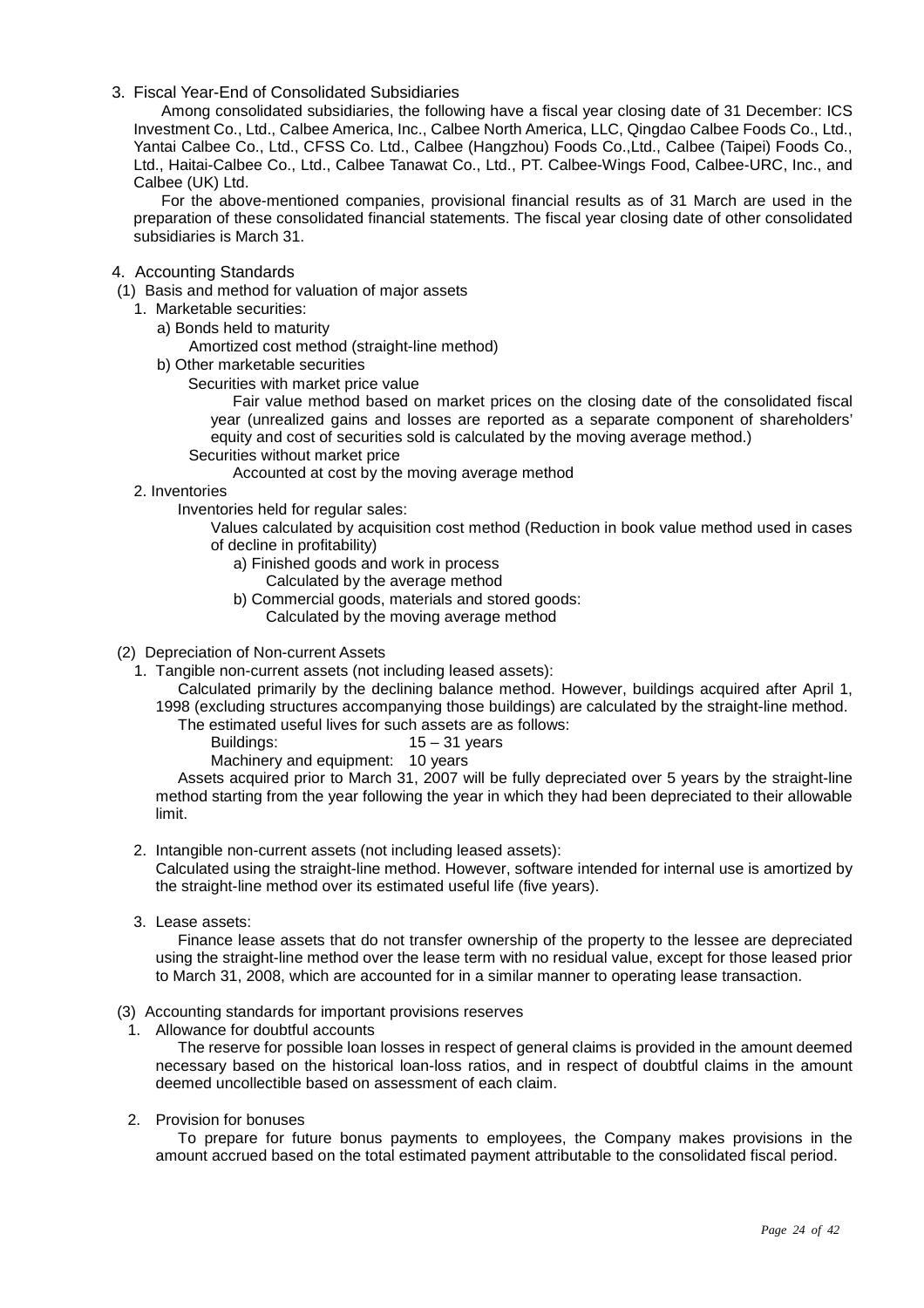3. Provision for directors' bonuses

The reserve for executive bonuses is provided for payment of bonuses to executives, in the amount of estimated bonuses based on the total estimated payment attributable to the consolidated fiscal period.

4. Provision for stock payments

To prepare for future awards of Calbee shares to Group employees based on predetermined regulations for awarding stock, the necessary provisions are made based on the amount of estimated stock award debt at the end of the consolidated fiscal year.

#### 5. Provision for directors' retirement benefits

To prepare for future retirement benefits payments to directors, the total amount of the necessary provisions at the end of the consolidated fiscal year are made based on internal regulations.

6. Provision for management board incentive plan trust

To prepare for future awards of Calbee shares to directors, etc. based on predetermined regulations for awarding stock, the necessary provisions are made based on the amount of estimated stock award debt at the end of the consolidated fiscal year.

- (4) Accounting method for retirement benefits
	- 1. Period allocation methodology for the estimated retirement benefit amount The retirement benefit obligation is calculated by allocating the estimated retirement benefit amount until the end of the current fiscal year on a benefit formula basis.
	- 2. Amortization of actuarial gains/losses and prior service cost Actuarial gains/losses are amortized pro rata in the years following the year in which the difference

occurs by the straight-line method over the specified number of years (12 years) within the average remaining years of service of the employees.

Prior service cost is amortized on a straight-line basis based on the specified number of years (5 years) within the average remaining service period of employees during the year incurred.

3. Application of the simplified method for small businesses

Among regular employees, the necessary provisions at the end of the consolidated fiscal year for junior employees are recorded based on internal regulations.

For certain consolidated subsidiaries, a simplified method is applied for the calculation of retirement benefit obligations and retirement benefit expenses in which the necessary retirement benefit provisions for voluntary resignations at the end of the consolidated fiscal year are recorded as retirement benefit obligations.

(5) Significant deferred assets

Business commencement expenses

Business commencement expenses are recorded as expenses in full at time of expenditure.

(6) Translation of foreign currency-denominated assets and liabilities

Assets and liabilities denominated in foreign currencies are translated to yen at the exchange rates prevailing at the balance sheet date and differences are accounted for as income or losses.

Assets and liabilities of foreign subsidiaries and others are translated to yen at the exchange rates prevailing at the balance sheet date, income and losses are translated into yen at the average market rates during the period and the translated amounts are included in foreign currency translation adjustment and minority interests under net assets.

(7) Amortization of goodwill

acquisition.

Goodwill is amortized using the straight-line method over 5, 10 and 20 years.

- (8) Scope of "cash and cash equivalents" on consolidated statement of cash flows The category 'cash' covers cash on hand, demand deposits, and easily convertible short-term investments with low risk of price fluctuation that are highly liquid and mature within three months of
- (9) Other important items affecting the preparation of these financial statements

Accounting for consumption taxes

Consumption tax and regional consumption tax are handled using the net of tax method.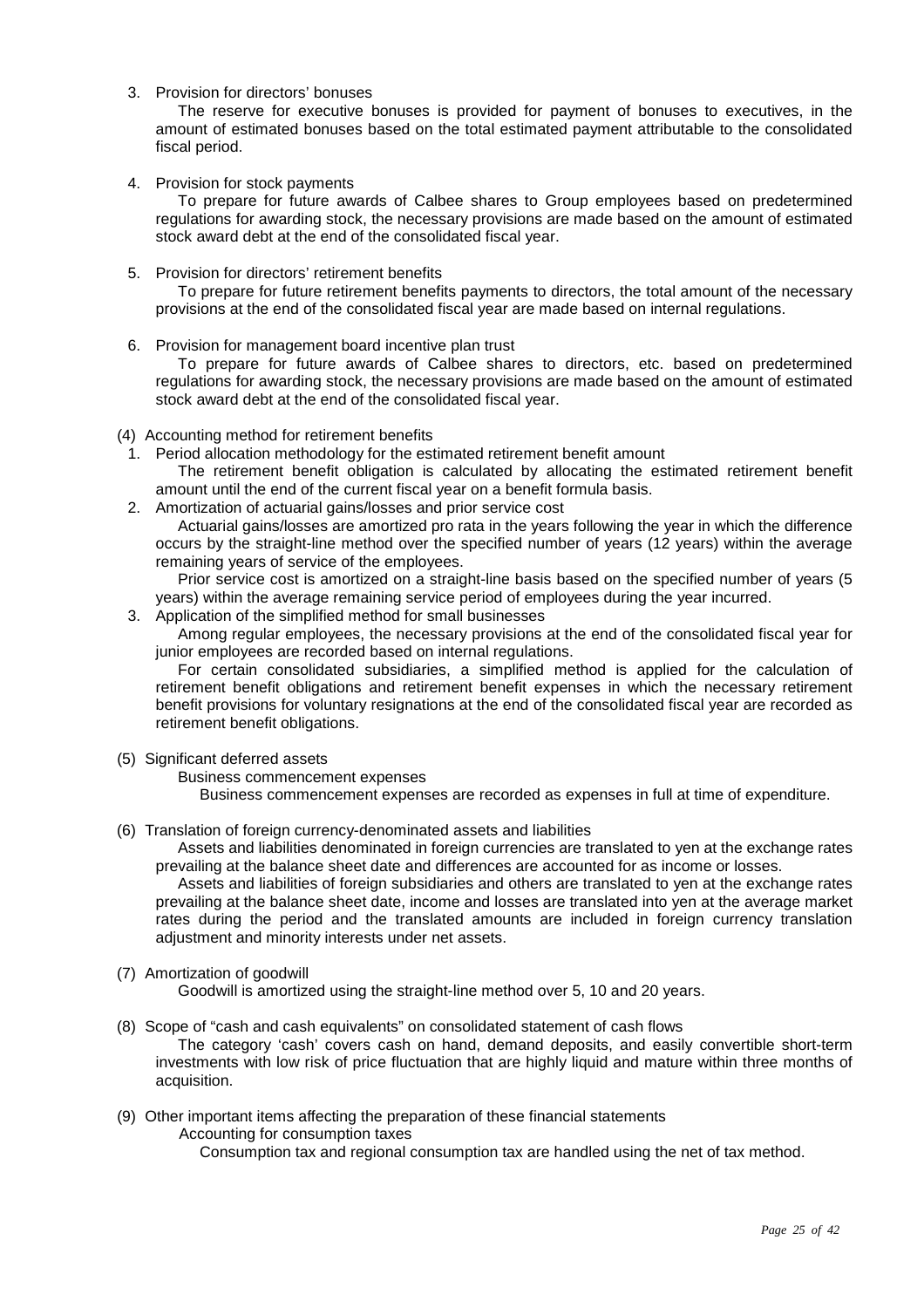#### **Changes in accounting policy**

#### Application of the Accounting Standard for Retirement Benefits

Calbee adopted the Accounting Standard for Retirement Benefits (ASBJ Statement No. 26, May 17, 2012; "the Accounting Standard for Retirement Benefits") and the Guidance on Accounting Standard for Retirement Benefits (ASBJ Guidance No. 25, March 26, 2015; "the Guidance on Accounting Standard for Retirement Benefits") from the current fiscal year under the stipulations of Article 35 of ASBJ Statement No. 26 and Article 67 of ASBJ Guidance No. 25. The methods used to calculate retirement benefit obligations and service costs are revised, including changes in (a) the period allocation methodology, from a straight line basis to a benefit formula basis and (b) the method of discount rate determination, from one under which the period of securities (on which the determination of discount rate is based) is taken as the approximate average number of remaining service years per employee to one under which a single, weighted-average discount rate is applied to estimated retirement payments to be paid within each estimation period.

In accordance with a transitional treatment as stipulated in Article 37 of ASBJ Statement No. 26, the impact of those changes is reflected as additions to/subtractions from retained earnings as of the beginning of the current consolidated fiscal year.

Resulting consolidated-level adjustments to beginning balances for the current fiscal year came out to a ¥602 million addition to "net defined benefit liability," a ¥143 million subtraction from "net defined benefit assets," and a ¥481 million subtraction from "retained earnings." The effect on consolidated-level operating income, ordinary income and income before income taxes and minority interests is immaterial.

The effects on per share information are described in the per share information section.

#### **Changes in the presentation method**

#### Consolidated statements of income

"Settlement of consignment money for recycling," presented as a separate line item under non-operating income within our consolidated statement for the previous fiscal year, is, for reasons of immateriality, not presented as a separate line item within that for the current fiscal year but rather included within the "other" category.

To maintain year-on-year consistency, we have changed our method of presentation, with the ¥47 million presented under "settlement of consignment money for recycling" and ¥173 million under "other" within the statement of income for previous year simply presented as a ¥220 million total under "other" for the previous fiscal year within the current fiscal year statement of income.

#### **Additional information**

#### Employee stock ownership plan (ESOP) trust

Calbee conducts transactions to provide Company stock to Calbee employees through a trust.

#### 1. Transaction summary

On March 7, 2014, an ESOP trust was implemented as a Calbee employee incentive plan with the aim of improving long-term corporate value. By raising awareness of Calbee's financial results and share price among Calbee employees, we aim to encourage our employees to carry out corporate activities that improve financial results.

The Company established the trust by contributing funds for acquisition of Calbee stock for employees who satisfy certain requirements. Based on predetermined regulations for awarding stock, the trust is to purchase the number of Calbee stocks that it estimates will be awarded to employees from the stock market during the predetermined stock acquisition period. Funds required for the trust to purchase the aforementioned stocks will be provided by Calbee and the employees will bear no liability.

Introducing the trust will enable employees to profit from a rise in share price, and will promote awareness of the share price among employees as they execute their duties and is thereby expected to improve employee motivation. Further, voting rights for company stock held in the trust will be exercised within a structure that will reflect the will of the candidate beneficiary employee and is an effective way to improve corporate value by promoting employee participation in management planning.

#### 2. The Company's own stock in the trust

The Company's own stock in the trust is recorded in treasury shares under net assets based on the book value in the trust (excluding ancillary expenses). The book value and the number of these treasury shares as of the end of the previous consolidated fiscal year were ¥259 million and 103,400 shares, respectively, and, likewise, ¥247 million and 98,500 shares as of the end of the current consolidated fiscal year.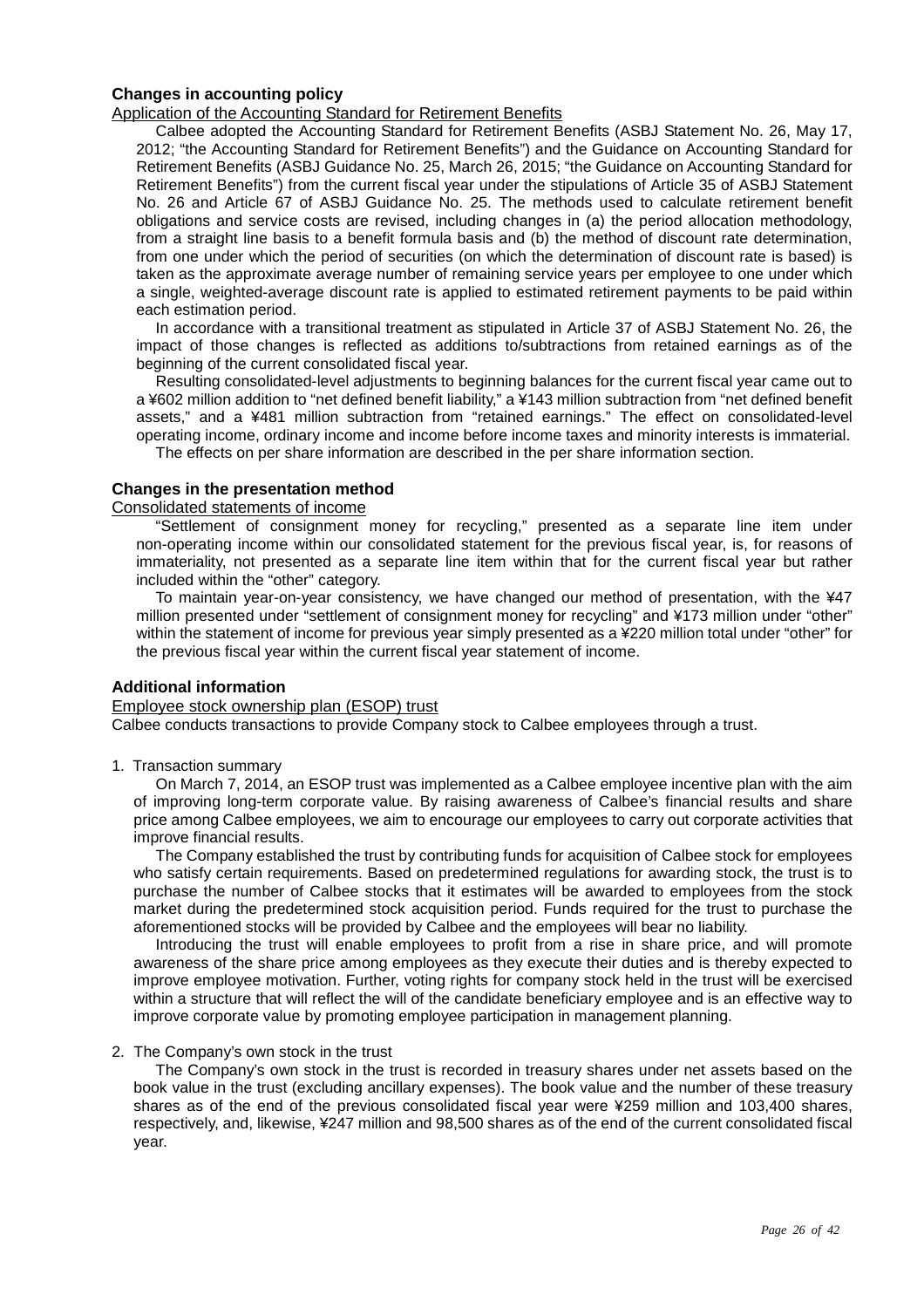#### Performance-linked stock compensation scheme

Calbee conducts transactions so as to provide Company stock to directors (other than outside directors and non-executive directors) and to executive officers and senior executive officers (hereafter collectively referred to as "directors et al.") through a trust.

#### 1. Transaction summary

On August 6, 2014, an performance-linked stock compensation scheme ("the scheme") for directors et al. was implemented as a transparent and objective officer compensation system that, by closely tracking Company performance, is intended to enhance management incentives to improve medium- to long-term financial performance and increase corporate value.

The scheme makes use of an officer compensation BIP (Board Incentive Plan) trust, by which Company stock is purchased with funds paid by the Company to the fund as director et al. compensation and awarded to directors et al. in accordance with their degree of financial attainment. As a general principle, however, the Company stock thus acquired is only to be granted to directors et al. when they leave office.

Furthermore, in the interests of managerial impartiality, voting rights for Company stock held by the trust are not to be exercised for as long as they are held by the trust.

#### 2. The Company's own stock in the trust

The Company's own stock in the trust is recorded in treasury shares under net assets based on the book value in the trust (excluding ancillary expenses). The book value and the number of these treasury shares as of the end of the current consolidated fiscal year were ¥449 million and 128,800 shares, respectively.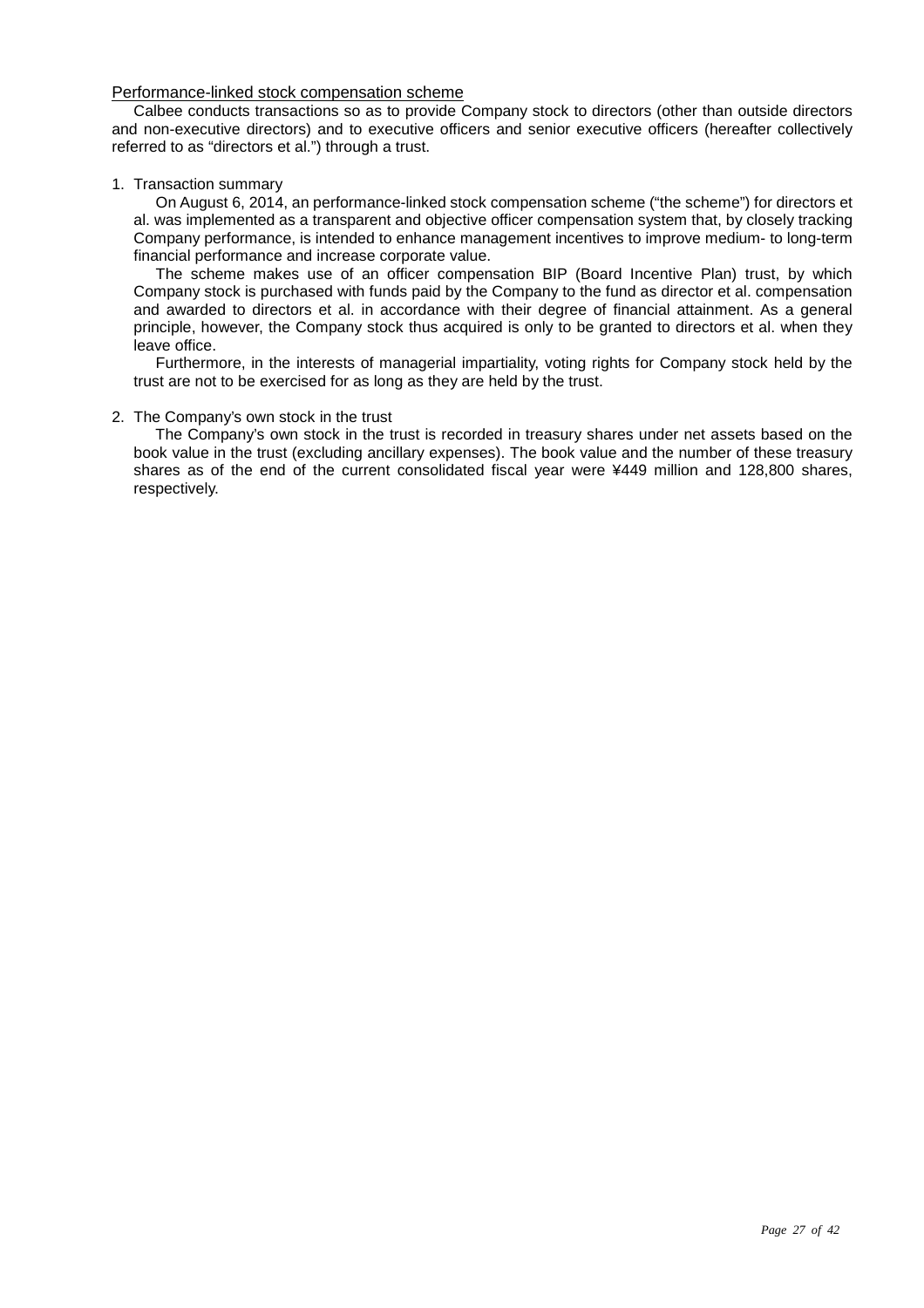#### **Consolidated balance sheet**

1. Inventory assets

| νσι κυι γ αδδσιδ                       |                      | (Millions of yen)    |
|----------------------------------------|----------------------|----------------------|
|                                        | As of March 31, 2015 | As of March 31, 2014 |
| Finished goods and<br>commercial goods | 2,601                | 2,162                |
| Work in process                        | 1.429                | 1.458                |
| Materials and stored goods             | 4,005                | 2,901                |

#### 2. Non-consolidated subsidiaries and affiliate companies

|                                |                      | (Millions of yen)    |
|--------------------------------|----------------------|----------------------|
|                                | As of March 31, 2015 | As of March 31, 2014 |
| Investment securities (stocks) |                      | 11                   |
| Other investments              |                      |                      |

#### 3. Discount on notes receivable - trade

|                                         | As of March 31, 2015 | As of March 31, 2014 |
|-----------------------------------------|----------------------|----------------------|
| Discount on Notes Receivable<br>- Trade | 434                  | 108                  |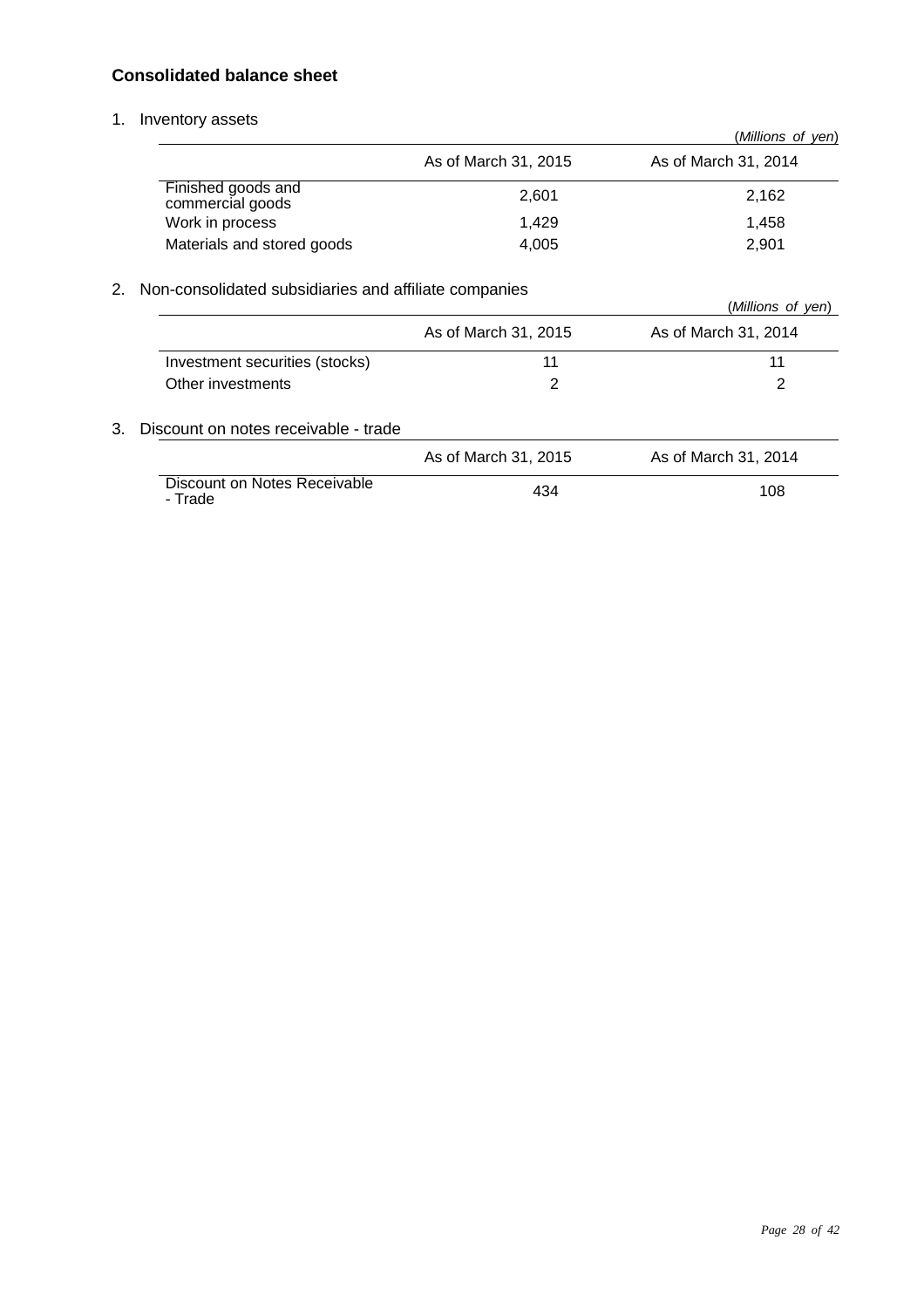#### **Consolidated statements of income**

1. Mark-down (or write-back where shown with a negative sign) in book value due to reduced profitability on inventories held for normal sale purposes:

|               |                  | (Millions of yen) |
|---------------|------------------|-------------------|
|               | April 1, 2014 to | April 1, 2013 to  |
|               | March 31, 2015   | March 31, 2014    |
| Cost of sales | 242              |                   |

2. Breakdown of main components of selling, general and administration expenses

|                                                        |                  | (Millions of yen) |
|--------------------------------------------------------|------------------|-------------------|
|                                                        | April 1, 2014 to | April 1, 2013 to  |
|                                                        | March 31, 2015   | March 31, 2014    |
| Sales promotion expenses                               | 28,405           | 25,718            |
| Advertising expenses                                   | 3,113            | 3,460             |
| Freight                                                | 11,451           | 10,043            |
| Remuneration and miscellaneous<br>wages and salaries   | 11,755           | 11,159            |
| Provision for directors' retirement<br>benefits        | 109              | 111               |
| Provision for bonuses                                  | 2,099            | 1,931             |
| Provision for directors' bonuses                       | 198              | 215               |
| Provision for stocks payment                           | 81               | 13                |
| Provision for management board<br>incentive plan trust | 132              |                   |
| Retirement benefit expenses                            | 867              | 966               |

### 3. R&D expenses included in general and administrative expenses and in manufacturing expenses are as follows:

|                                        |                  | (Millions of yen) |
|----------------------------------------|------------------|-------------------|
|                                        | April 1, 2014 to | April 1, 2013 to  |
|                                        | March 31, 2015   | March 31, 2014    |
| Administrative and general<br>expenses | 2.047            | 2.157             |
| Manufacturing expenses                 |                  | 4                 |
| Total                                  | 2,052            | 2.161             |

#### 4. Breakdown of gain on sales of non-current assets

|                                       |                  | (Millions of yen) |
|---------------------------------------|------------------|-------------------|
|                                       | April 1, 2014 to | April 1, 2013 to  |
|                                       | March 31, 2015   | March 31, 2014    |
| Machinery, equipment and vehicles     |                  | b                 |
| Land                                  |                  | 44                |
| Other (property, plant and equipment) |                  | O                 |
| Total                                 |                  | 50                |

#### 5. Breakdown of loss on sales of non-current assets

|                                       |                  | (Millions of yen) |
|---------------------------------------|------------------|-------------------|
|                                       | April 1, 2014 to | April 1, 2013 to  |
|                                       | March 31, 2015   | March 31, 2014    |
| Buildings and structures              | 178              |                   |
| Machinery, equipment and vehicles     | 5                | 4                 |
| Land                                  | 46               |                   |
| Construction in progress              |                  | 5                 |
| Other (property, plant and equipment) | 0                |                   |
| Total                                 | 229              |                   |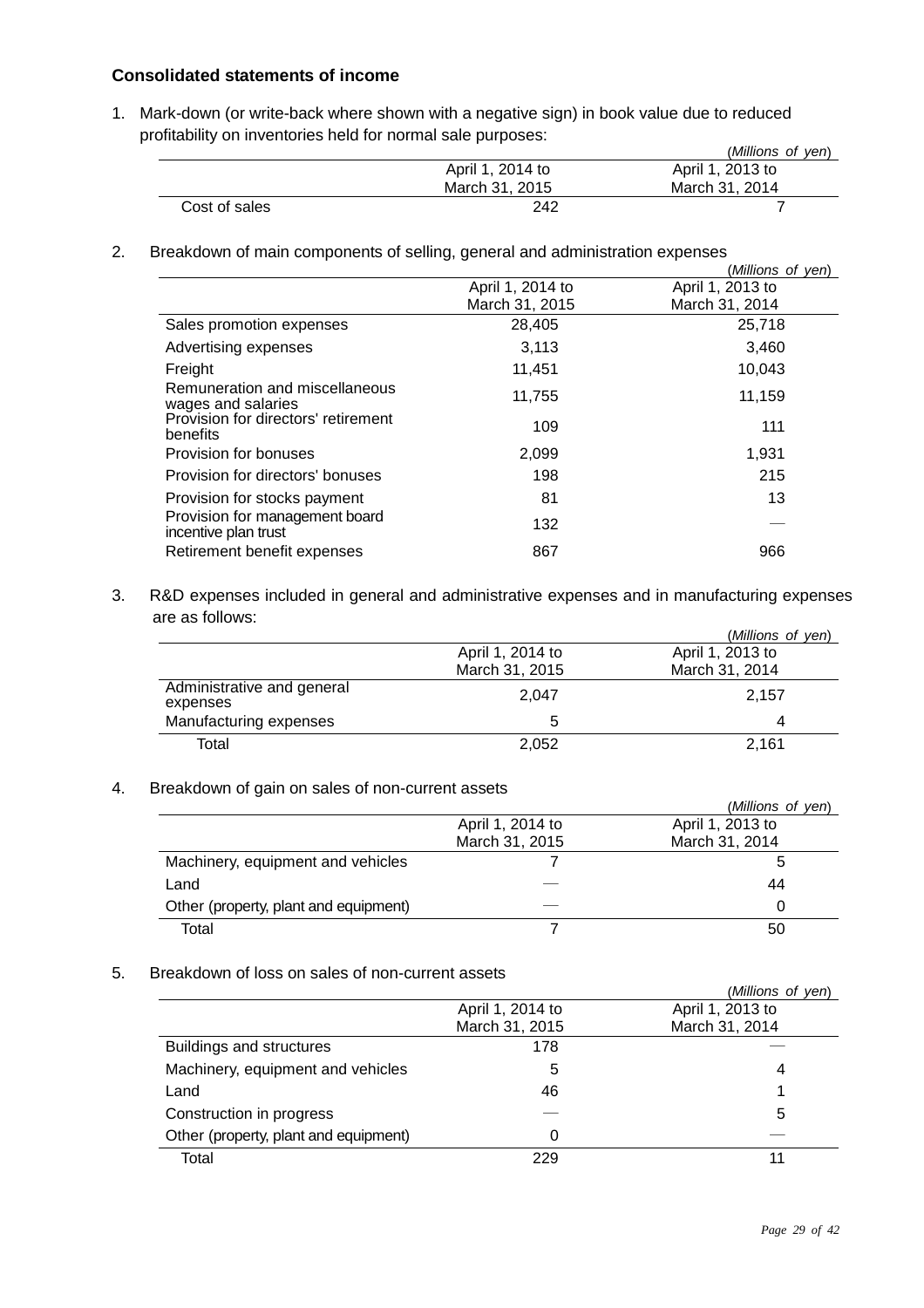6. Breakdown of loss on retirement of non-current assets

|                                                   |                  | (Millions of yen) |
|---------------------------------------------------|------------------|-------------------|
|                                                   | April 1, 2014 to | April 1, 2013 to  |
|                                                   | March 31, 2015   | March 31, 2014    |
| Buildings and structures                          | 62               | 42                |
| Machinery, equipment and vehicles                 | 117              | 92                |
| Construction in progress                          | 115              |                   |
| Other<br>(property,<br>plant<br>and<br>equipment) |                  |                   |
| Total                                             | 300              | 138               |

#### 7. Impairment loss

Consolidated fiscal year ended March 31, 2015 (April 1, 2014 to March 31, 2015) Impairment loss on Calbee assets recorded as follows:

| Location                                       | Use                                                                   | <b>Type</b>                                                                                       | Amount       |
|------------------------------------------------|-----------------------------------------------------------------------|---------------------------------------------------------------------------------------------------|--------------|
| Zhejiang Province, China                       | Factory                                                               | Buildings,<br>machinery,<br>equipment and<br>vehicles, other<br>property, plant and<br>lequipment | ¥700 million |
| Utsunomiya City, Tochigi<br>Prefecture, Japan  | Production<br>facility                                                | Construction in<br>progress                                                                       | ¥55 million  |
| Sumida Ward, Tokyo, Japan<br>Other: 1 building | Buildings, other<br>property, plant and<br>Retail store<br>lequipment |                                                                                                   | ¥36 million  |
| California, USA                                | Production<br>facility                                                | Machinery and<br>equipment                                                                        | ¥26 million  |
| Konan City, Shiga<br>Prefecture, Japan         | Warehouse                                                             | Buildings and<br>structures,<br>Machinery and<br>lequipment                                       | ¥17 million  |

Reason for loss

With regard to the above factory, it has continuously recorded an operating loss and its estimated aggregate future cash flow is lower than each asset's book value basis, and as a result the Company has reduced the book value to the recoverable amount.

With regard to the above production facilities, it has been decided to cease production and there are no future plans for use, and as a result the Company has reduced the book value to the recoverable amount.

With regard to the above retail store, it has been decided to relocate the store, and as a result the Company has reduced the book value to the recoverable amount.

With regard to the above warehouse, it has been decided to demolish the building, and as a result the Company has reduced the book value to the recoverable amount.

#### Asset grouping method

Based on regional segmentation, dormant assets with no plans for future usage are grouped by each asset.

#### Recoverable amount estimation method

The recoverable amount calculated based on net sales value or utilization value. Net sales value of assets for which sales or other usage is unlikely is recorded as having no value. Also, utilization value of assets for which aggregate future cash flow is negative is recorded as having no value.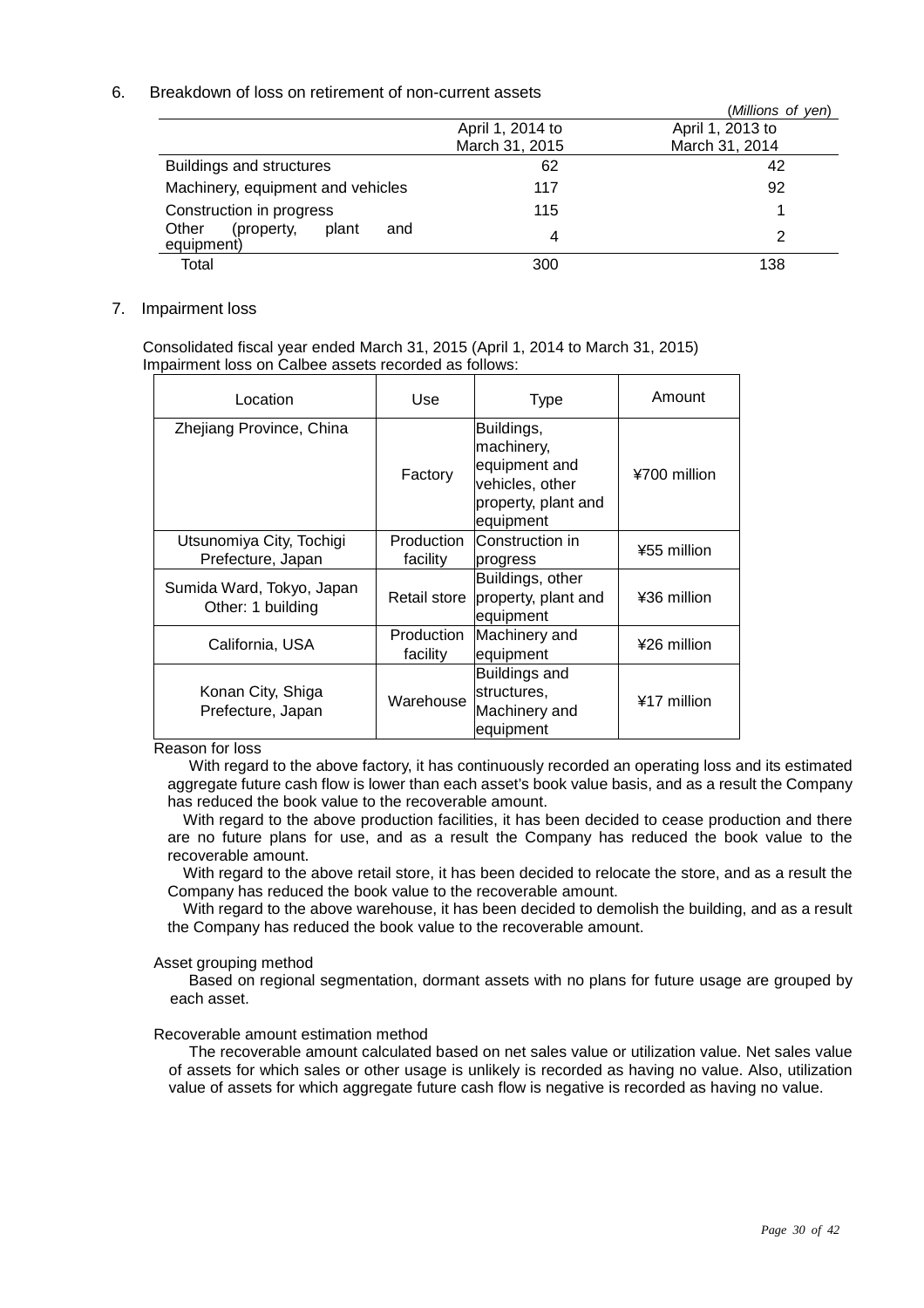| Location                                      | Use                 | Type                                                   | Amount      |
|-----------------------------------------------|---------------------|--------------------------------------------------------|-------------|
| Utsunomiya City, Tochigi<br>Prefecture, Japan | Warehouse Buildings |                                                        | ¥87 million |
| Utsunomiya City, Tochigi<br>Prefecture, Japan |                     | Machinery<br>Idle property Construction in<br>progress | ¥97 million |

#### Impairment loss on Group assets recorded as follows:

#### Reason for loss

With regard to the above buildings, it has been scheduled for demolition, on a book value basis the asset value has dropped and as a result, the Company has reduced the book value to the recoverable amount.

With regard to the above machinery, etc. there are no future plans for use, on a book value basis the asset value has dropped and as a result, the Company has reduced the book value to the recoverable amount.

#### Asset grouping method

Based on regional segmentation, dormant assets with no plans for future usage are grouped by each asset.

#### Recoverable amount estimation method

The recoverable amount calculated based on net sales value. Assets for which sales or other usage is unlikely are recorded as having no value.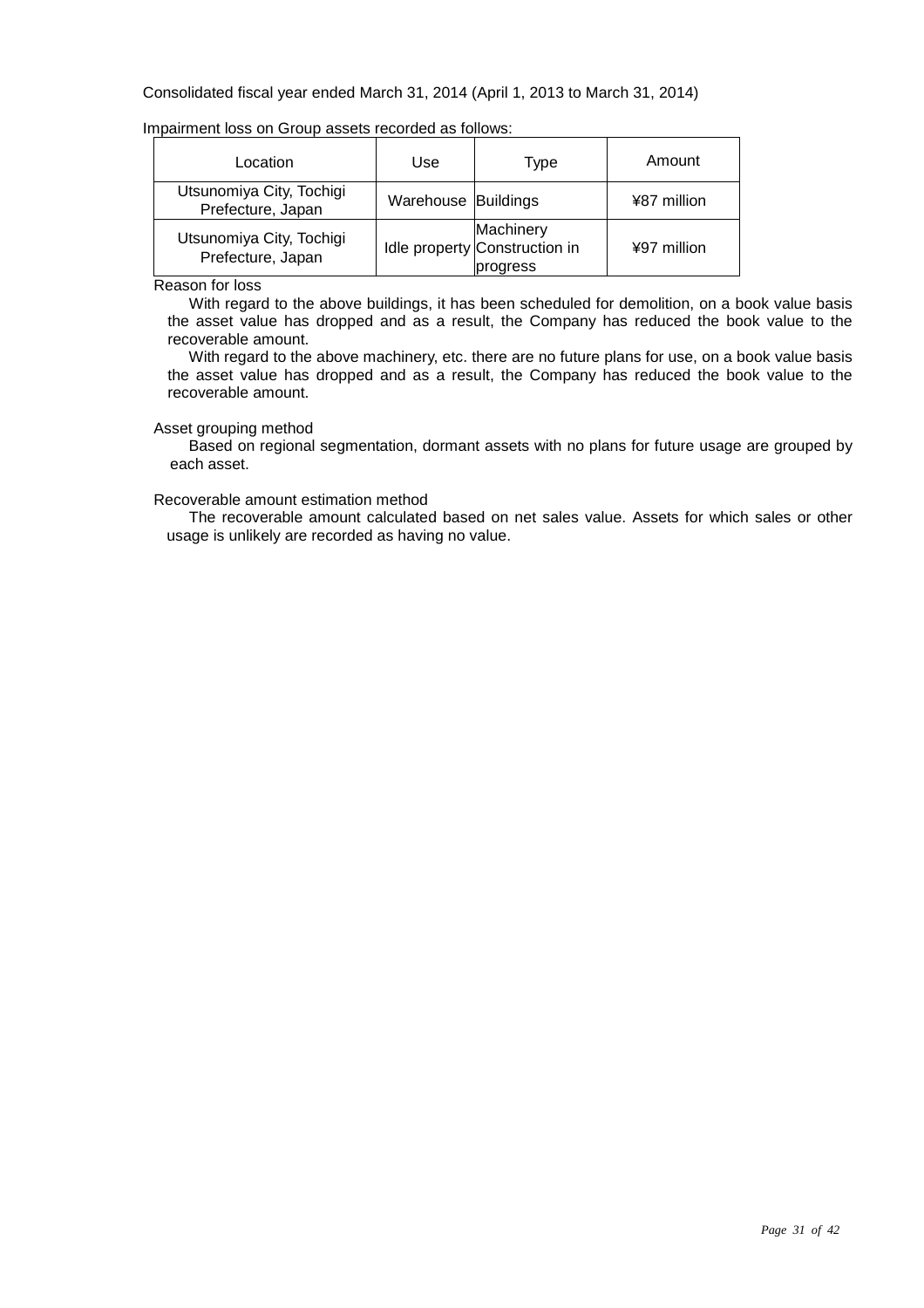## **Consolidated statements of comprehensive income**

1. Adjustments and taxes in other comprehensive income

|                                                       |                | (Millions of yen)                   |
|-------------------------------------------------------|----------------|-------------------------------------|
|                                                       |                | Fiscal year ended Fiscal year ended |
|                                                       | March 31, 2015 | March 31, 2014                      |
| Valuation difference on available-for-sale securities |                |                                     |
| Amount during the term                                | 579            | 155                                 |
| Adjustment                                            | (10)           | 12                                  |
| Prior to adjustment for taxes                         | 568            | 168                                 |
| Taxes                                                 | (161)          | (55)                                |
| Valuation difference on available-for-sale securities | 406            | 112                                 |
| Foreign currency translation adjustment               |                |                                     |
| Amount during the term                                | 2,521          | 1,091                               |
| Adjustment                                            |                | (191)                               |
| Prior to adjustment for taxes                         | 2,521          | 899                                 |
| Taxes                                                 |                |                                     |
| Foreign currency translation adjustment               | 2,521          | 899                                 |
| Remeasurements of defined benefit plans               |                |                                     |
| Amount during the term                                | 37             |                                     |
| Adjustment                                            | 273            |                                     |
| Prior to adjustment for taxes                         | 310            |                                     |
| Taxes                                                 | (161)          |                                     |
| Remeasurements of defined benefit plans               | 149            |                                     |
| Other comprehensive income total                      | 3,076          | 1,012                               |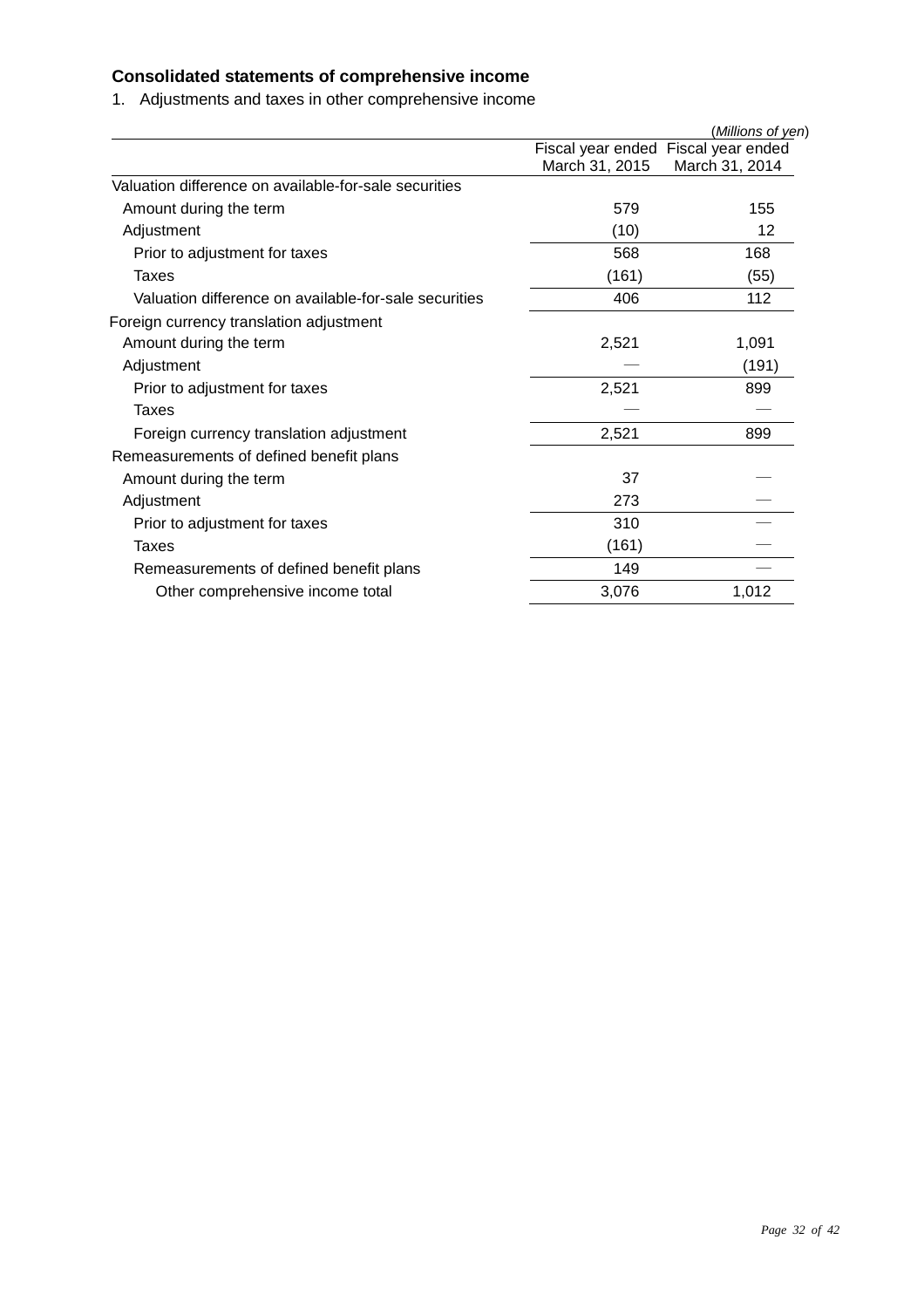## **Consolidated statements of changes in shareholders' equity**

#### Consolidated fiscal year ended March 31, 2015 (April 1, 2014 to March 31, 2015) 1. Type of common shares issued

| Share type                | Number of shares<br>as of April 1, 2014 | Increase | Decrease | Number of shares<br>as of March 31, 2015 |  |  |
|---------------------------|-----------------------------------------|----------|----------|------------------------------------------|--|--|
| Common shares<br>(shares) | 133,507,800                             | 122,000  |          | 133,629,800                              |  |  |

Overview for change

Breakdown of increase in number of shares:

Increase through exercise of subscription rights: 122,000 shares

#### 2. Treasury stock

| Share type                | Number of shares<br>as of April 1, 2014 | Increase | Decrease | Number of shares<br>as of March 31, 2015 |
|---------------------------|-----------------------------------------|----------|----------|------------------------------------------|
| Common shares<br>(shares) | 104.232                                 | 128,800  | 4.900    | 228,132                                  |

Note: Number of treasury shares held in trust as of April 1, 2014 and March 31, 2015 were 103,400 shares and 227,300 shares respectively.

#### Overview for change

Breakdown for increase in number of shares:

Increase through acquisition of treasury shares for trust: 128,800 shares

Breakdown for decrease in number of shares:

Decrease through presentation of treasury shares for stock awards: 4,900 shares

#### 3. Information on subscription rights

#### Subscription rights as stock options

|                              | Details of subscription rights                    | Type of<br>shares | Number of<br>shares | Balance as of<br>March 31, 2015 |
|------------------------------|---------------------------------------------------|-------------------|---------------------|---------------------------------|
| Company making<br>submission | Subscription rights as stock<br>options (round 2) |                   |                     | ¥25 million                     |

#### 4. Dividends

(1) Amounts paid

| Date confirmed                                    | Type of stock    | Total<br>dividends paid | Dividends<br>per share | Dividend record<br>date | Effective date |
|---------------------------------------------------|------------------|-------------------------|------------------------|-------------------------|----------------|
| June 25, 2014<br>Regular shareholders'<br>meeting | Common<br>shares | ¥2,937 million          | 422 <sub>1</sub>       | March 31, 2014          | June 26, 2014  |

Note: Amount of total dividends paid to shares held by Calbee in trust: ¥2 million.

#### (2) Dividends for which the effective date is in the following fiscal year

| Date to be confirmed                                 | Tvpe of<br>stock | Source of<br>dividends | Total<br>Dividends paid | <b>Dividends</b> | <b>Dividend</b><br>per share record date | Effective<br>date |
|------------------------------------------------------|------------------|------------------------|-------------------------|------------------|------------------------------------------|-------------------|
| June 25, 2015<br>Regular<br>shareholders'<br>meeting | Common<br>shares | Retained<br>earnings   | ¥3,741 million          | ¥28              | March 31,<br>2015                        | June 26,<br>2015  |

Note: Amount of total dividends paid to shares held by Calbee in trust: ¥6 million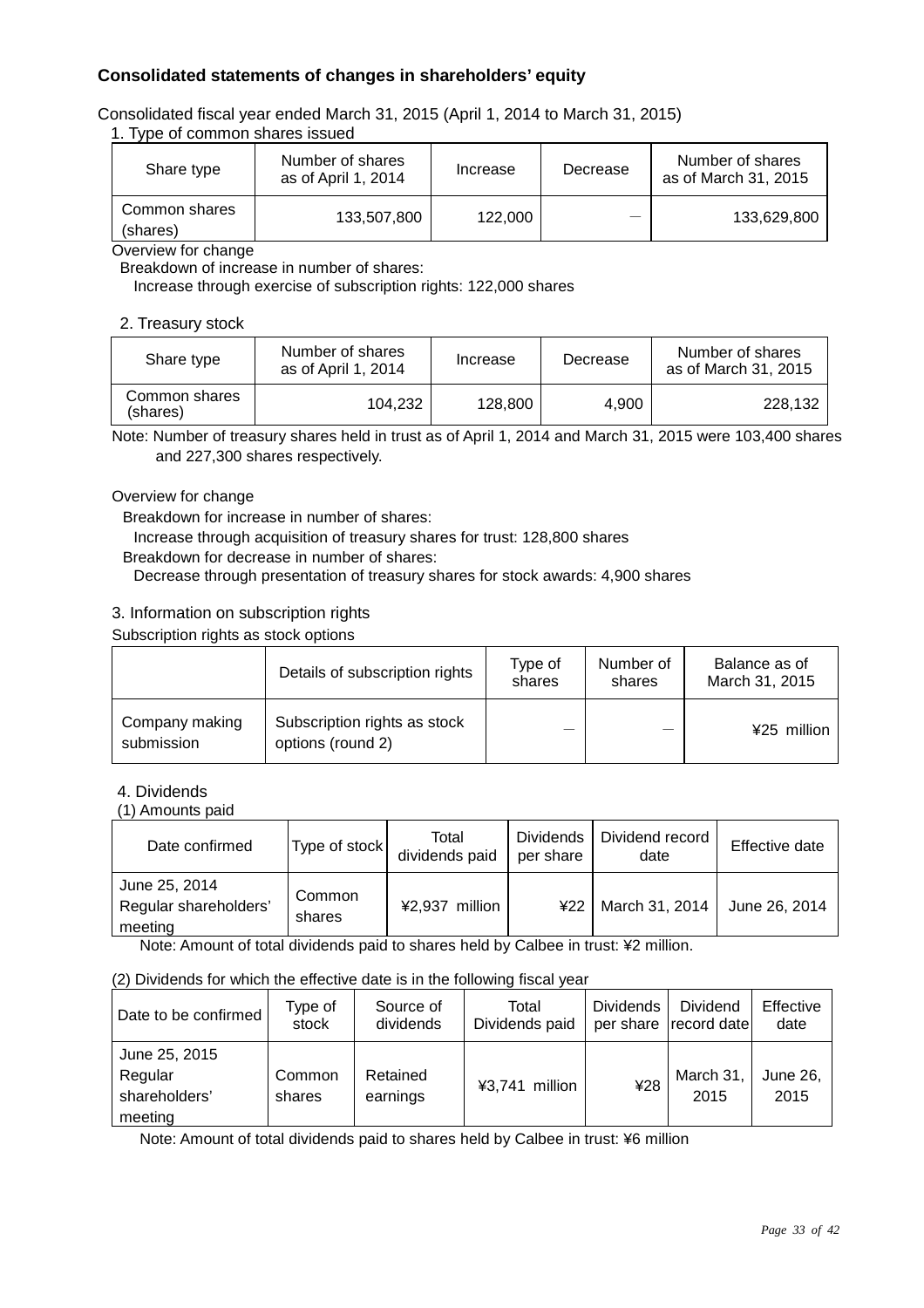## Consolidated fiscal year ended March 31, 2014 (April 1, 2013 to March 31, 2014)

#### 1. Type of common shares issued

| Share type                | Number of shares<br>as of April 1, 2013 | Increase    | Decrease | Number of shares<br>as of March 31, 2014 |
|---------------------------|-----------------------------------------|-------------|----------|------------------------------------------|
| Common shares<br>(shares) | 32.937.450                              | 100.570.350 |          | 133,507,800                              |

Overview for change

Breakdown of increase in number of shares:

Increase through share split: 98,942,850 shares

Increase through exercise of subscription rights: 1,627,500 shares

#### 2. Treasury stock

| Share type                | Number of shares<br>as of April 1, 2013 | Increase | Decrease | Number of shares<br>as of March 31, 2014 |
|---------------------------|-----------------------------------------|----------|----------|------------------------------------------|
| Common shares<br>(shares) |                                         | 104.232  |          | 104.232                                  |

Note: Number of treasury shares held in trust as of March 31, 2014: 103,400 shares

#### Overview for change

Breakdown for increase in number of shares:

 Increase through purchase of shares comprising less than one unit: 832 shares Increase through acquisition of treasury shares for trust: 103,400 shares

## 3. Information on subscription rights

#### Subscription rights as stock options

|                              | Details of subscription rights                    | Type of<br>shares | Number of<br>shares | Balance as of<br>March 31, 2014 |
|------------------------------|---------------------------------------------------|-------------------|---------------------|---------------------------------|
| Company making<br>submission | Subscription rights as stock<br>options (round 2) |                   |                     | ¥34 million                     |

#### 4. Dividends

(1) Amounts paid

| Date confirmed                                    | Type of stock    | Total<br>dividends paid | <b>Dividends</b><br>per share | Dividend record<br>date | Effective date |
|---------------------------------------------------|------------------|-------------------------|-------------------------------|-------------------------|----------------|
| June 26, 2013<br>Regular shareholders'<br>meeting | Common<br>shares | ¥2,042 million          | ¥62                           | March 31, 2013          | June 27, 2013  |

Note: On October 1, 2013 a 1:4 share split was implemented for common shares. Taking the share split into account, the dividend per share would be ¥15.50.

#### (2) Dividends for which the effective date is in the following fiscal year

| Date to be confirmed                                 | Type of<br>stock | Source of<br>dividends | Total<br>Dividends paid | <b>Dividends</b> | <b>Dividend</b><br>per share record date | Effective<br>date |
|------------------------------------------------------|------------------|------------------------|-------------------------|------------------|------------------------------------------|-------------------|
| June 25, 2014<br>Regular<br>shareholders'<br>meeting | Common<br>shares | Retained<br>earnings   | ¥2,937 million          | 422              | March 31,<br>2014                        | June 26,<br>2014  |

Note: Amount of total dividends paid to shares held by Calbee in trust: ¥2 million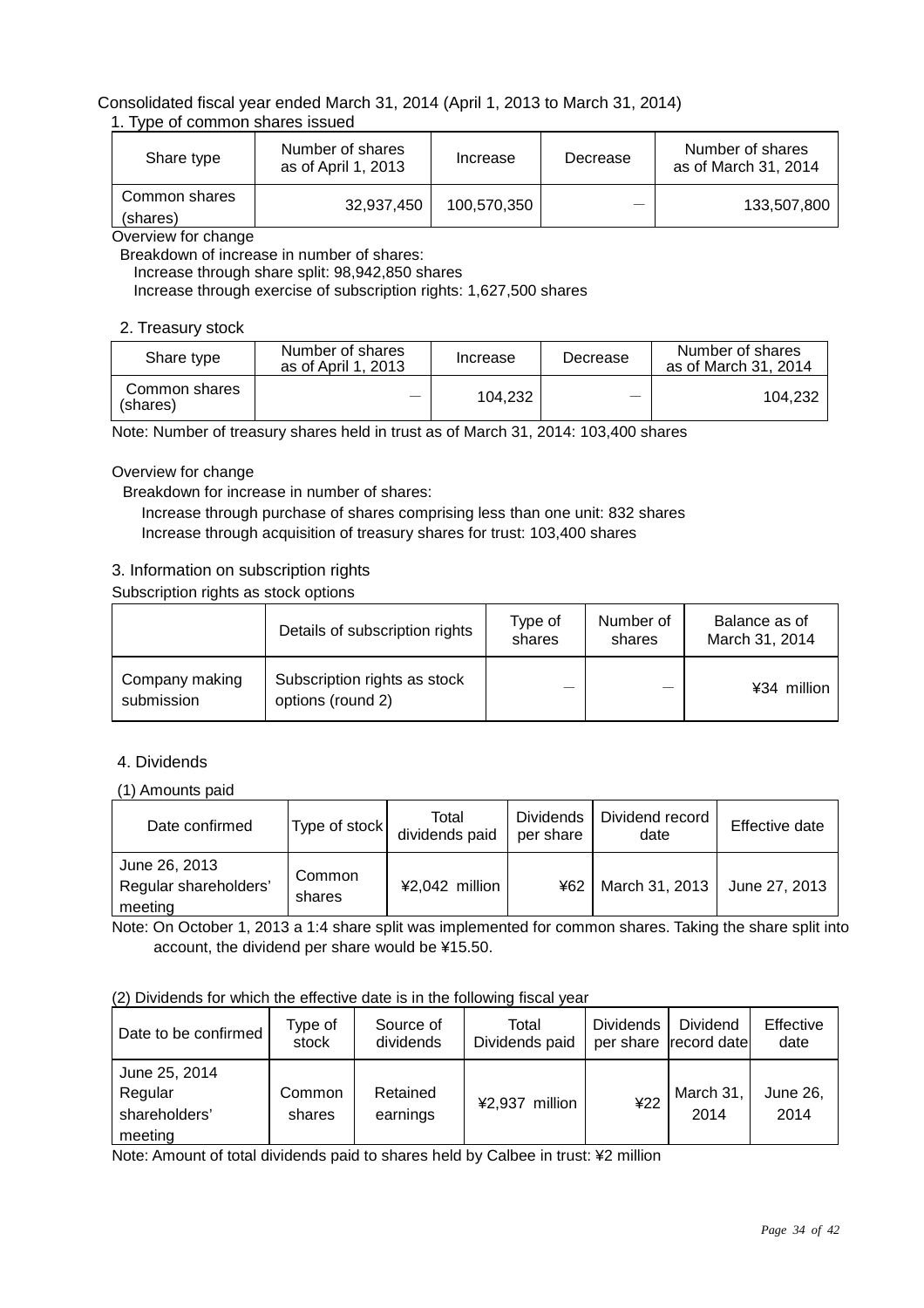#### **Consolidated statements of cash flows**

1. Amounts of cash and cash equivalents presented as year-end balance and the consolidated balance sheet  $(Milling \circ f(a))$ 

|                                                                                                             |                   | (Millions of yen) |
|-------------------------------------------------------------------------------------------------------------|-------------------|-------------------|
|                                                                                                             | Fiscal year ended | Fiscal year ended |
|                                                                                                             | March 31, 2015    | March 31, 2014    |
| Cash and deposits                                                                                           | 18,891            | 18,783            |
| Time deposit exceeding 3-month deposit period                                                               | (319)             | (5, 191)          |
| Commercial paper included in the securities account                                                         | 1.999             |                   |
| Lease assets trust beneficiary rights included in the<br>securities account                                 | 2.000             |                   |
| Beneficial rights for pecuniary trusts specified for joint<br>operations included in the securities account | 20,000            | 18,000            |
| Cash and cash equivalents                                                                                   | 42,572            | 31,592            |

#### **Employee retirement benefits**

1. Overview of retirement benefit plans

The Company and its two domestic consolidated subsidiaries have two types of defined benefit pension plans: a multi-employer system contract-type corporate pension plan and a lump-sum annuity plan. Other domestic consolidated subsidiaries and some of the overseas consolidated subsidiaries only provide a lump-sum annuity plan. The company also offers defined contribution and pre-paid retirement plans.

Net defined benefit liability and retirement benefit expenses for a portion of the Calbee retirement benefit system, for the defined benefit pension plan for consolidated subsidiaries and the retirement lump-sum allowance system are calculated using the simplified accounting method.

#### 2. Defined benefit system

The footnotes pertaining to the defined benefit pension plan also apply to the multi-employer system corporate pension plan.

(1) Changes to balance of retirement benefit obligation at beginning and end of term (Excludes application of simplified accounting method)

|                   | ( <i>IVIIIIIONS OF Veri</i> ) |
|-------------------|-------------------------------|
| Fiscal year ended | Fiscal year ended             |
|                   | March 31, 2014                |
| 13.661            | 13,269                        |
| 745               |                               |
| 14.406            | 13,269                        |
| 715               | 690                           |
| 144               | 161                           |
| 444               | (124)                         |
| (740)             | (427)                         |
|                   | 91                            |
| (0)               |                               |
| 14,969            | 13,661                        |
|                   | March 31, 2015                |

 $\ell$  and  $\ell$  yens of  $\ell$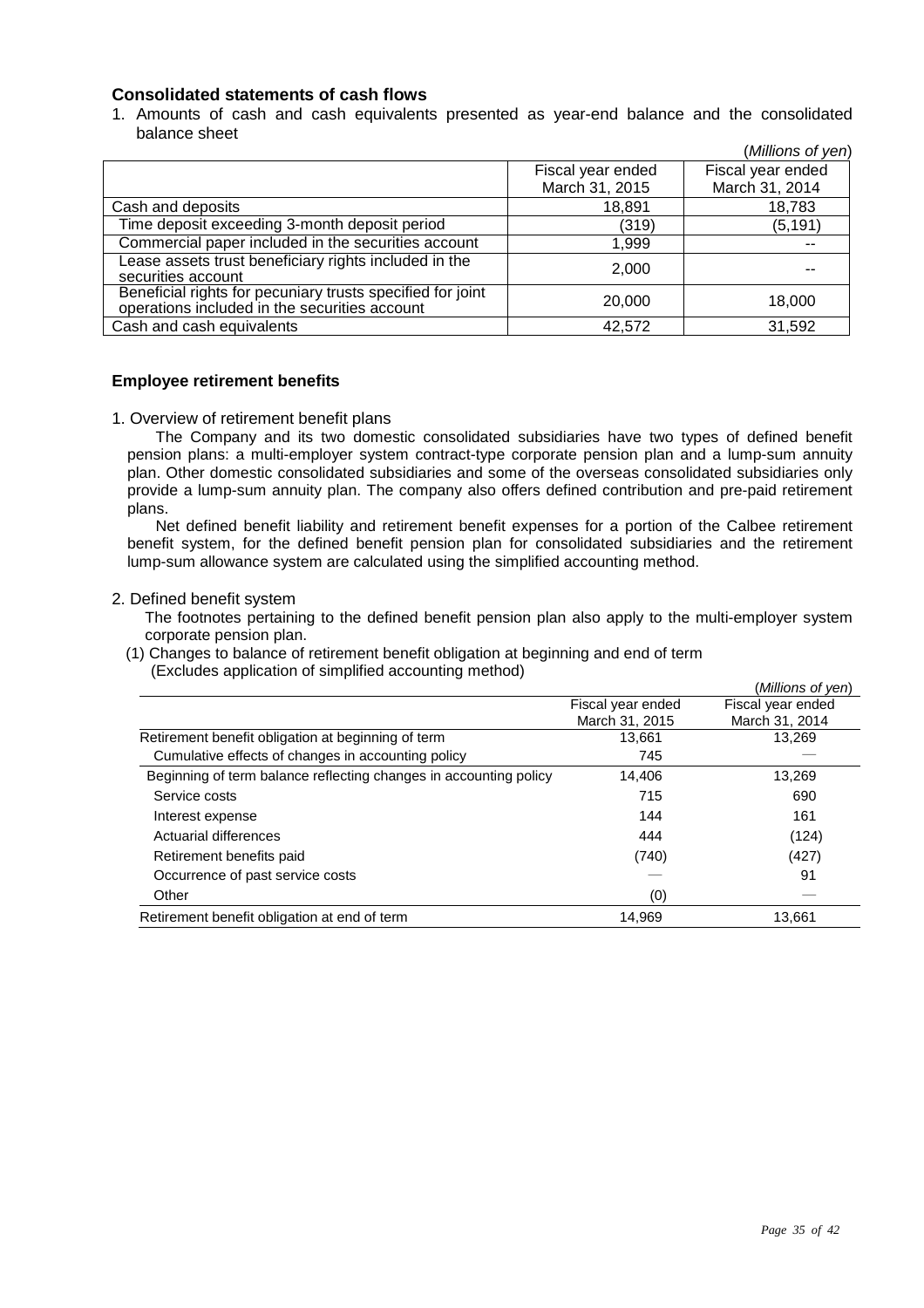#### (2) Changes to balance of pension assets at beginning and end of term

(Excludes application of simplified accounting method)

|                                     |                   | (Millions of yen) |
|-------------------------------------|-------------------|-------------------|
|                                     | Fiscal year ended | Fiscal year ended |
|                                     | March 31, 2015    | March 31, 2014    |
| Pension assets at beginning of term | 10,145            | 9,609             |
| Anticipated profits                 | 101               | 96                |
| Actuarial differences               | 482               | 258               |
| <b>Employer contributions</b>       | 407               | 428               |
| Retirement benefits paid            | (294)             | (247)             |
| Pension assets at end of term       | 10,842            | 10,145            |

(3) Changes to the balance of net defined benefit liability at beginning and end of term due to application of the simplified accounting method

|                                                       |                   | (Millions of yen) |
|-------------------------------------------------------|-------------------|-------------------|
|                                                       | Fiscal year ended | Fiscal year ended |
|                                                       | March 31, 2015    | March 31, 2014    |
| Net defined benefit liability at beginning of term    | 727               | 651               |
| Retirement benefits expense                           | 231               | 175               |
| Retirement benefits paid                              | (84)              | (99)              |
| Contributions to system                               | (11)              | (13)              |
| Increase (decrease) from foreign currency translation | 19                | 13                |
| Net defined benefit liability at end of term          | 882               | 727               |

#### (4) Changes to balance of retirement benefit obligation and pension assets at end of term and net defined benefit liability and assets as recorded on the consolidated balance sheet

|                                                                             |                                     | (Millions of yen)                   |
|-----------------------------------------------------------------------------|-------------------------------------|-------------------------------------|
|                                                                             | Fiscal year ended<br>March 31, 2015 | Fiscal year ended<br>March 31, 2014 |
| Funded system retirement benefit obligation                                 | 8,938                               | 8,389                               |
| Pension assets                                                              | (11,004)                            | (10, 281)                           |
|                                                                             | (2,066)                             | (1,891)                             |
| Non-funded system retirement benefit obligation                             | 7,076                               | 6,134                               |
| Net liabilities and assets as recorded on the consolidated balance<br>sheet | 5.009                               | 4.243                               |
| Net defined benefit liability                                               | 7,076                               | 6,134                               |
| Net defined benefit assets                                                  | (2,066)                             | (1,891)                             |
| Net liabilities and assets as recorded on the consolidated balance<br>sheet | 5,009                               | 4.243                               |
| Note: Includes application of simplified accounting method                  |                                     |                                     |

#### (5) Retirement benefit expenses and breakdown of amounts

|                                                                   |                                     | (Millions of yen)                   |
|-------------------------------------------------------------------|-------------------------------------|-------------------------------------|
|                                                                   | Fiscal year ended<br>March 31, 2015 | Fiscal year ended<br>March 31, 2014 |
| Service costs                                                     | 715                                 | 690                                 |
| Interest expense                                                  | 144                                 | 161                                 |
| Anticipated profits                                               | (101)                               | (96)                                |
| Appropriated expenses for actuarial differences                   | 133                                 | 242                                 |
| Appropriated expenses for past service costs                      | 139                                 | 130                                 |
| Retirement benefit expenses using the simplified method           | 231                                 | 175                                 |
| Extra premium severance payment and other                         | 40                                  | 12                                  |
| Retirement benefit expenses related to the defined benefit system | 1,303                               | 1,316                               |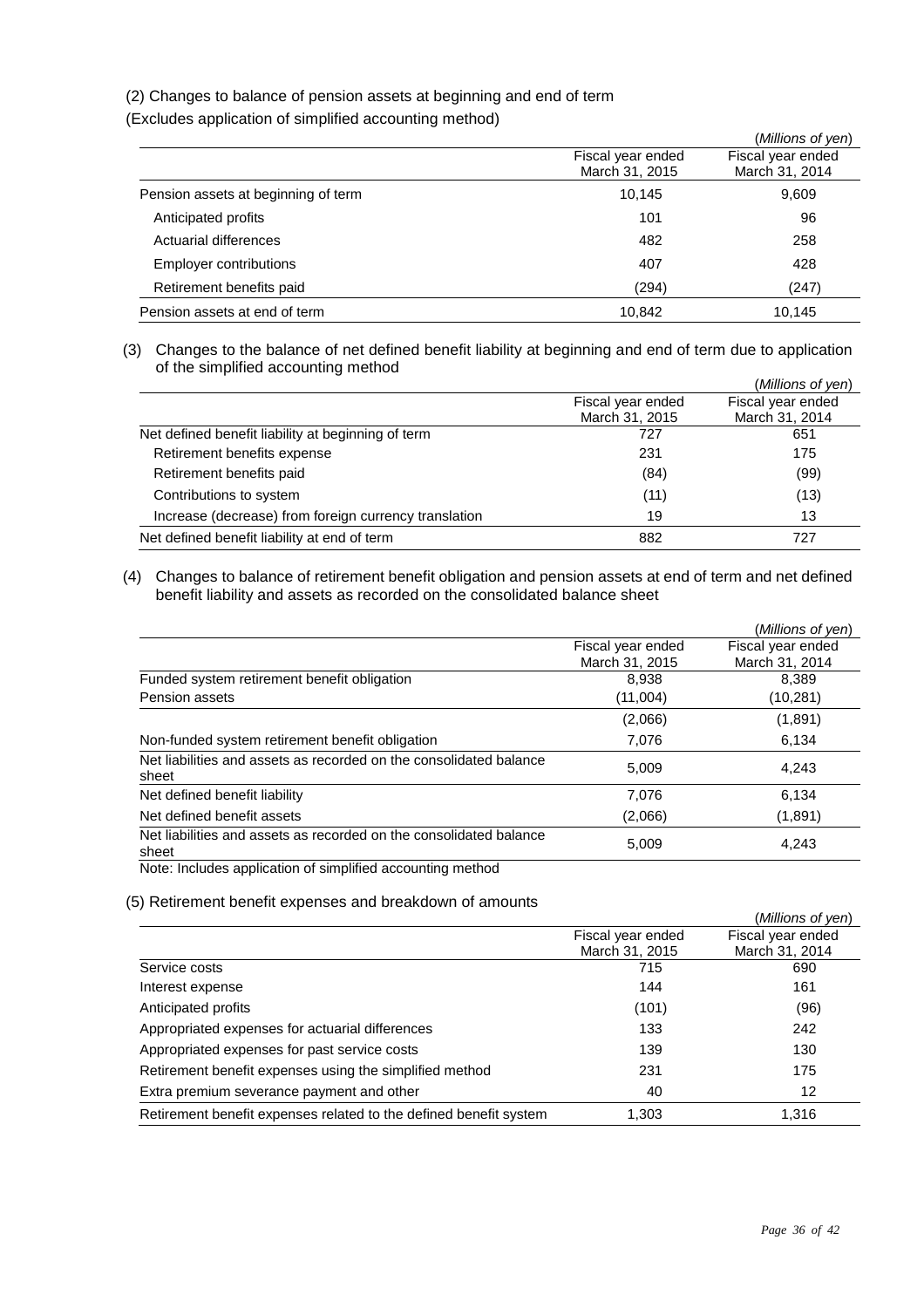#### (6) Remeasurements of defined benefit plans

Breakdown of remeasurements of defined benefit plans before net of tax is as follows;

|                       |                   | (Millions of yen) |
|-----------------------|-------------------|-------------------|
|                       | Fiscal year ended | Fiscal year ended |
|                       | March 31, 2015    | March 31, 2014    |
| Past service costs    | 139               | __                |
| Actuarial differences | 171               |                   |
| Total                 | 310               |                   |

#### (7) Accumulated remeasurement of defined benefit plans

Breakdown of remeasurements of defined benefit plans before net of tax recorded under accumulated other comprehensive income is as follows;

|                                    |                   | (Millions of yen) |
|------------------------------------|-------------------|-------------------|
|                                    | Fiscal year ended | Fiscal year ended |
|                                    | March 31, 2015    | March 31, 2014    |
| Unrecognized past service costs    | 423               | 562               |
| Unrecognized actuarial differences | 1.230             | 1.402             |
| Total                              | 1.654             | 1.964             |

#### (8) Items related to pension assets

#### 1. Breakdown of main items

Allocation of main pension asset items comprising the total pension assets is as follows:

|                                 | Fiscal year ended | Fiscal year ended |
|---------------------------------|-------------------|-------------------|
|                                 | March 31, 2015    | March 31, 2014    |
| Domestic securities             | 24.1%             | 33.8%             |
| Domestic stocks                 | 8.8%              | $8.0\%$           |
| Foreign securities              | 10.4%             | $-\%$             |
| Foreign stocks                  | 8.2%              | 7.5%              |
| Alternative investments (note)  | 31.8%             | 36.1%             |
| General life insurance accounts | 13.8%             | 14.6%             |
| Other                           | 2.9%              | $0.0\%$           |
| Total                           | 100.0%            | 100.0%            |

Note: Alternative investments primarily consist of investments in asset management companies.

#### 2. Method for determining the expected long-term investment return

In determining the expected long-term investment return, conservative estimates are made of the assumed interest rate for the corporate pension, the current and expected distributions of pension assets, and the current and expected long-term return rate from the various assets that compose the pension assets.

(9) Items related to actuarial calculations

Main components used in actuarial calculations (weighted average)

|                                           | Fiscal year ended | Fiscal year ended |
|-------------------------------------------|-------------------|-------------------|
|                                           | March 31, 2015    | March 31, 2014    |
| Discount rate                             | $0.7\%$           | $1.2\%$           |
| Expected long-term investment return rate | 1.0%              | $1.0\%$           |

#### 3. Defined contribution system

Required contributions to the Calbee and consolidated subsidiaries defined contribution plans were ¥116 million for the fiscal year ended March 31, 2015 and ¥118 million for the fiscal year ended March 31, 2014.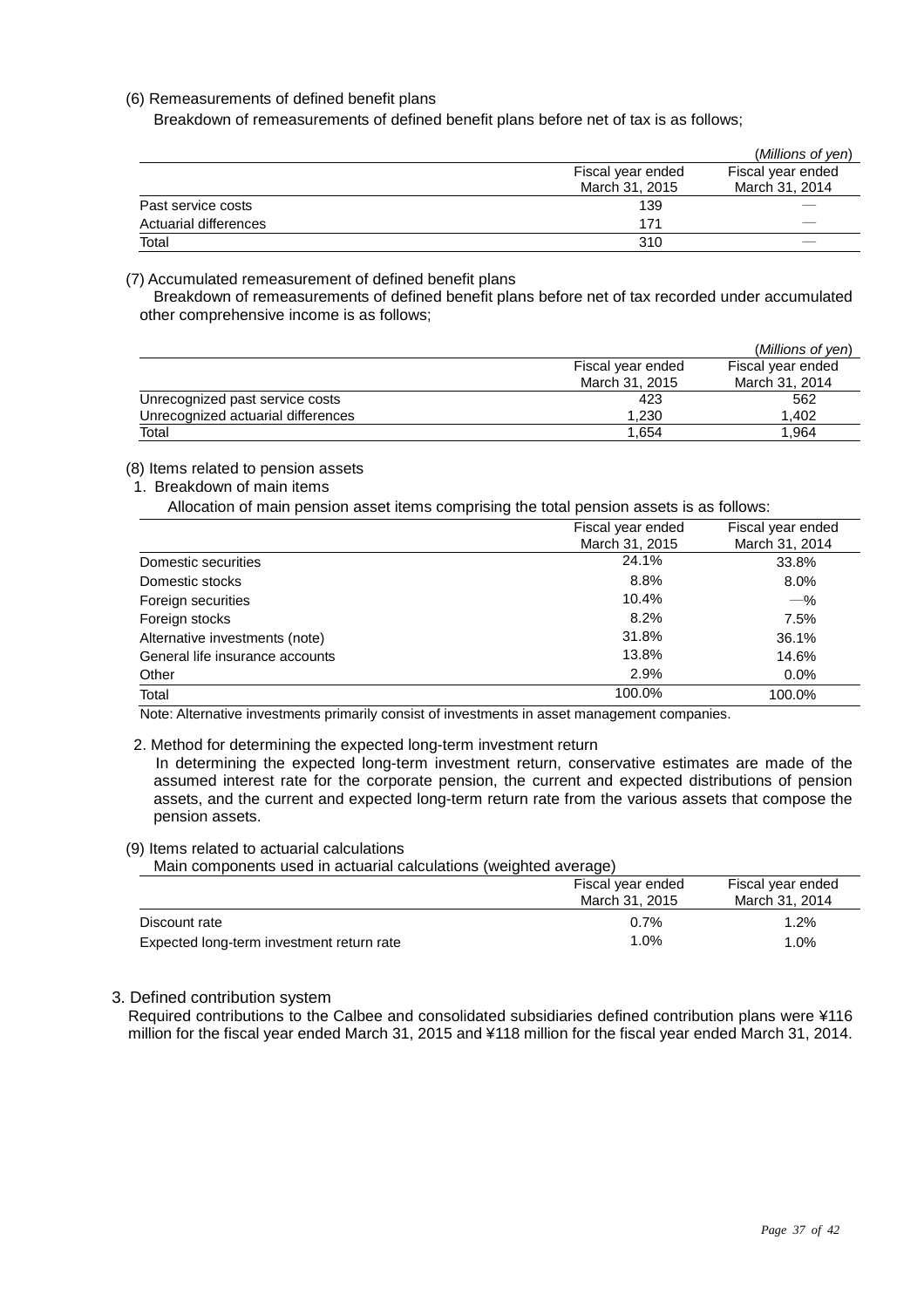#### **Deferred tax accounting**

1. Significant components of deferred tax assets and liabilities

|                                                       |                                     | (Millions of yen)                   |
|-------------------------------------------------------|-------------------------------------|-------------------------------------|
|                                                       | Fiscal year ended<br>March 31, 2015 | Fiscal year ended<br>March 31, 2014 |
| Deferred tax assets:                                  |                                     |                                     |
| Provision for doubtful accounts                       | 27                                  | 1                                   |
| Provision for bonuses                                 | 1,190                               | 1,365                               |
| Accrued expenses                                      | 1,002                               | 947                                 |
| Enterprise taxes payable                              | 381                                 | 372                                 |
| Provision for stocks payment                          | 27                                  | $\overline{\mathcal{A}}$            |
| Provision for management board incentive plan trust   | 42                                  |                                     |
| Net defined benefit liability                         | 1,584                               | 1,476                               |
| Provision for director's retirement benefits          | 190                                 | 203                                 |
| Share-based payment expense                           | 8                                   | 12                                  |
| Depreciation                                          | 112                                 | 139                                 |
| Impairment losses                                     | 119                                 | 216                                 |
| Asset retirement obligations                          | 210                                 | 232                                 |
| Losses carried forward                                | 512                                 | 194                                 |
| Other                                                 | 315                                 | 460                                 |
| Subtotal                                              | 5,726                               | 5,625                               |
| Valuation allowances                                  | (956)                               | (714)                               |
| Total deferred tax assets                             | 4,769                               | 4,911                               |
| Deferred tax liabilities                              |                                     |                                     |
| Valuation difference on available-for-sale securities | (274)                               | (99)                                |
| Reserve for accelerated depreciation                  | (521)                               | (593)                               |
| Asset retirement obligations                          | (37)                                | (51)                                |
| Other                                                 | (321)                               | (303)                               |
| Total deferred tax liabilities                        | (1, 154)                            | (1,047)                             |
| Net deferred tax assets                               | 3,615                               | 3,863                               |

Note: The following net amounts of deferred tax assets from the previous and current consolidated fiscal years are included on the consolidated balance sheet

|                                                        |                                     | (Millions of yen)                   |
|--------------------------------------------------------|-------------------------------------|-------------------------------------|
|                                                        | Fiscal year ended<br>March 31, 2015 | Fiscal year ended<br>March 31, 2014 |
| Current assets $-\theta$ deferred tax assets           | 2.640                               | 2,828                               |
| Non-current assets-deferred tax assets                 | 1.347                               | 1.453                               |
| Current liabilities $-\theta$ deferred tax liabilities |                                     | (126)                               |
| Non-current liabilities – deferred tax liabilities     | (373)                               | (292)                               |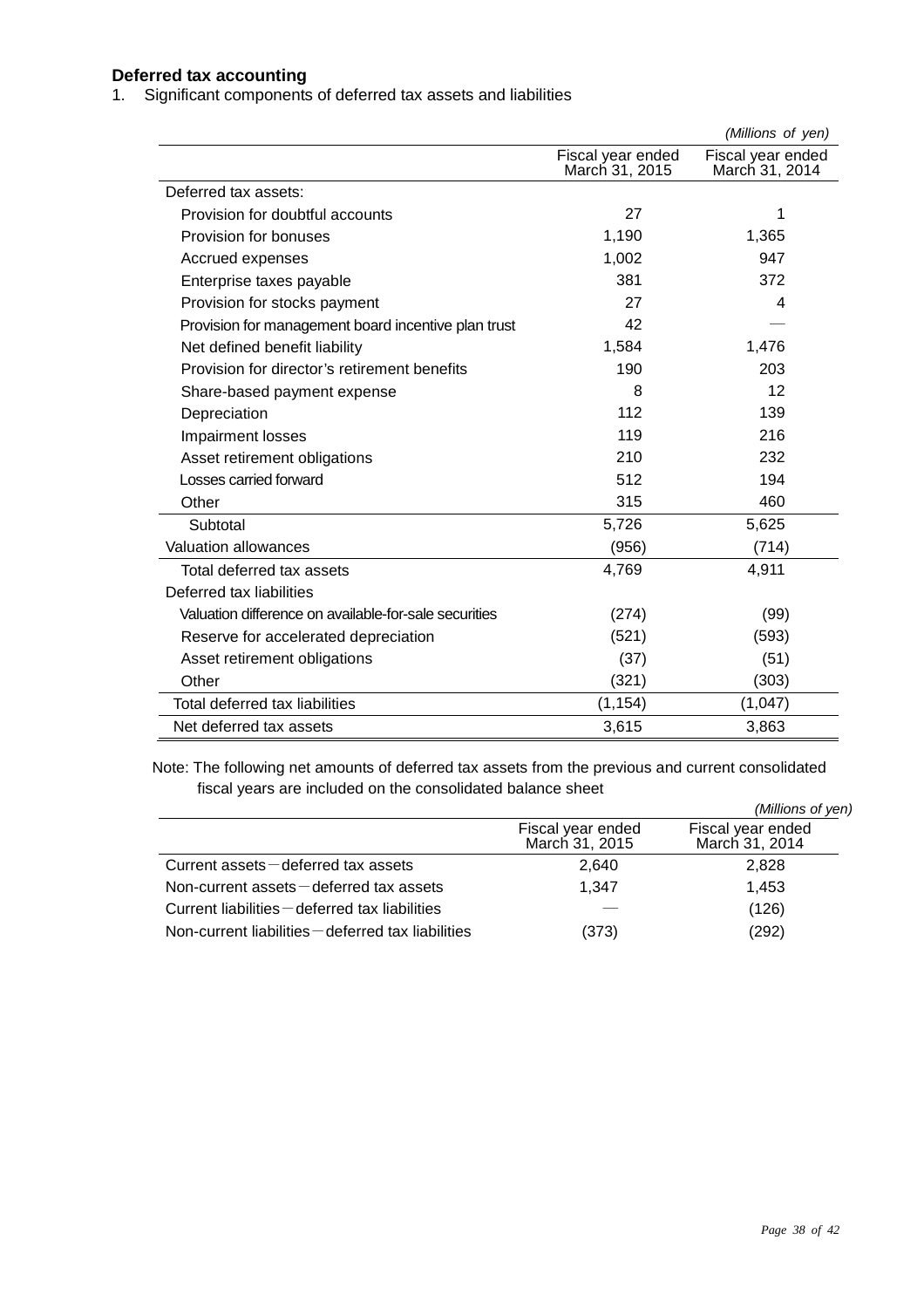2. Major items to reconcile the statutory tax rate after the application of tax effective accounting to the effective tax rate are shown below.

|                                                                                        | Fiscal year ended<br>March 31, 2015 | Fiscal year ended<br>March 31, 2014 |
|----------------------------------------------------------------------------------------|-------------------------------------|-------------------------------------|
| Statutory tax rate                                                                     | 35.4%                               | 37.8%                               |
| (Adjustments)                                                                          |                                     |                                     |
| Entertainment and other permanently<br>non-deductible expenses                         | 0.8                                 | $1.2^{\circ}$                       |
| Dividend and other permanently non-taxable<br>income                                   | (0.0)                               | (0.1)                               |
| Special deductions for corporate taxes paid                                            | (1.6)                               | (0.6)                               |
| Proportional allocation of inhabitants tax                                             | 0.4                                 | 0.5                                 |
| Downward revision to year-end deferred tax<br>assets from change to effective tax rate | 1.2                                 | 0.9                                 |
| Changes in valuation allowances                                                        | 2.8                                 | (0.0)                               |
| Tax rate differences for consolidated<br>subsidiaries                                  | (1.0)                               | (2.3)                               |
| Effect of consolidated adjustments                                                     | 0.8                                 | 2.3                                 |
| Other                                                                                  | (0.4)                               | 0.4                                 |
| Effective tax rate                                                                     | 38.4%                               | 40.1%                               |

3. Adjustment in amount of deferred tax assets and deferred tax liabilities due to a change in the corporate tax rate

With the announcement of The Law for Partial Revision of the Income Tax Act, etc., and The Revision of the Local Tax Law on March 31, 2015, the statutory tax rate used for the calculation of deferred tax assets and deferred tax liabilities (limited to settlements made after April 1, 2015) changed from 35.4% for the previous fiscal year to 32.8% for taxable items between April 1, 2015 and March 31, 2016, and to 32.1% for taxable items after April 1, 2016.

As a result, deferred tax assets, net of deferred tax liabilities, have decreased by ¥314 million, the income tax - deferred recorded for the current consolidated fiscal year increased ¥291 million, the valuation difference on available-for-sale securities increased by ¥28 million and the remeasurements of defined benefit plans increased by ¥(51) million.

#### **Business combinations and other related matters**

Consolidated fiscal year ended March 31, 2015 (April 1, 2014 to March 31, 2015) Common control transaction

(Company separation among consolidated subsidiaries)

- (1) Overview of transaction
	- Name and business details of company being combined

Name of company being combined: Calbee Shokuhin Co., Ltd.

Details of major businesses: Production and sale of processed marine foods, processed agricultural foods and frozen foods

- Date of business combination July 1, 2014
- Legal form of business combination
	- Absorption merger whereby Calbee was the surviving entity and Calbee Shokuhin Co., Ltd. was eliminated.
- Name of company after integration CALBEE, Inc.
- Overview and purpose of transaction

Business combined in order to increase Group management efficiency and strengthen raw material supply department by merging Calbee Shokuhin Co., Ltd., which had handled raw material supply operations, with Calbee's Administration Division.

(2) Overview of accounting treatment employed

Accounting treatment as common control transactions has been carried out under the "Accounting Standard for Business Combinations" (ASBJ Statement No. 21; December 26, 2008) and the "Accounting Standard for Business Combinations and Applicable Guidelines for Accounting Standards for Business Divestitures" (ASBJ Guideline No. 10; December 26, 2008).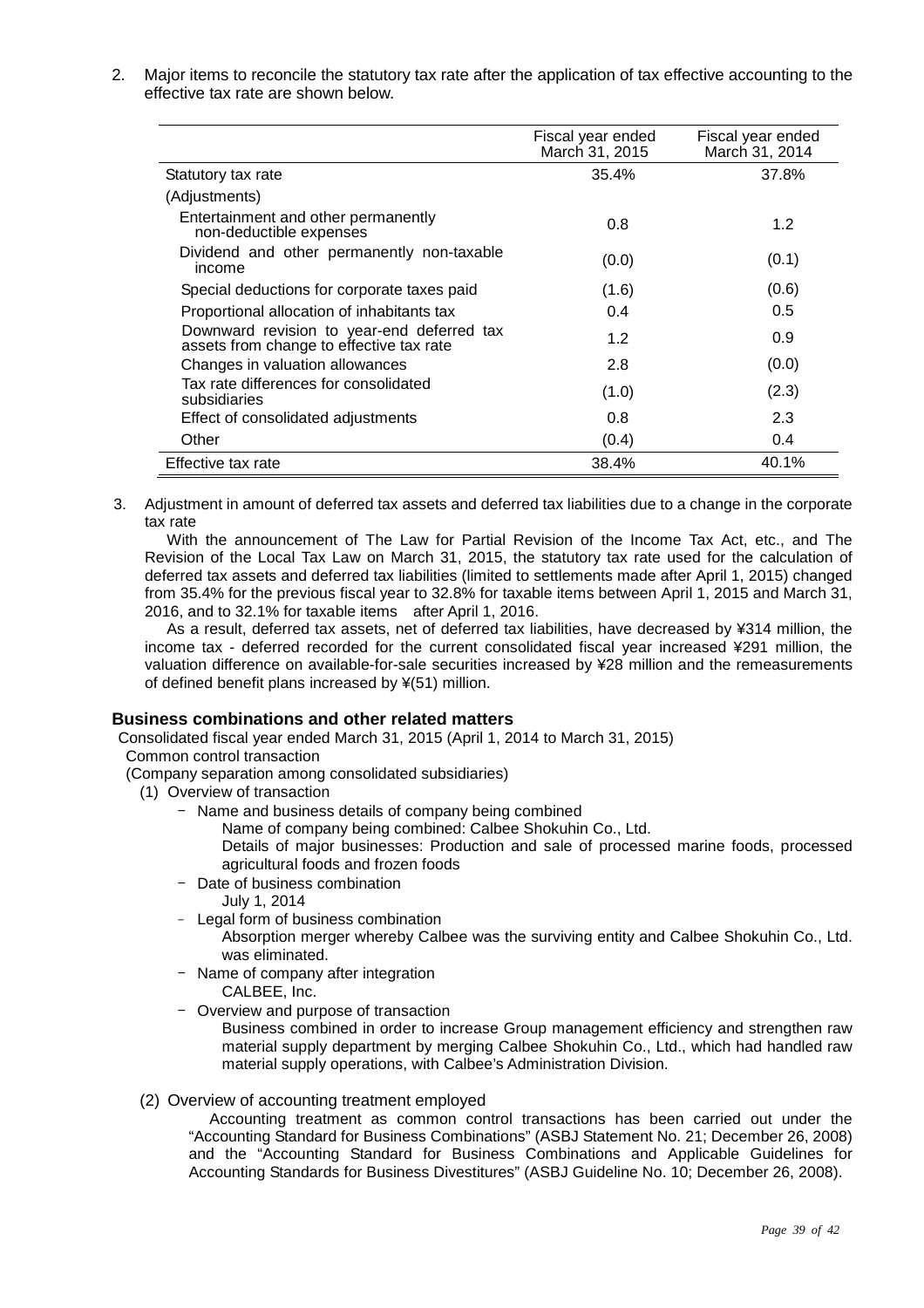#### **Segment information and other**

 The company has only one segment, "Production and sale of snacks and other foods", and consequently does not disclose information for operating segments.

#### **Related party information**

- 1. Related party transactions
	- (1) Transactions with related parties and companies that issue consolidated securities reports Officers and major individual shareholders

| Related<br>party                            | Name      | Location | Capital                  | <b>Business or</b><br>occupation                                       | Ownership<br>ratio of<br>voting rights | Description<br>relationship | Description<br>transaction                          | Transaction<br>amount<br>$(4$ million) | Item  | Year-end<br>balance<br>(¥ million) |
|---------------------------------------------|-----------|----------|--------------------------|------------------------------------------------------------------------|----------------------------------------|-----------------------------|-----------------------------------------------------|----------------------------------------|-------|------------------------------------|
| Officer<br>and<br>close<br>family<br>member | Shuii Ito | $- -$    | $\overline{\phantom{m}}$ | President & COO.<br>Representative<br>the<br>Director<br>οf<br>Company | Direct:<br>0.05%                       | $- -$                       | Exercise of<br>subscription<br>rights <sup>*2</sup> | 20                                     | $- -$ | --                                 |

#### Consolidated fiscal year ended March 31, 2015 (April 1, 2014 to March 31, 2015)

Notes: 1) Transaction amounts are exclusive of consumption taxes

2) Terms and conditions, and settlement policy

The exercise of stock options granted by resolution at the ordinary shareholders' meeting held on June 24, 2009, pursuant to Article 236, 238 and 239 of the Companies Act.

Transaction amounts listed above are amounts paid upon exercise of stock option rights in the current fiscal year multiplied by the number of shares granted.

#### Consolidated fiscal year ended March 31, 2014 (April 1, 2013 to March 31, 2014)

|                                             |                       |          |         | <u>00110011000010001</u> your chaca march 01, 2014 (hpm 1, 2010 to march 01, 2014) |                                        |                                   |                                                           |                                                    |      |                                    |
|---------------------------------------------|-----------------------|----------|---------|------------------------------------------------------------------------------------|----------------------------------------|-----------------------------------|-----------------------------------------------------------|----------------------------------------------------|------|------------------------------------|
| Related<br>party                            | Name                  | Location | Capital | <b>Business or</b><br>occupation                                                   | Ownership<br>ratio of<br>voting rights | Description<br>Ωf<br>relationship | Description<br>οf<br>transaction                          | Transaction<br>amount <sup>*1</sup><br>(¥ million) | Item | Year-end<br>balance<br>(¥ million) |
| Officer<br>and<br>close<br>family<br>member | Masahiko<br>Matsuo    |          |         | Advisor of the<br>Company                                                          | Direct:<br>0.13%                       |                                   | Exercise of<br>subscription<br>rights <sup>*2(1)</sup>    | 40                                                 |      |                                    |
| Officer<br>and<br>close<br>family<br>member | Akira<br>Matsumoto    |          | --      | Chairman of the<br>board & CEO.<br>Representative<br>Director of the<br>Company    | Direct:<br>0.03%                       |                                   | Exercise of<br>subscription<br>rights <sup>*2(2)</sup>    | 16                                                 |      |                                    |
| Officer<br>and<br>close<br>family<br>member | Shuji Ito             |          |         | President & COO.<br>Representative<br>Director of the<br>Company                   | Direct:<br>0.07%                       |                                   | Exercise of<br>subscription<br>rights <sup>*2(1)(2)</sup> | 64                                                 |      |                                    |
| Officer<br>and<br>close<br>family<br>member | Haruhiko<br>Sekiguchi |          | --      | <b>Executive Vice</b><br>President of the<br>Company                               | Direct:<br>0.03%                       |                                   | Exercise of<br>subscription<br>rights <sup>*2(2)</sup>    | 20                                                 |      |                                    |
| Officer<br>and<br>close<br>family<br>member | Masatoshi<br>Aki      |          | --      | Executive<br><b>Managing Officer</b><br>of the Company                             | Direct:<br>0.12%                       |                                   | Exercise of<br>subscription<br>rights <sup>*2(1)</sup>    | 40                                                 |      |                                    |

Notes: 1) Transaction amounts are exclusive of consumption taxes

2) Terms and conditions, and settlement policy

(1) The exercise of stock options granted by resolution at the extraordinary shareholders' meeting held on February 15, 2005, pursuant to Article 280-20, 280-21 and 280-27 of the pre-Commercial Code revision (revised 2001)

Transaction amounts listed above are amounts paid upon exercise of stock option rights in the current fiscal year multiplied by the number of shares granted.

- (2) The exercise of stock options granted by resolution at the ordinary shareholders' meeting held on June 24, 2009, pursuant to Article 236, 238 and 239 of the Companies Act. Transaction amounts listed above are amounts paid upon exercise of stock option rights in the current fiscal year multiplied by the number of shares granted.
- (2) Transactions with consolidated subsidiaries and affiliates No applicable items
- 2. Notice regarding parent company or significant affiliate company No applicable items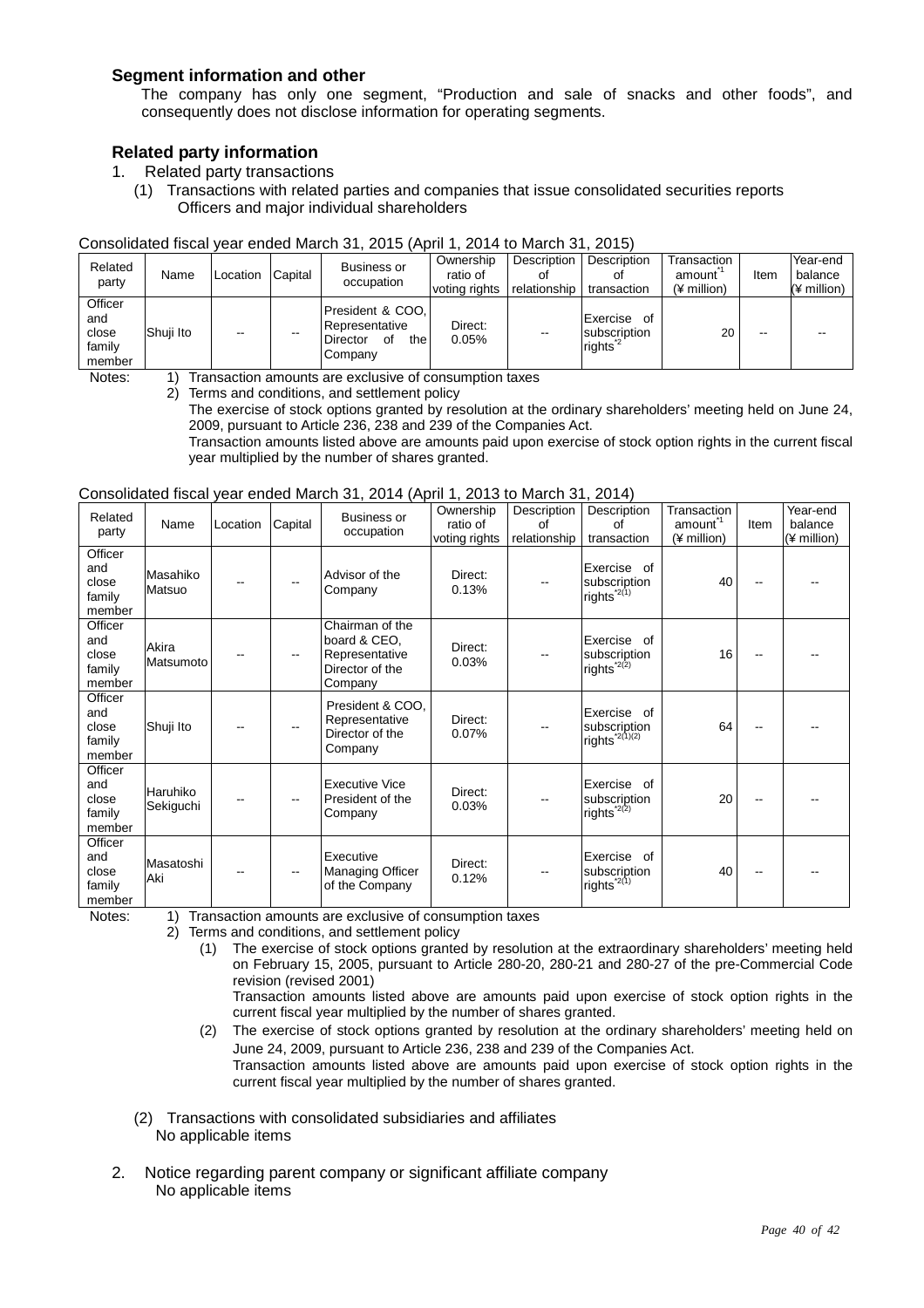#### **Per share information**

|                                      | FY ended       | FY ended       |
|--------------------------------------|----------------|----------------|
|                                      | March 31, 2015 | March 31, 2014 |
| Net assets per share(¥)              | 821.97         | 729.93         |
| Net income per share $(*)$           | 105.82         | 91.46          |
| Net income per share (diluted) $(*)$ | 105.54         | 90.42          |
| $\cdots$ $\cdots$<br>.               | .              |                |

Notes: 1) Net assets per share were calculated based on the following:

|                                                                            | FY ended<br>March 31, 2015 | FY ended<br>March 31, 2014 |
|----------------------------------------------------------------------------|----------------------------|----------------------------|
| Total net assets on consolidated balance sheet (¥ million)                 | 118,800                    | 104,466                    |
| Amount attributable to common stock (¥ million)                            | 109,652                    | 97,375                     |
| Main differences (¥ million)                                               |                            |                            |
| Subscription rights to shares                                              | 25                         | 34                         |
| Minority interests                                                         | 9,122                      | 7,055                      |
| Number of shares of common stock outstanding<br>(shares)                   | 133,629,800                | 133,507,800                |
| Number of shares of common stock as treasury stock (shares)                | 228,132                    | 104,232                    |
| Number of common shares used for calculating net assets per share (shares) | 133,401,668                | 133,403,568                |

2) Net income per share and net income per share (diluted) were calculated based on the following:

|                                                                                                                                                                                    | FY ended       | FY ended       |
|------------------------------------------------------------------------------------------------------------------------------------------------------------------------------------|----------------|----------------|
|                                                                                                                                                                                    | March 31, 2015 | March 31, 2014 |
| Net income per share                                                                                                                                                               |                |                |
| Net income (consolidated) (¥ million)                                                                                                                                              | 14,114         | 12,086         |
| Net income attributable to common stock (¥ million)                                                                                                                                | 14,114         | 12,086         |
| Amount not belonging to common shareholders (¥ million)                                                                                                                            |                |                |
| Average number of shares during the period (shares)                                                                                                                                | 133,392,045    | 132,144,134    |
|                                                                                                                                                                                    |                |                |
| Net income per share (diluted)                                                                                                                                                     |                |                |
| Net income adjustments (¥ million)                                                                                                                                                 |                |                |
| Breakdown of additional common shares used for calculating net income<br>per share (diluted) (shares)                                                                              | 348,982        | 1,530,990      |
| Subscription rights to shares                                                                                                                                                      |                |                |
| Number of additional common shares                                                                                                                                                 | 348,982        | 1,530,990      |
| Residual securities not included in the calculation of the net income after<br>adjustment for residual securities due to the fact that these securities had<br>no dilutive effect. |                |                |

3) The Company's own stock in the trust recorded as treasury shares under shareholders' equity is included in treasury shares to be excluded from the average number of shares during the period used for calculating net income per share and treasury shares to be excluded from the number of shares outstanding at the end of the fiscal year used for calculating net assets per share.

During the previous consolidated fiscal year, 6,232 treasury shares, and during the current consolidated fiscal year 183,756 treasury shares, were excluded from the average number of shares during the period used for calculating net income per share and 103,400 treasury shares at the end of the previous fiscal year and 227,300 treasury shares at the end of the current fiscal year were excluded from the number of shares outstanding used for calculating net assets per share.

4) As stated in "Changes in accounting policy," the Accounting Standard for Retirement Benefits have been applied and transitional treatment is as stipulated in Article 37 of the Accounting Standard for Retirement Benefits.

As a result, net assets per share have decreased by ¥3.58 for the current fiscal year, and net income per share and net income per share (diluted) increased by ¥0.03.

#### **Subsequent events**

No applicable items